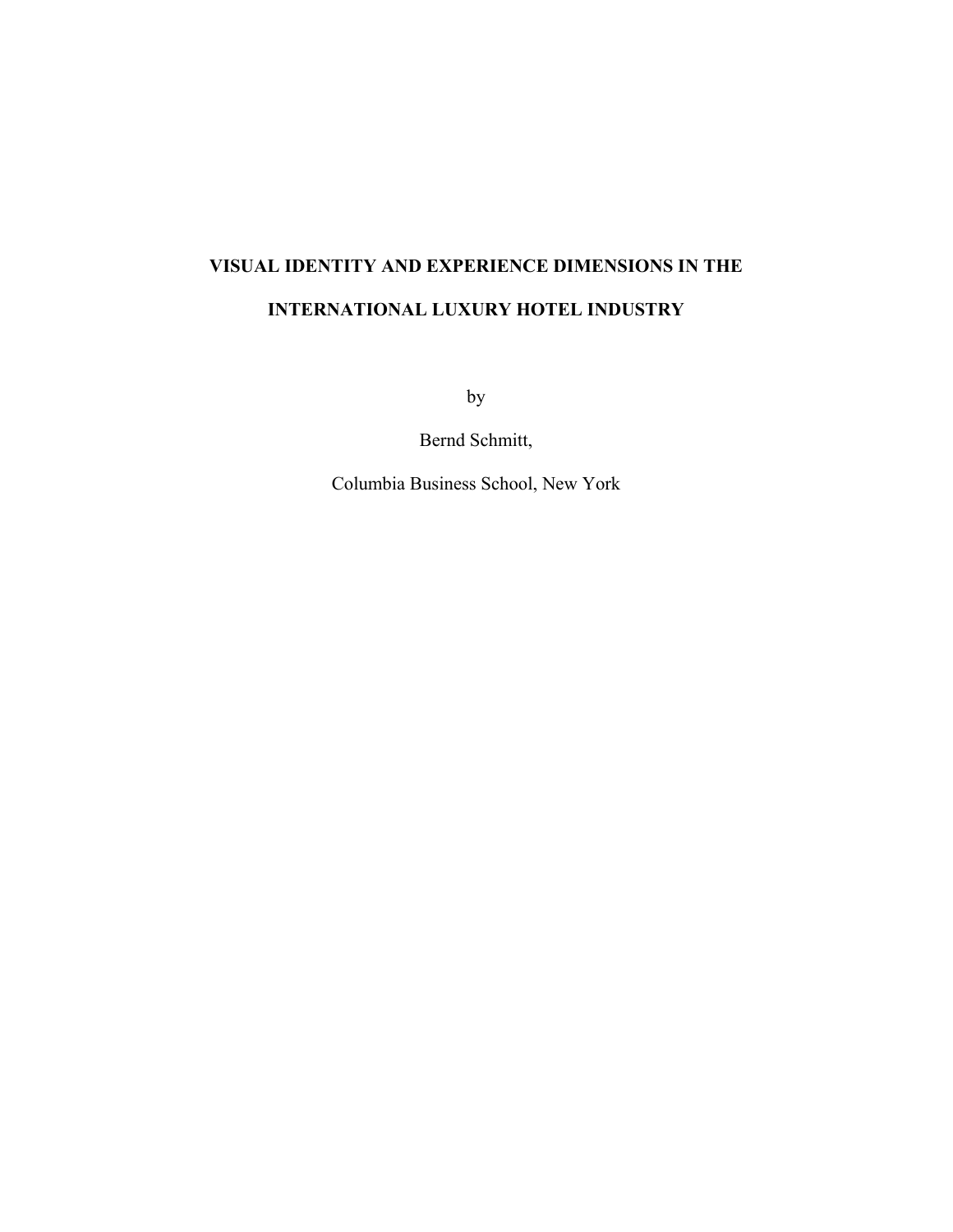### **ACKNOWLEDGEMENT**

I would like to thank the Amedeo Hotels and the Center for Hospitality Research at Cornell University for their financial support as well as Sarah Margolin, Ivy Fei, Sally Lee, Julie Zhang, Sally Lee who have worked as research assistants in this project. I also thank the BAT Chair of Marketing at China-Europe International Business School for the support of conducting the studies in China as well as the executive MBA students that participated in this research at Columbia Business School, the Cornell School of Hotel Administration and at the China-Europe International Business School.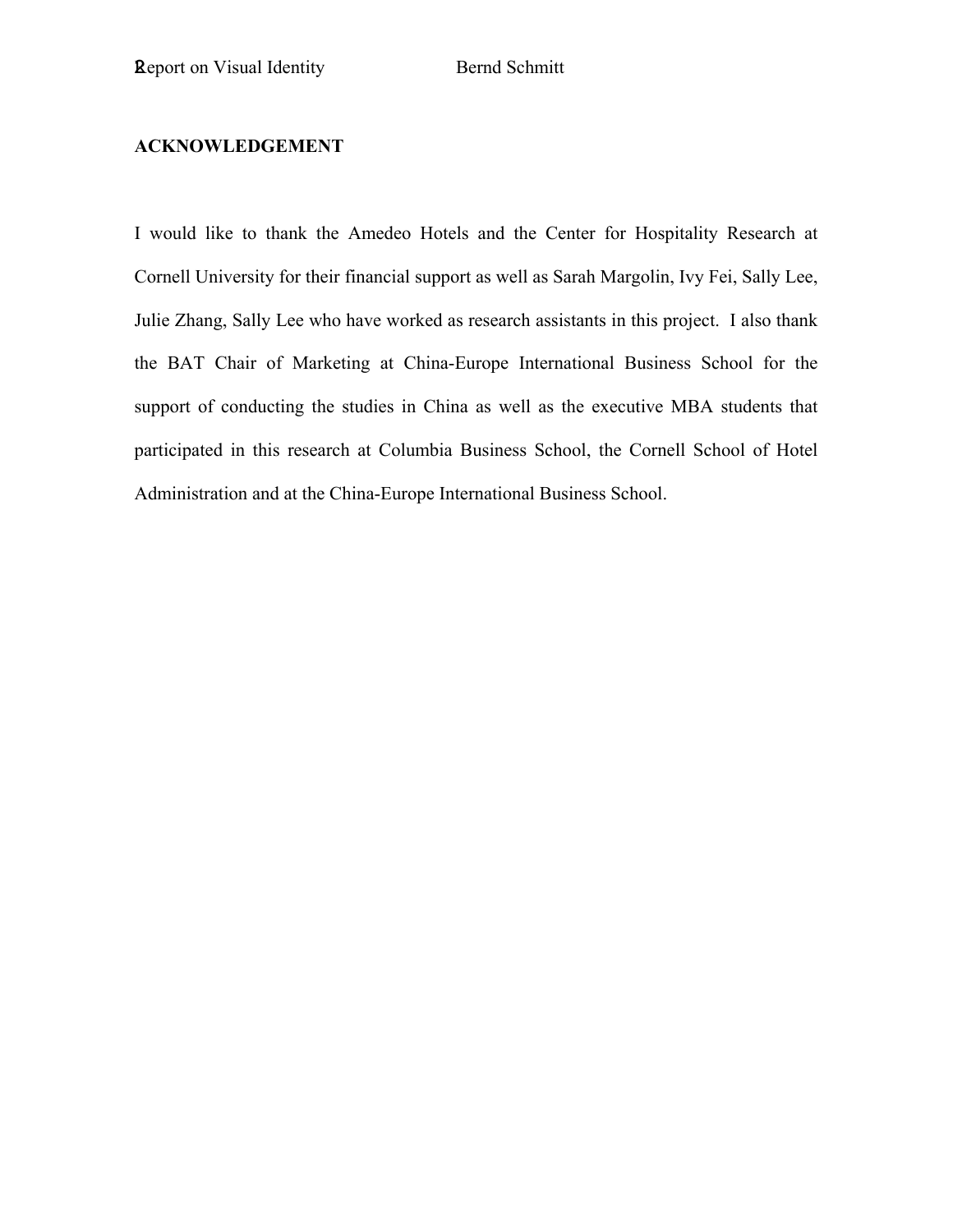### **ABSTRACT**

Product and service parity in terms of physical facilities are widespread in the international luxury hotel industry. Visual identity and a focus on customer experiences present a new opportunity for differentiation. Presenting five empirical studies, the present research focuses on the following key issues of visual identity and experience in an international context. First, what are the impressions that customers form and the perceptual dimensions that they use when they perceive and evaluate the wide variety of visual output of hotel? Second, do these customer impressions predict attitudes and likelihood of staying in a hotel? Third, are there cross-cultural differences in perceptual dimensions, attitudes and likelihood of staying between Western and East-Asian cultures? Managerial recommendations are presented with respect to overall visual identity positioning and the consistency issue examined in this research. It is suggested that managers use identity and experiential dimensions for identifying market opportunities, for product differentiation and for repositioning existing brands.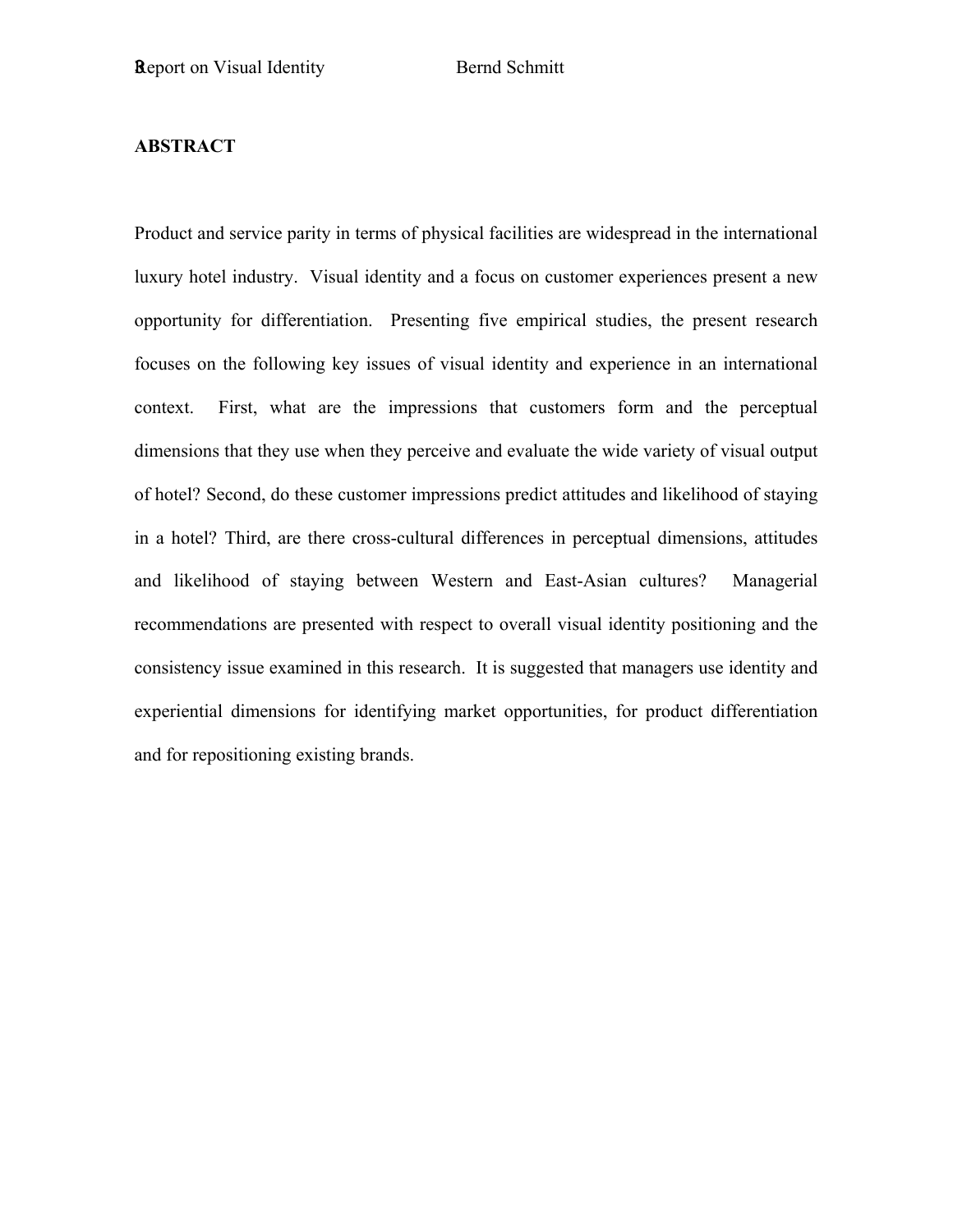"Oh Those Greeks! They knew how to live. What is required for that is to stop courageously at the surface, the fold, the skin, to adore appearances, to believe in forms, tones, words, in the whole Olympus of appearance. Those Greeks were superficial--out of profundity."

Friedrich Nietzsche, Die fröhliche Wissenschaft

### **OVERALL BACKGROUND**

Nietzsche's dictum--"superficial--out of profundity"--neatly encapsulates the basic thinking behind visual identity and experiential marketing, which forms the basis of the present research project: To win customers' hearts and their loyalty, marketers must appeal to customers' senses and provide them with gratifying, lasting experiences. And, to provide customers with attractive experiences, managers need to understand how customers' experiences are formed based on a multitude of visual and other sensory stimuli.

Unfortunately, most marketing is guided by a paradigm that focuses very little on experiences. Models and methodology in marketing postulate that customers are seeking functional benefits based on tangible, physical product features (Kotler, 1997). These models also assume that customers engage in comparison shopping and decision-making by selecting among different products that offer the best value (i.e., quality at a given price). Indeed, all major attitude models and concepts for understanding consumer decision-making (e.g., multi-attribute models, choice models, and decision models) and methodologies for product positioning (e.g., conjoint analysis and multi-dimensional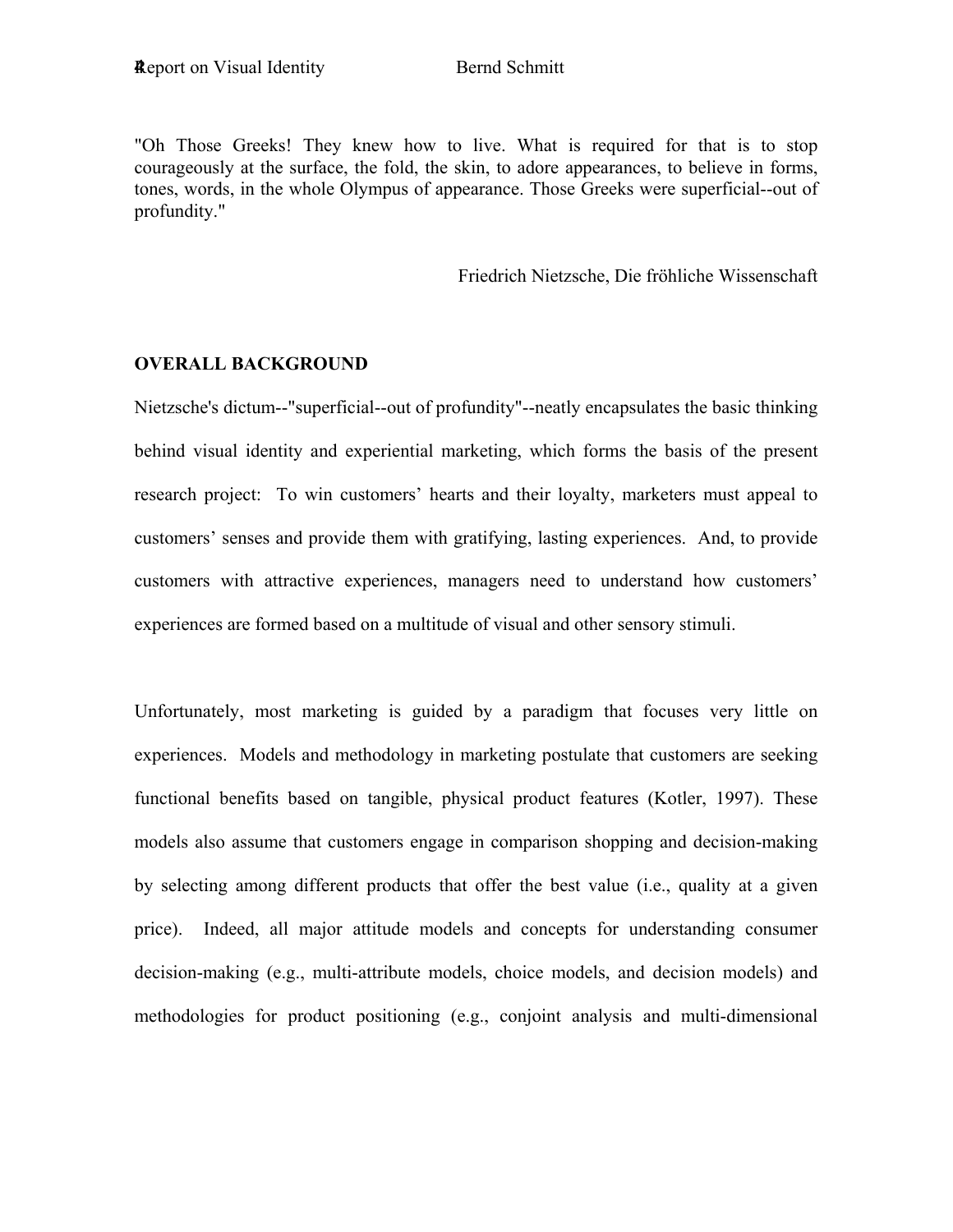scaling) are based on the notion of a rational trade-off process of individual, physical features including price (Urban and Star 1991).

Even the traditional branding literature does little justice to customer experiences and "intangibles" (Aaker 1991, 1996; see Kapferer 1992 for a notable exception). Most of the branding literature is strategic marketing in disguise, replacing the term "product" with the term "brand" and focusing on the identification and labeling function of names and logos (Keller 1997). Empirical research on branding examines names and verbal slogans at the exclusion of visual stimuli, thus drastically diminishing opportunities to identify and measure experiential aspects of a brand (Shocker, Srivastava, and Ruekert 1994).

Focusing on visual identity and customer experiences represents a new way of thinking that supplements the "attributes-and-benefits" traditional view (Schmitt and Simonson 1997; Schmitt 1999; Schmitt 2003). The focus of this new approach is on the management of visual (and other sensory) corporate output that results in all kinds of experiences – sensory, affective, cognitive, behavioral and relational -- for the customer (Schmitt 1999). Following this view, visual corporate output—in the form of logos, brochures, uniforms, advertisements, buildings, interiors and so on--is not just there for the purpose of identifying a brand, labeling a product, or distinguishing the service personnel from the customers. These brand identity elements are projection devices that trigger or enrich experiences with a brand. In short, experiential marketing proposes that we must perceive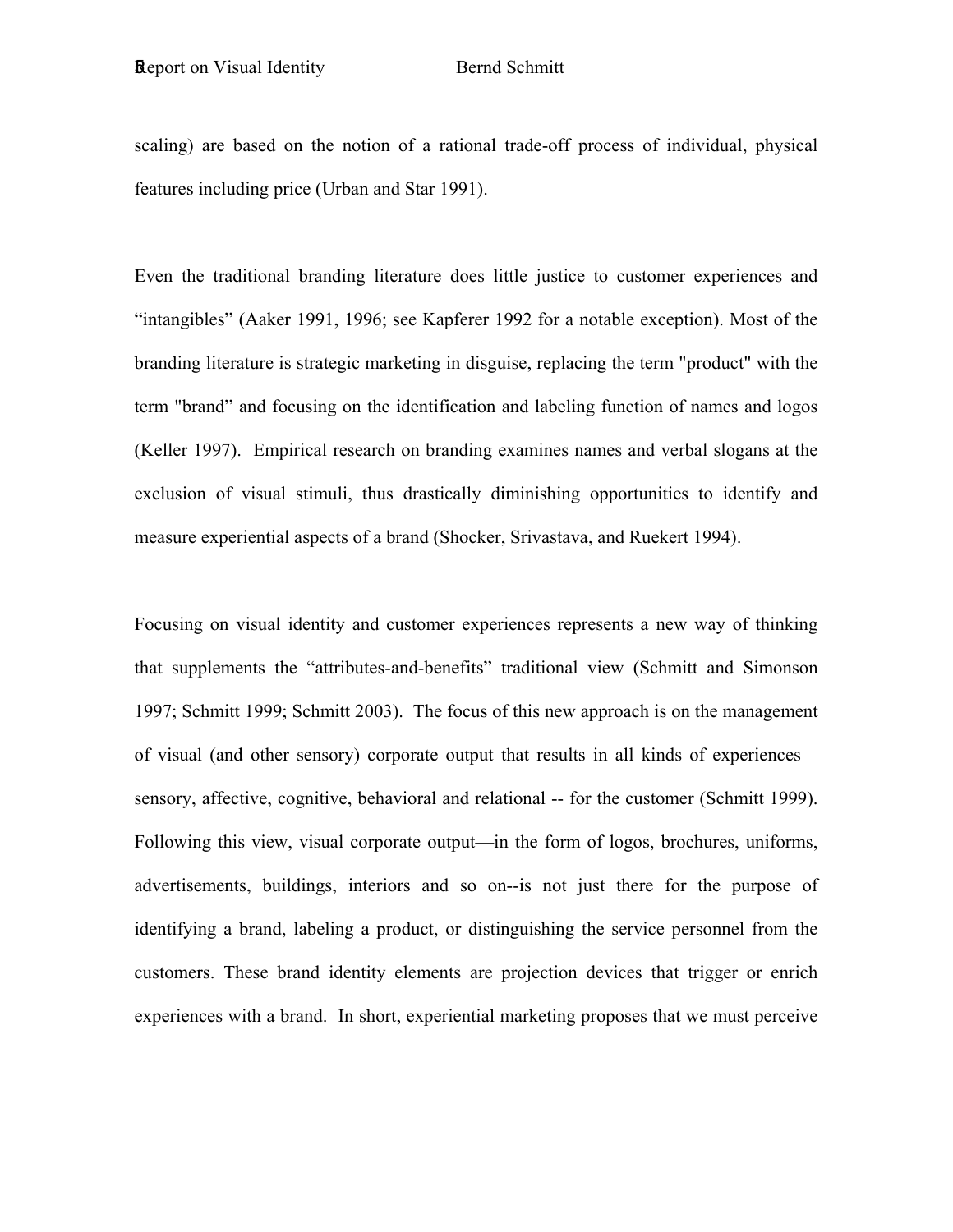the world of services literally through customers' eyes in order to understand how we can successfully market to them (Schmitt 1999; Schmitt 2003).

### **VISUAL IDENTITY AND EXPERIENCES IN THE LUXURY HOTEL INDUSTRY**

Product and service parity have become the norm in the international luxury hotel industry. Four-star and five-star establishments are offered at comparable price points as a result of adopting "yield management" type of pricing schemes. The hotel properties of major luxury chains are located at similar locations (e.g., in the business districts of major cities) due to city planning in developing regions or zoning laws in major established cities. Luxury hotels offer comparable facilities and overall services: they have the same type of business-center, check-in, valet and concierge services; the same type of fitness equipment at their fitness clubs; similar drinks at their lobby bars; and similar restaurant facilities (e.g., one 24-hour casual coffee-house-style restaurant; one formal French, Chinese or Japanese restaurant; and one for local cuisine) with often look-alike menus. What differs, however, is the specific look, touch, and feel—the overall visual and sensory appearance of the hotel property, and the appeal and experience that is created for the luxury-hotel customer.

Differentiation via visual corporate identity may therefore provide a major business opportunity. Compared to physical goods (such as industrial products or consumerpackage goods) as well as many other services (such as financial services, consulting, or insurance services, for example), hotel environments can easily create appeals to customer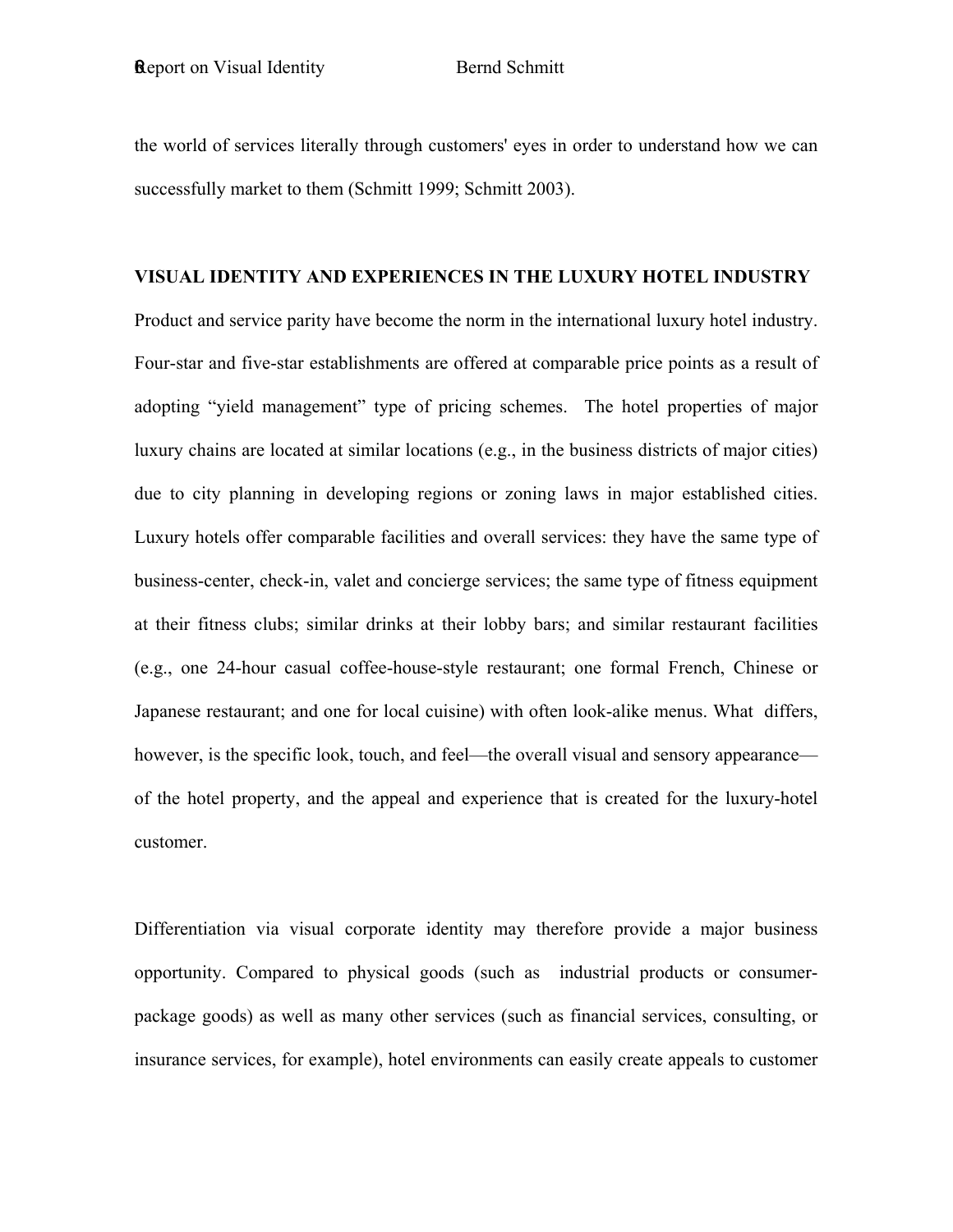experiences. As other goods and services, hotels have names, logos, advertisements, brochures, and, most recently, web sites, which increasingly become a key element for visual identity management in the industry (Murphy, Forrest, Wotring, and Brymer 1996). Yet, in addition, during a guest's stay at a hotel, there are the core experience-creating elements of the hotel building as such, the lobby, and the guest room as well as restaurant and bar facilities, business centers, fitness and health clubs etc.

Indeed, recently many international luxury hotels have paid attention to visual identity and experience management. Hotel chains, for example, have changed their names (Philippidis, A. 1996), have repositioned the identity of a brand by revamping by redesigning certain flagship properties on a regular basis and, from time to time, have changed the visual identity, look and appearance of the entire chain (Financial Times 1996). Moreover, visual identity management is also of increasing importance for standalone hotels (Hales, 1997).

An attractive visual identity has been shown to cut through information clutter; attract customers to products and communications; to justify premium (above-category) pricing and to motivate employees (Schmitt and Simonson 1997). Thus, similar to other industries, the luxury hotel industry may benefit from increased customer loyalty, attracting new customers and inducing switching behavior by fine-tuning a visual identity to evolving tastes of current and potential customers, and by differentiating it from competition (Napoles 1988; Olins 1990).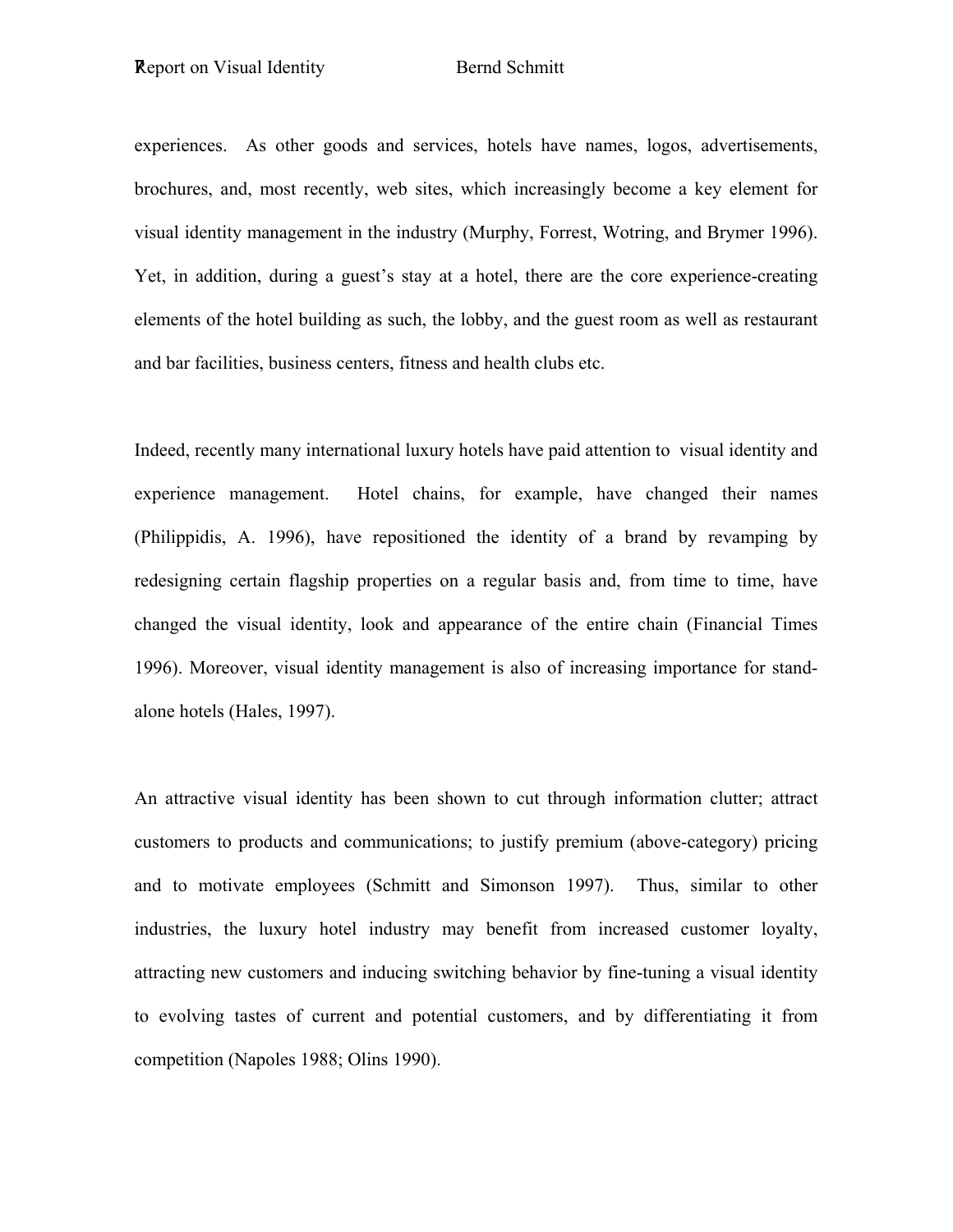Deriving value from visual identity management, however, requires that a management structure and intelligence system is in place that provides for the systematic and strategic acquisition, analysis and dissemination of information pertinent to visual-identity management. Importantly, this requires that visual identity is analyzed and planned based on customer input.

#### **OBJECTIVES OF THE RESEARCH**

The present research focused on several issues of key importance for managing visual identity and customer impressions in the international luxury hotel industry.

First, what are the impressions that customers form and the perceptual dimensions that they use when they perceive and evaluate the wide variety of visual output of hotel? Without doubt, hotel managers as well as architects and designers have an intuitive, experience-based understanding of the impressions that are critical for managing visual identity. This experience and knowledge is applied in the design and redesign of various hotel projects. However, there is often disagreement about what these core dimensions are and which ones are core drivers of perceptions in a specified settings. That is, when hotel guests view a lobby, do they—consciously or subconsciously--pay attention to the color scheme, the shapes, the overall complexity of the lobby, or its realist symbolism? Do they behave differently when they are in their guest rooms, in the restaurants, in the business centers, fitness clubs, or when they view the hotel from the outside? Therefore, it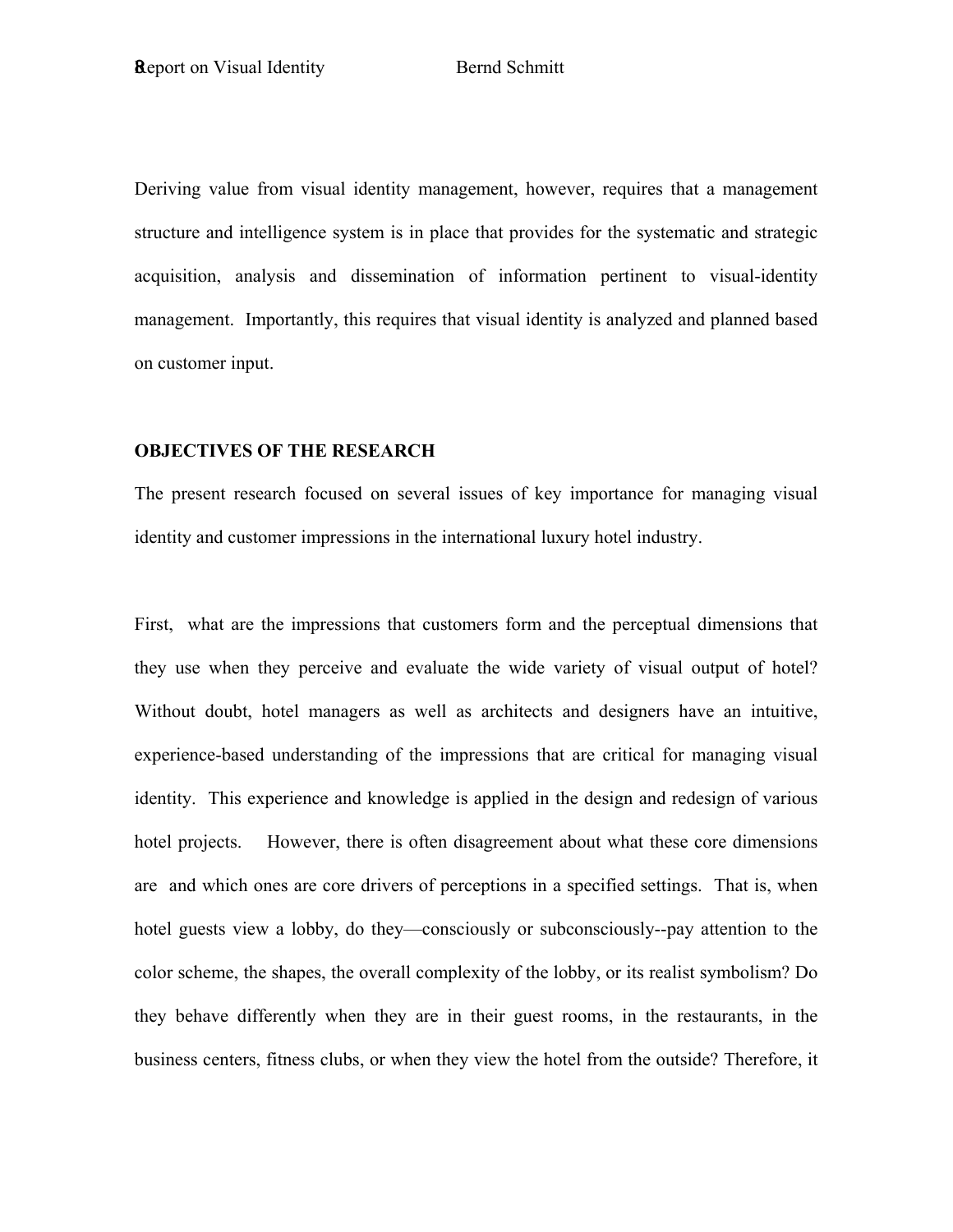seems worthwhile to step back, take the customers' perspectives and ask potential hotel guests how they perceive the visual output of a given part of a hotel or the hotel as a whole. Once key perceptual dimensions have been identified, hotel properties may be placed into this dimensional space and hotel managers will have a tool for making more systematic visual-identity decisions, similar to the positioning decisions based on perceptual maps.

Second, it was investigated whether customer impressions predict attitudes and likelihood of staying in a hotel. In other words, do impressions really matter? It may be possible that sensory perceptions are mere epiphenomena, i.e., pleasant experiences that arise without any consequences for behavior. Hotel guests may enjoy a certain look but not base their decision of staying or not staying in a certain property on the visual identity of a property or hotel chain. Alternatively, given the parity in service offers and facilities described earlier, visual identity may be a differentiator and predictor of attitudes and likelihood of staying in a hotel.

Third, are there any cross-cultural differences in perceptual dimensions, attitudes and likelihood of staying between western and East-Asian cultures? This question is of critical importance given the increased trend toward globalization which results in (1) increased exposure of a customer segment to a variety of different hotel properties of the same hotel chain; (2) new target markets (e.g., East Asian travelers); and (3) new cultural, aesthetic trends which may necessitate a change in style.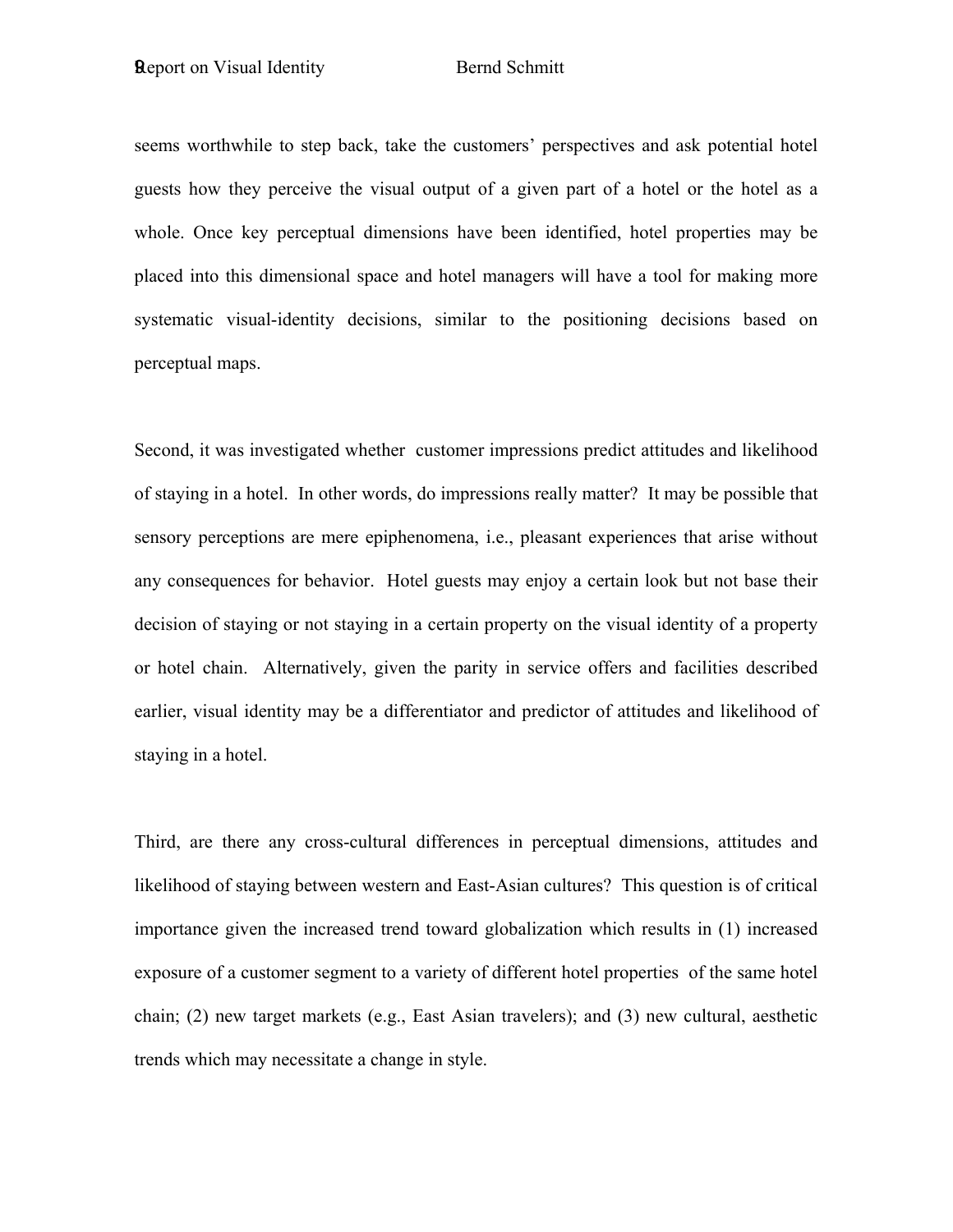Finally, to what degree should a company strive for consistency, and to what degree for variety, across its visual output? An answer to this question is of key importance from a strategic branding perspective. The issue of consistency/variety arises both across properties and within a given property. That is, should a given hotel chain try to maximize consistency across its properties or strive for "individual styles" for each property to provide the customer with sensory and experiential variety? Or consider a given hotel property. Should there be consistency (i.e., a similar look and feel in the lobby and the guest room, and even in the interior, e.g., a simple, stark high-tech look) or is it preferable to create attractive variety (e.g., combine a cozy guest room with a "hip" lobby)? The focus of the present empirical research is on within-property consistency only; however, consistency will be discussed again from a broader perspective in the final section of this report.

#### **LITERATURE REVIEW**

The relevant field for the study of perceptions and judgments regarding visual output is experimental and cognitive psychology. Most research in psychology has focused, however, on relatively isolated phenomena in visual perception (e.g., perceptions of movements, colors and color combinations, spatial perception etc.). A somewhat broader approach can be found in the early work of the so-called Gestalt psychologists who were concerned with structures and patterns of the entire visual field and how a Gestalt may be more than the sum of individual impressions of its components. This approach has been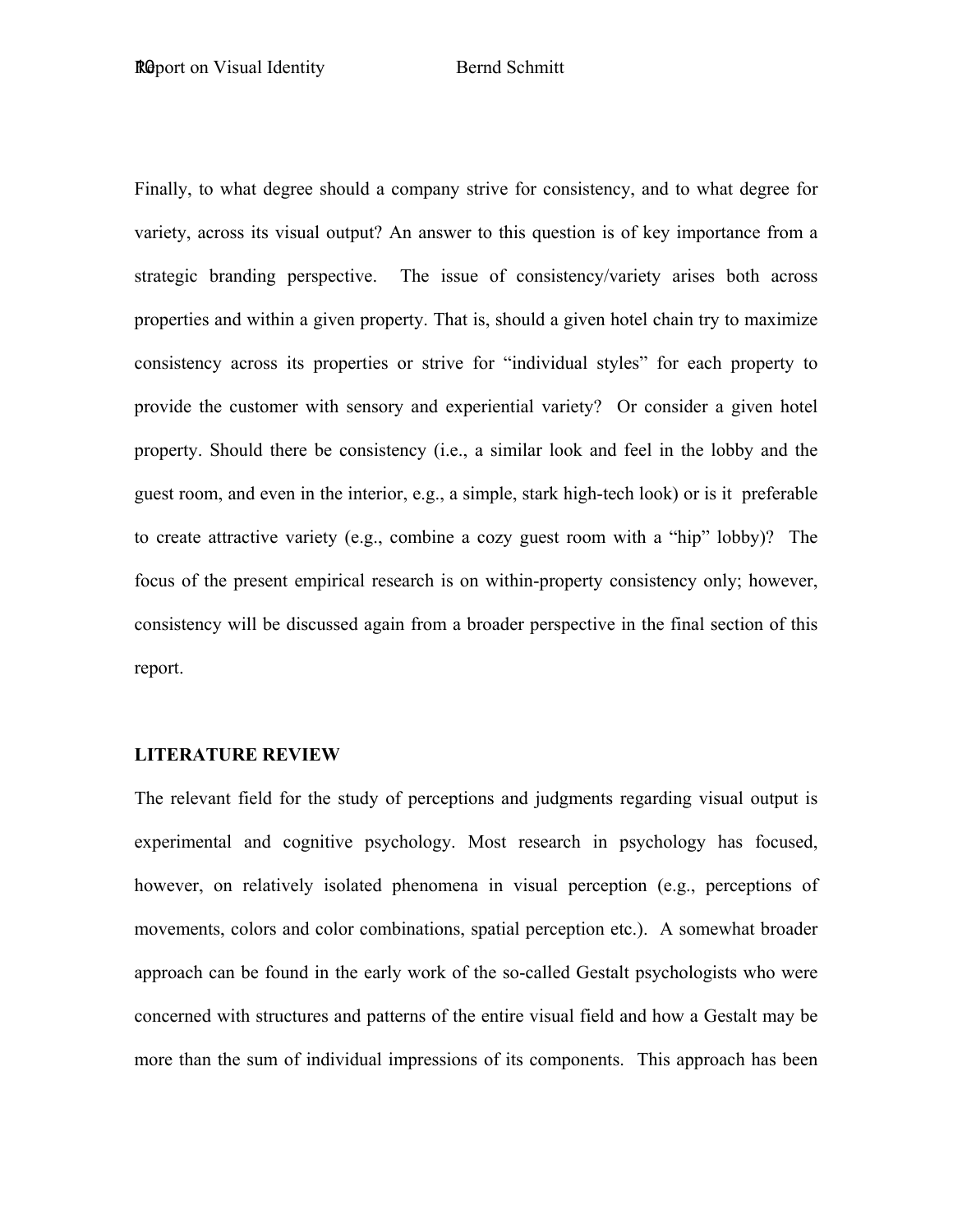applied to the study of the visual arts by Arnheim (1996). However, even Arnheim approach focuses on the static display of one particular depicted scene (e.g., in a painting) and does not consider how individuals may perceive and think about a variety of visual output in a dynamic environment such as a hotel. In sum, there has been no systematic empirical research on the broader question of perceptions across a variety of stimulus domains, and perhaps even across modalities.

A more promising approach may be found in the arts literature. Historians of art, design and architecture, musicologists, as well as theater and literary critics, for a long time, have presented categorizations of literary, architectural, and musical styles in order to isolate and describe specific periods or genres. Although this approach has been succinctly nonempirical, it may serve as a useful starting point for proposing perceptual dimensions that individuals may use in judging visual output. However, concerning most approaches, an important shortcoming remains: most critics have proposed styles for specific art forms (e.g., painting, design, architecture, music) but rarely unifying styles across art forms. As argued earlier, managing across visual output, however, is the core of visual identity in the hotel industry where managers deal with using furniture, space, graphics, etc. to create an impression.

One notable exception has been the work by the renown art historian Wölfflin. Influenced by Hegel's idea of a Zeitgeist, Wölfflin distinguished between two general opposite aesthetic styles--the "classical" and "the baroque"--which may be used to analyze the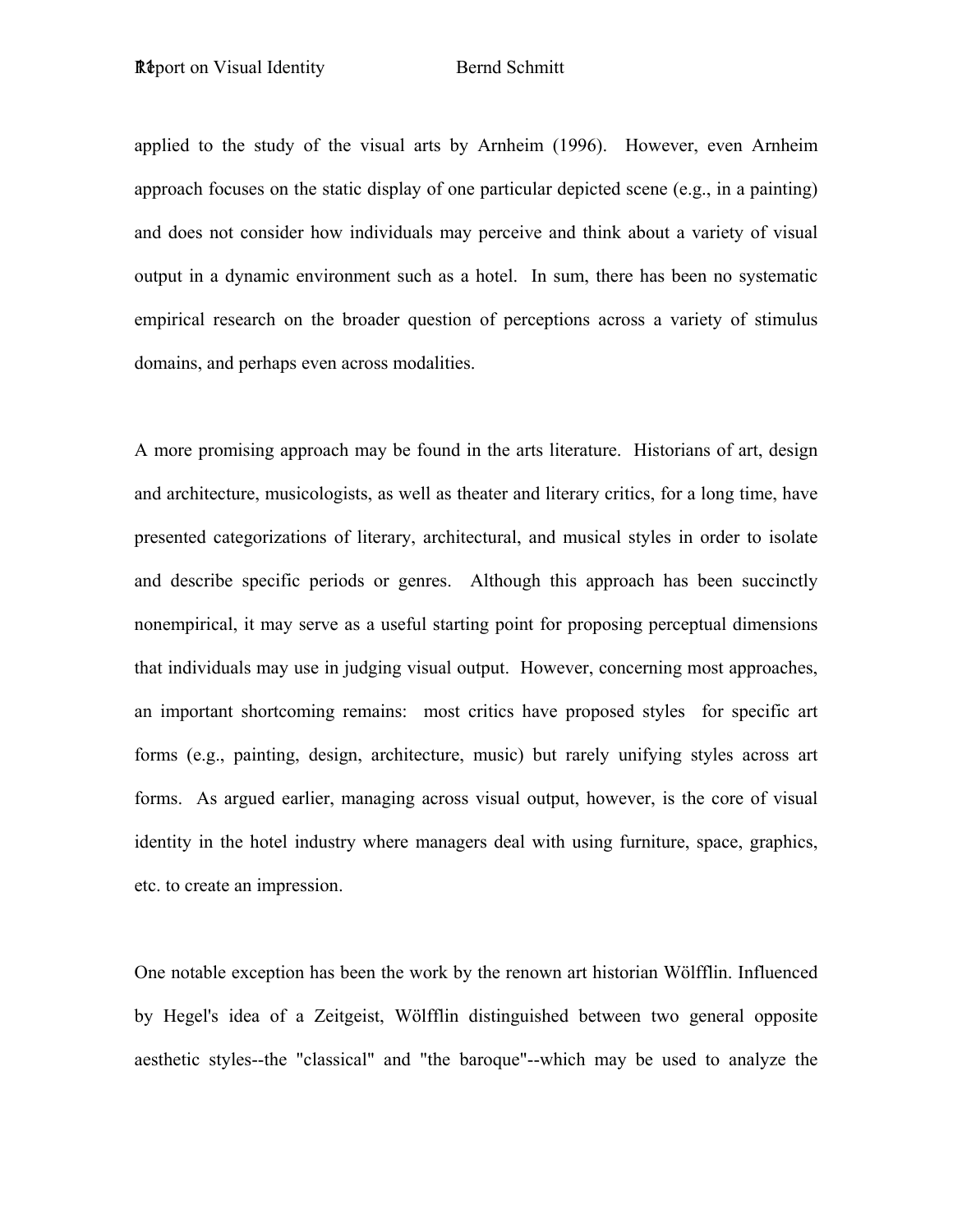products of the various arts. By the classical and the baroque, he meant not specific historical periods but general style dimensions.

Schmitt and Simonson (1997) expanded Wölfflin's categories into several other overall impressions dimensions: a time representation (traditional, contemporary, futuristic), a time movement dimension ("retro," avant-garde, classic), a space dimension (city/country, east/west), a technology (man-made, natural), authenticity (original vs. derived) and sophistication dimension (cheap vs. refined).

It is an empirical question which dimensional structure best describes the visual output in hotels. Based on prior literature and research, I would expect, however, to find most of the dimensions previously described as well as perhaps additional ones that are specific to the luxury hotel industry.

As described earlier, cross-cultural differences between a U.S. and Chinese sample were investigated as well. As Schmitt and Pan (1994) suggested, perceptions of brands and visual identity differ between East Asian and Westerners based on cultural traditions and taste preferences. These differences not only matter for individual design components (e.g., the meanings of colors) but also for entire styles. Chinese, for example, prefer an ornamentalist/realist look whereas Europeans like minimalist/abstract designs.

Moreover, once the key impression dimensions for international luxury hotels had been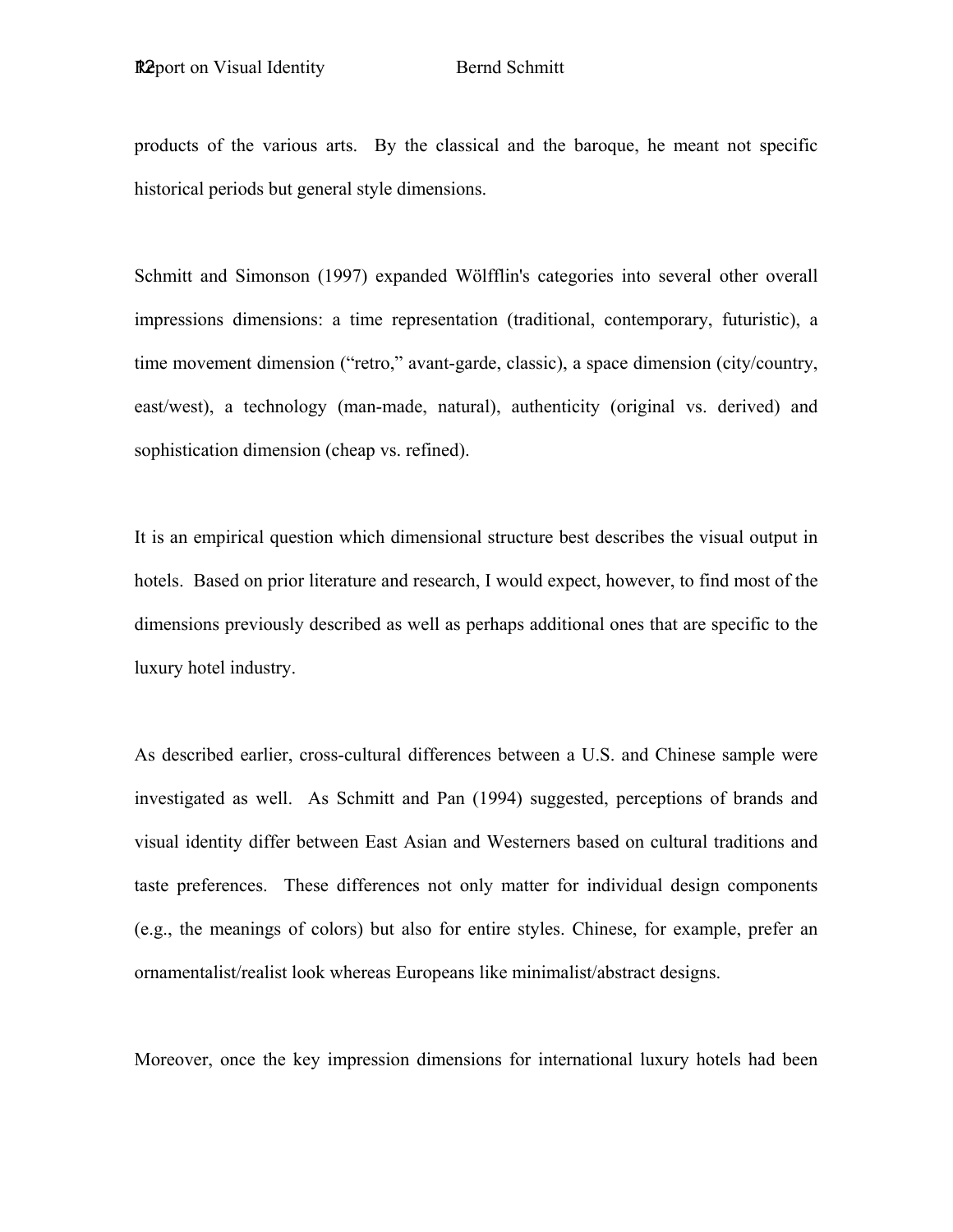identified (for U.S. and Asian travelers), there were two additional issues: (1) Are individuals' impressions predictive of guests' attitudes and intentions to stay in a hotel? (2) Is consistency or variety in design preferable?

The first question is an empirical issue that was addressed via regression analyses. That is, the key impression dimensions were used as predictors of attitudes both for individual components of a hotel (e.g., selecting a guest room or hotel restaurant for entertaining) or for predicting the hotel choice in general based on a general impression. The second question concerns decision-making across visual elements. Most corporate identity consultants and practitioners seem to assume that maximum consistency across visual elements is best. Clearly, certain elements should remain constant (e.g., the logo). But how about the key elements of a given property? Should there be consistency in style and design across the building exterior, the lobby and the guest room, for example? Also, how important is consistency? Does it predict attitudes?

The pertinent marketing and consumer-behavior literature is divided on the issue of whether consistency or some degree of variety is optimal. Semantic network theory and some research suggests that consistency is preferably, especially in terms of its impact on memory. Consistent information seems to be easier to be recalled and recognized (Schmitt, Tavassoli and Millard, 1993).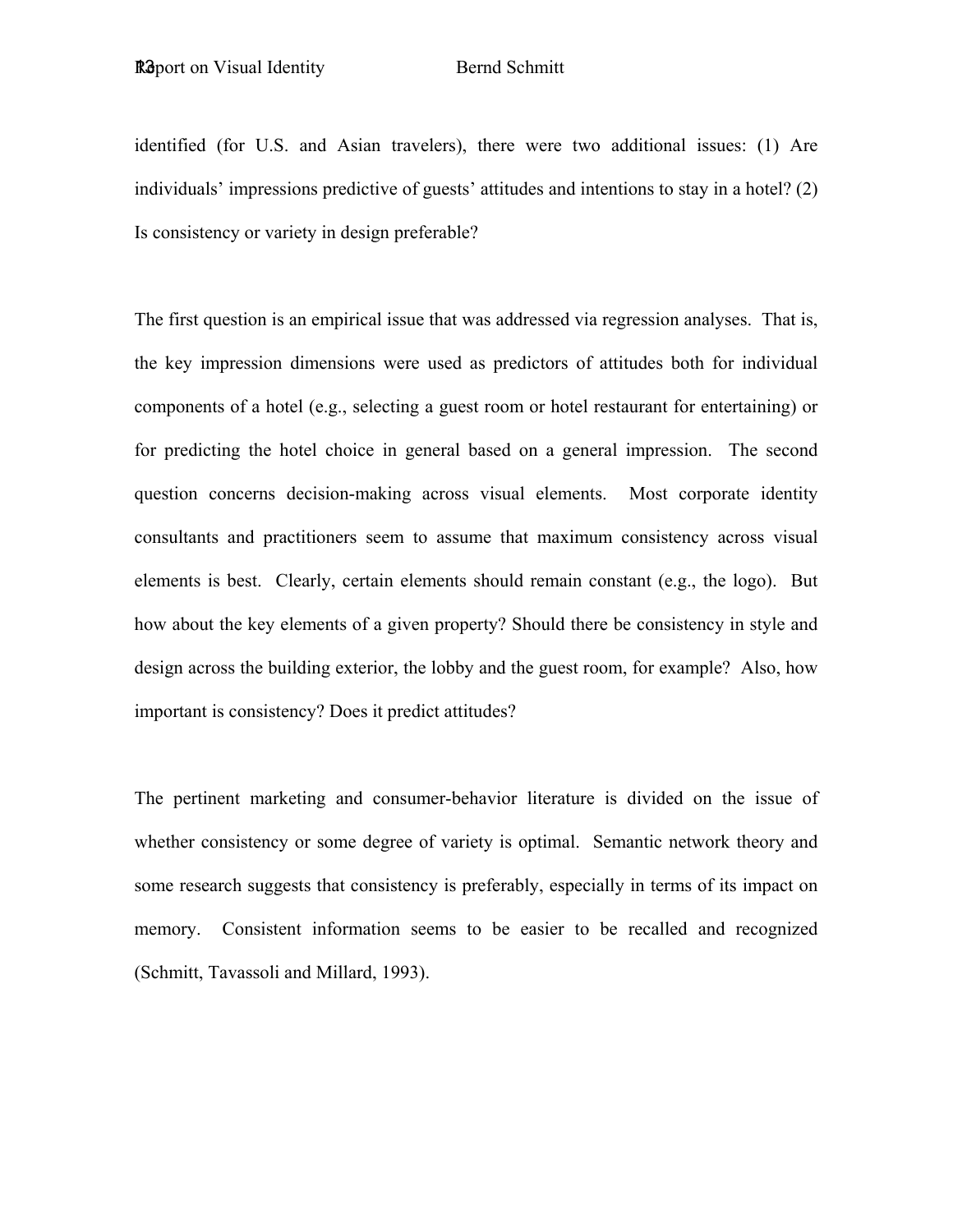However, other prior theory and research in psychology and consumer research, suggests otherwise: a medium level of consistency (or congruity) seems to be optimal, especially for interest and attitudes (Meyers-Levy and Tybout 1989). The issue is at this point not fully resolved and will be addressed empirically in this research for the luxury hotel industry.

### **PARTICIPANTS IN THE STUDIES**

Participants in all five studies were executive MBA students at Columbia Business School for the U.S. sample. Executive MBA students at the China Europe International Business School (CEIBS) in Shanghai served as participants for the China studies.

As Table 1 shows, the profile of the U.S. sample was impressive in terms of experience (mean  $= 11$  years), age (with a range from 26 to 52), type of occupation (e.g., 8 % of the participants hold the title of president, CEO, General Manager or Chairman; 75% hold title of Vice President), and average salary was \$125,000 with the range from \$65,000 to \$500,000. Participants had extensive travel experience from at least 2 weeks a year to a total of 8 months. One typical respondent stated on the questionnaire: "I travel about 8 months out of the year consistently. Sunday or Monday through Thursday in both the U.S., Latin America and Europe. Mostly big cities. I have seen many hotels from posh to foul/rough hotels in Eastern Europe."

The Chinese sample's profile is highly comparable to the U.S. sample except for type of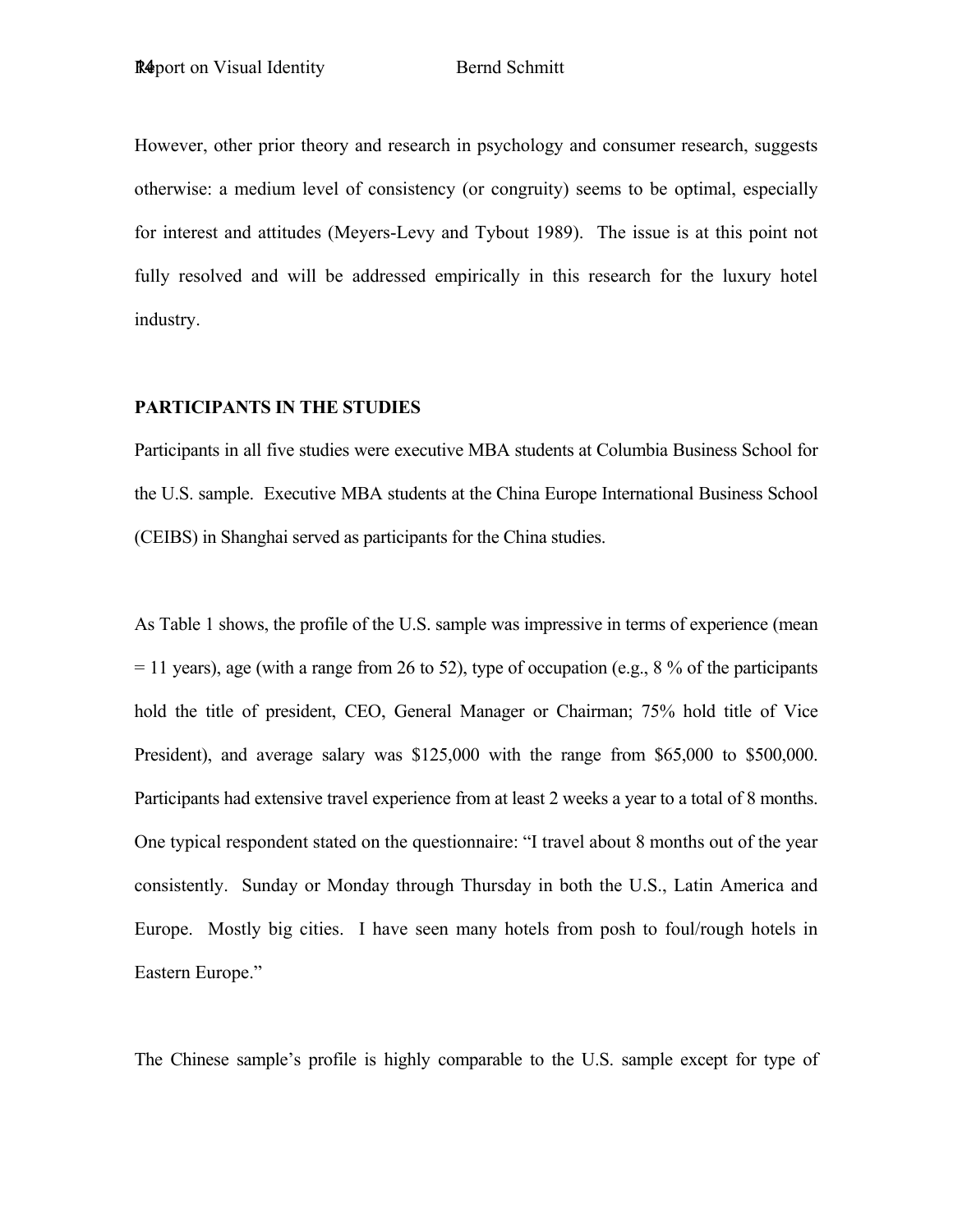industry, with 60% of participants from manufacturing firms and 20% from government. Travel experience was more limited than in the U.S. sample, in particular, regarding international travel. Most international travel was within Asia (e.g., to Thailand, Singapore, Malaysia or Japan).

### **PREPARATION OF HOTEL STIMULI, MATERIALS AND PRETESTS**

First, we contacted hotel chains and asked them for visual materials (e.g., slides) for the following types of visual elements: (1) logos, (2) signage, (3) exterior pictures, (4) lobby pictures, (5) guest rooms designs, (5) company uniform pictures, (6) restaurants and business centers, and (7) advertisements.

Pictures of various parts of the hotel were provided by several hotel chains at request. However, due to the nature of the study, it was also important to find pictures of different categories for the same hotel property. Based on the material provided , this was the case primarily for (1) exteriors; (2) lobby pictures; and (3) guest room pictures. As a result, pictures of these three types of hotel elements were the primary focus of the empirical studies reported here. Examples are shown in Appendix B. (In studies 1 and 2, however, some other categories of visual elements such as signage, business centers and uniforms were included as well.)

Although the focus on hotel exteriors, lobbies and guest rooms may seem to be a limitation of the empirical studies reported here, the edifice of a hotel property, the lobby and the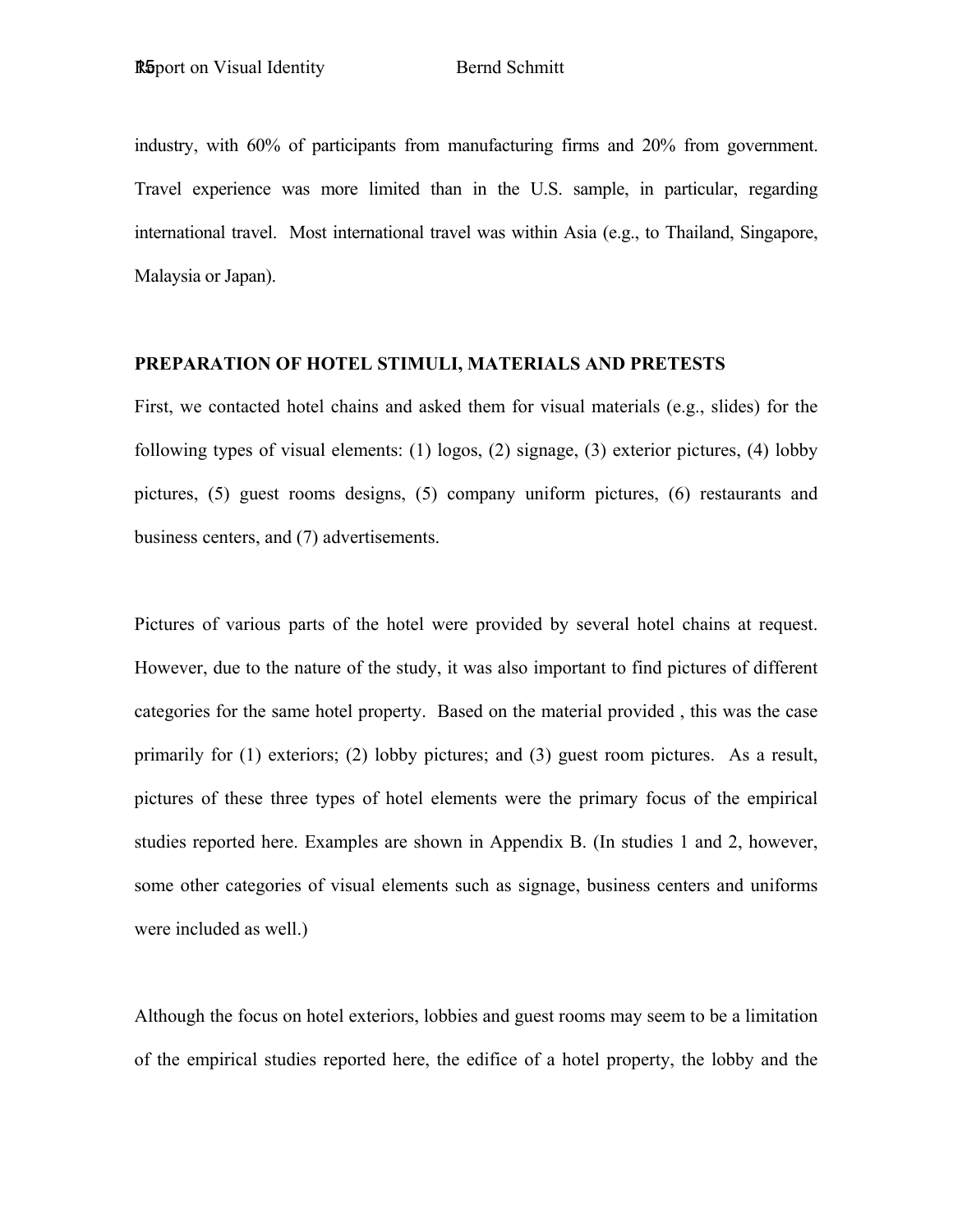guest room clearly are the most important elements of customer impressions and experiences at the point of contact and "consumption" of the hotel service. The exterior and lobby are the key first impression elements when a hotel guest arrives at the property (Andorka 1996). Moreover, the guest room and lobby (and accompanying  $F \& B$  outlets) are the places where the typical customer spends most of his or her time during a hotel stay. Therefore, the selection seems to be appropriate given the focus of the project on visual identity elements that impact customer experiences.

Moreover, in studies 3-5 the objective was to select representative/prototypical pictures of a hotel chain's visual style and appearance. Therefore, a research assistant with a degree from the Cornell School of Hotel Administration was asked to select the most prototypical examples (in terms of visual style, look, feel and appearance) for each visual element, i.e., the pictures of exteriors, lobbies, and guest rooms that best represent a given hotel chain's visual style.

As a result of this selection procedure, pictures of exteriors, lobbies and guest rooms of the following hotel brands were included in studies 3-5: Four Seasons + Regent Hotels and Resorts, Westin, Hyatt brands (Grand Hyatt, Park Hyatt, Hyatt Regency), Mariott, Swissôtel, Sheraton and Kempinski Hotels. The hotel properties from which pictures were taken were located in the U.S., Europe and Asia.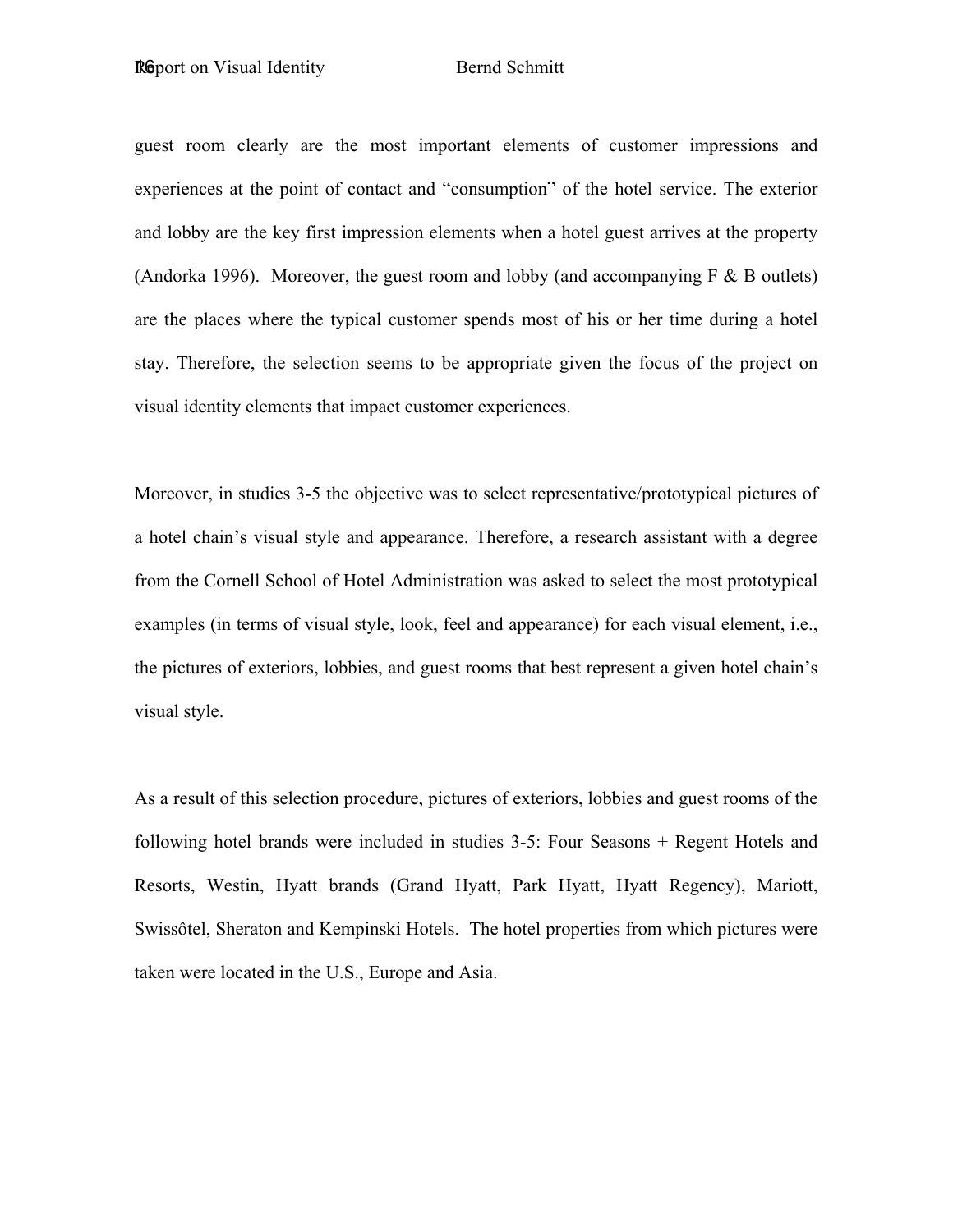### **PROCEDURE**

In each study, participants were shown color slides of various parts of a hotel (exteriors, lobbies, restaurants, guest rooms, fitness facilities, outdoor recreational facilities, and business centers). Different slides were shown in different studies based on the objective of each study. Hotels were described as international luxury hotel chains and participants were asked to give their first impression of the hotels in terms of how the "look and feel" of each hotel and how they would imagine the experience. Pictures were typically shown for 30 seconds. Depending on the type of study, participants responded either in an openended format by writing down words that described their responses or on nine-point rating scales (either semantic differential or Likert-type scales).

### **STUDY 1**

#### **Overview**

Study 1 was an exploratory study whose purpose was to identify the key categories along which individuals perceive visual elements in the international hotel industry. To do this, participants were shown slides and asked to write down their responses to the hotel pictures. The pictures had been pre-selected by a research assistant with a degree from the Cornell School of Hotel Administration to ensure a wide variety of stimuli.

Respondents wrote down between one to five terms for each picture (median = 3) or short phrases such as "hotel where romance could blossom - I like it.' There were no statistically significant differences in terms of the overall number of items generated ( $ps > .12$ ),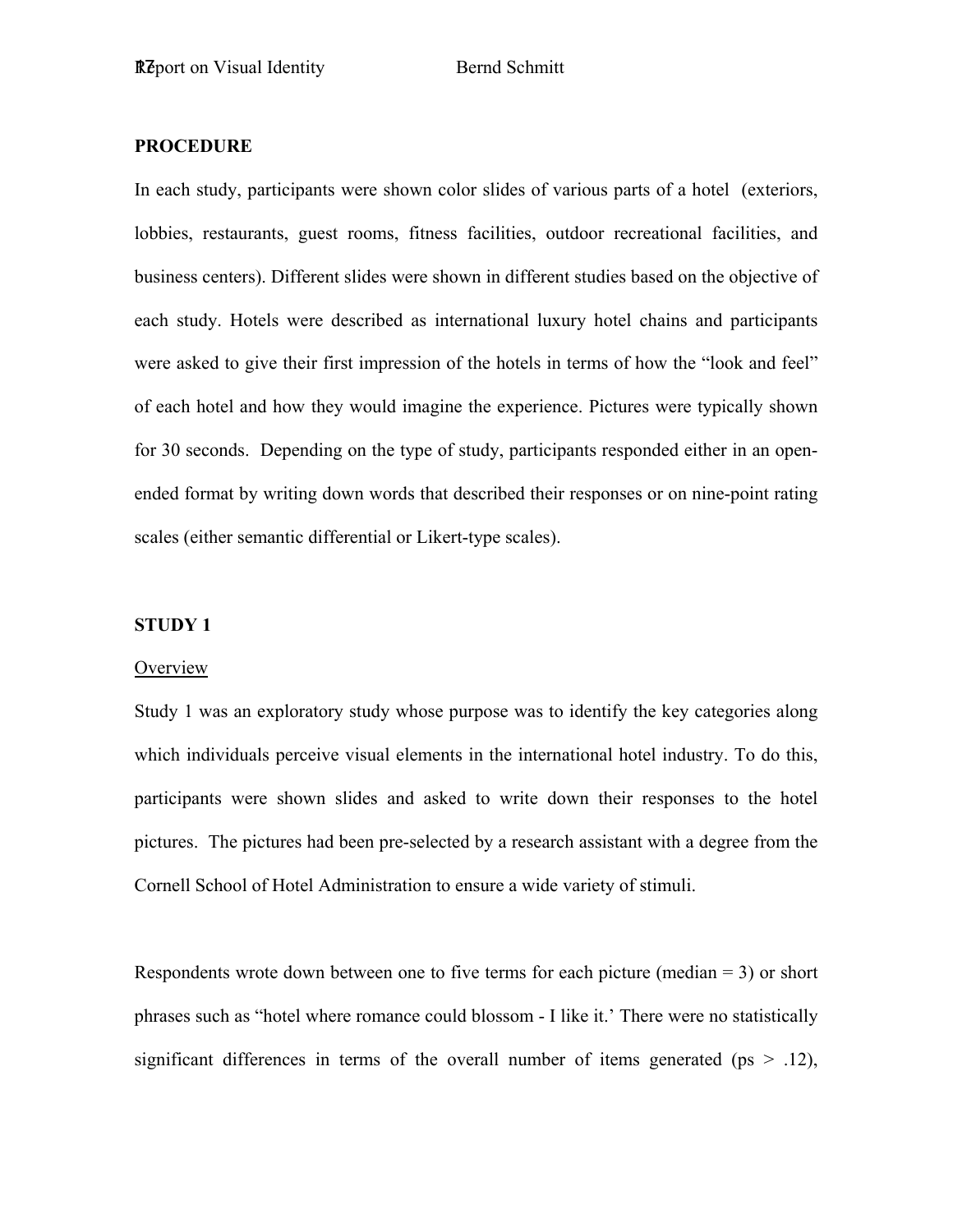although some respondents wrote several terms for one hotel and few for another one.

The descriptive vocabulary used by respondents was broad. Examples are given in Table 2.

Cognitive psychologists and consumer researchers distinguish between process and content of perceptions and mental representations. Process refers to the way individuals arrive at a response (an opinion or a perception); content refers to meaning. The data were coded for both process and meaning.

### Process coding

Discrepancies between coders were resolved by discussion. Inter-coder agreement—a measure of coding reliability--was 86%.

The terms and phrases were coded by two assistants into the following four categories.

- 1. *Factually descriptive* ("sticking with the information in the picture") 4% of the data were descriptive. Examples include: red wall colors, conference center, garden, city hotel.
- 2. *Inferential* ("going beyond the information provided", i.e. by drawing inferences, conclusions, and generating general impressions)

The large majority of data (a total of 66%) was inferential. Examples include: upscale, warm, feminine, relaxed, stylish, ornate, traditional.

3. *Evaluative* ("judging the information positively or negatively")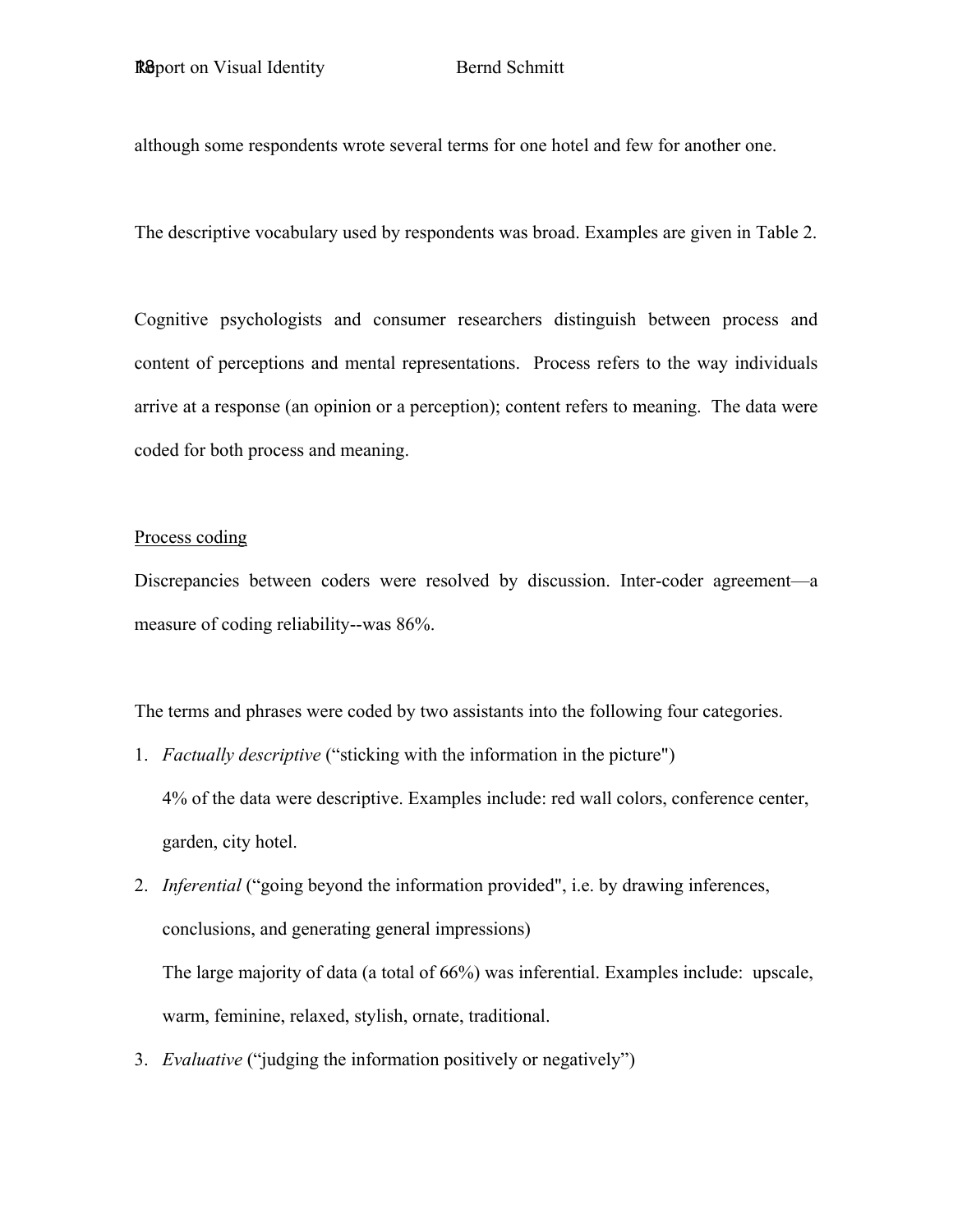24% were evaluative. Examples include: nice, I like it, ugly, boring, unimpressive, sterile, unimpressive, needs a new decor.

4. *Other* (responses that were difficult to categorize)

6% were difficult to categorize. One example is "office building" when it is not clear whether the respondent meant it as a description, as an inference ("could serve as an office building") or as evaluative ("looks like an office building").

### Content coding

The data were also coded for content by the same coders. An iterative procedure was used. Coders first created as many categories as they wished. Both generated 17 and 19 categories each. They were then asked to further aggregate in a joint procedure and to generate at most 10 categories. The following eight categories emerged (and one miscellaneous category). Percentages of data that fall into each category are in parentheses.

• Overall feeling  $(32\%)$ 

Examples: comfortable, pretty, welcoming, inviting, relaxing.

• Time dimension  $(12\%)$ 

Examples include: old, traditional, old fashioned, modern, baroque, art deco, modern, Victorian, space-age, futuristic, "retro."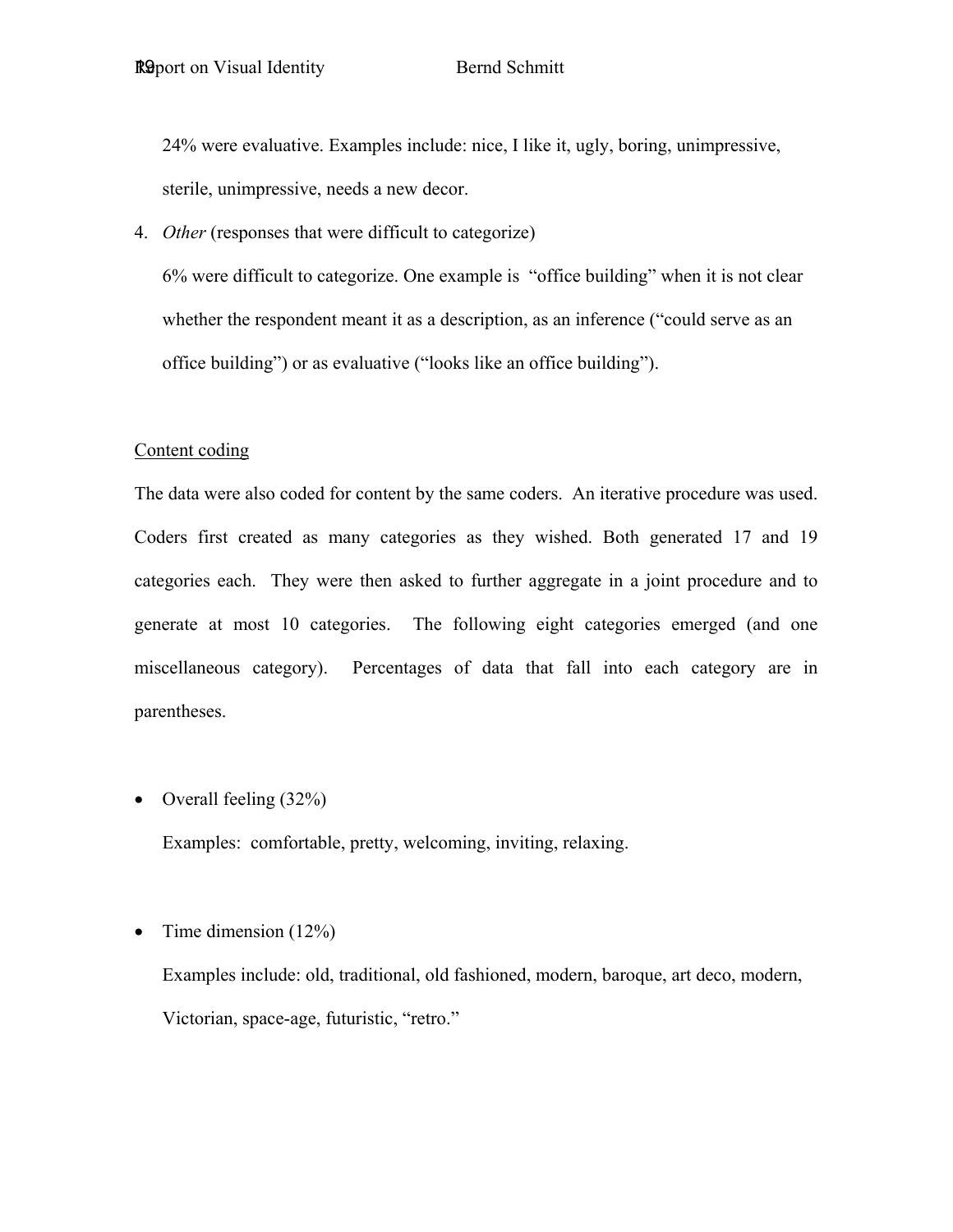• Location dimension  $(14%)$ 

Examples include: rustic, country-style, urban, tropical, grand/showy.

• Sophistication/price dimension (9%) Examples include: references to elegance, luxury, expensive, upscale, sleek, formal, regal.

Also references to price are very prominent here.

• Color references  $(6\%)$ 

Either explicitly by naming a certain color or in terms of the atmosphere created by color such as "feminine color scheme"

• References to light  $(8\%)$ 

References to the lighting primarily of interior spaces such as light, dark, bright, warm.

• Overall sense of space  $(7%)$ 

A reference to the space itself and its felt quality such as open, airy, small, big and impersonal, crowded.

• Sound environment  $(4\%)$ 

A reference to the inferred sound environment such as quiet, noisy, busy, sedate.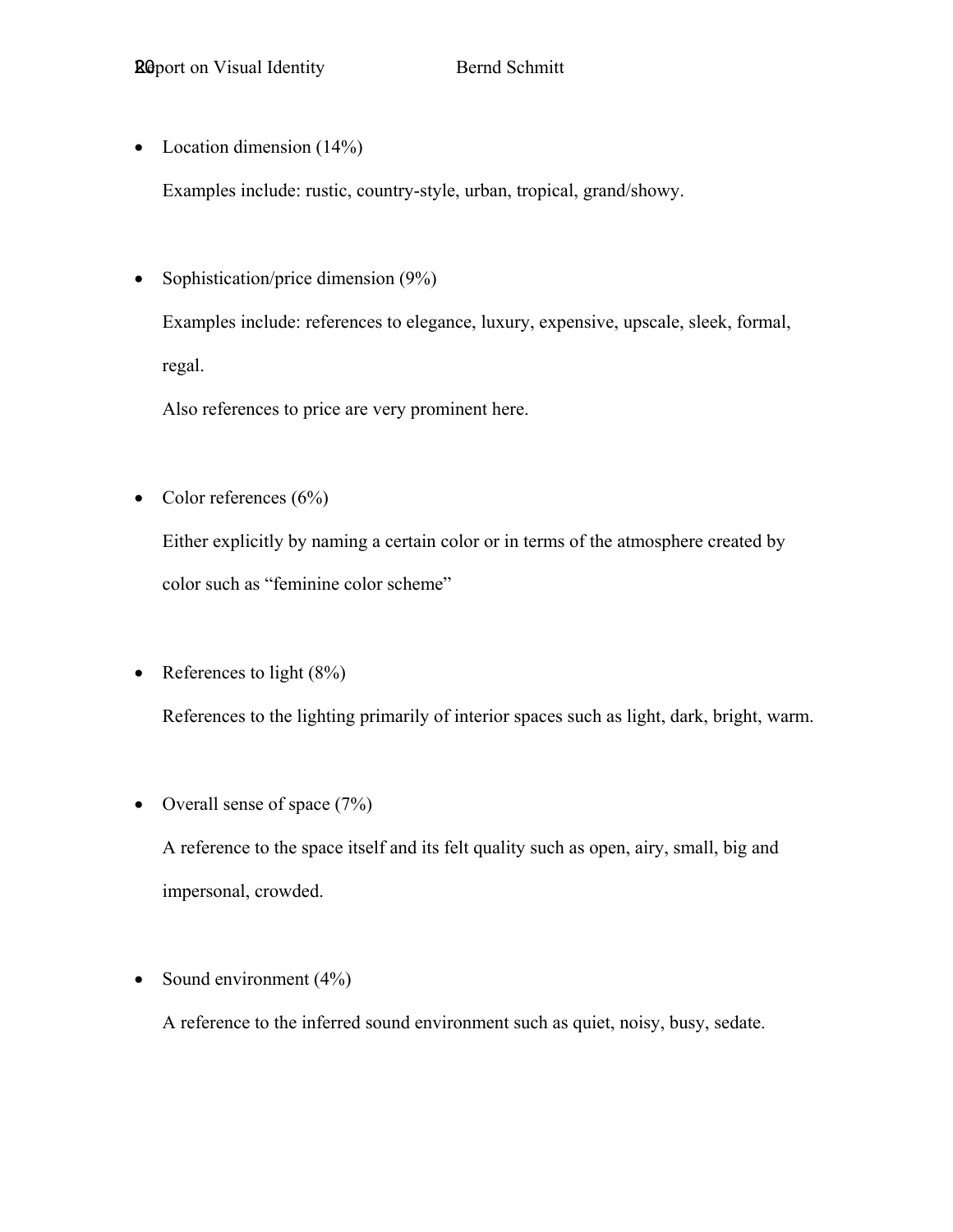8% of responses fell into a miscellaneous category.

### Summary and discussion of findings

As study 1 shows, customer perceptions of the visual identity of a hotel are rich, conceptually complex, yet can be differentiated into several distinct categories. They include some "objective" descriptions, and a large number of inferences and evaluations.

The most important category in terms of sheer mention of items are feelings. That is, customers do not "objectively" look at a visual design like an "art critic." It seems that they do not necessarily rationally analyze a hotel design. Instead, they respond in terms of how a design or visual output makes them feel. These affective and emotional responses are key in designing and understanding the right look and will be explored further in study 2.

In addition to overall feelings, individuals' responses also indicate frequent references to time. Some of the impressions falling into this category refer to specific time periods (e.g., art deco); others refer to a general orientation to the past, present or future; and others refer to time movements (e.g., "retro" and futuristic). While some references to time are descriptive, many are evaluative (such as "old fashioned"). Another frequently mentioned category is location, i.e., the "location look" reflected in the visual identity. Most reference seem to be related to a bipolar dimension that contrasts "urban" with "country," or "resort." Again, some are descriptive; others are evaluative (e.g., "showy"). A final,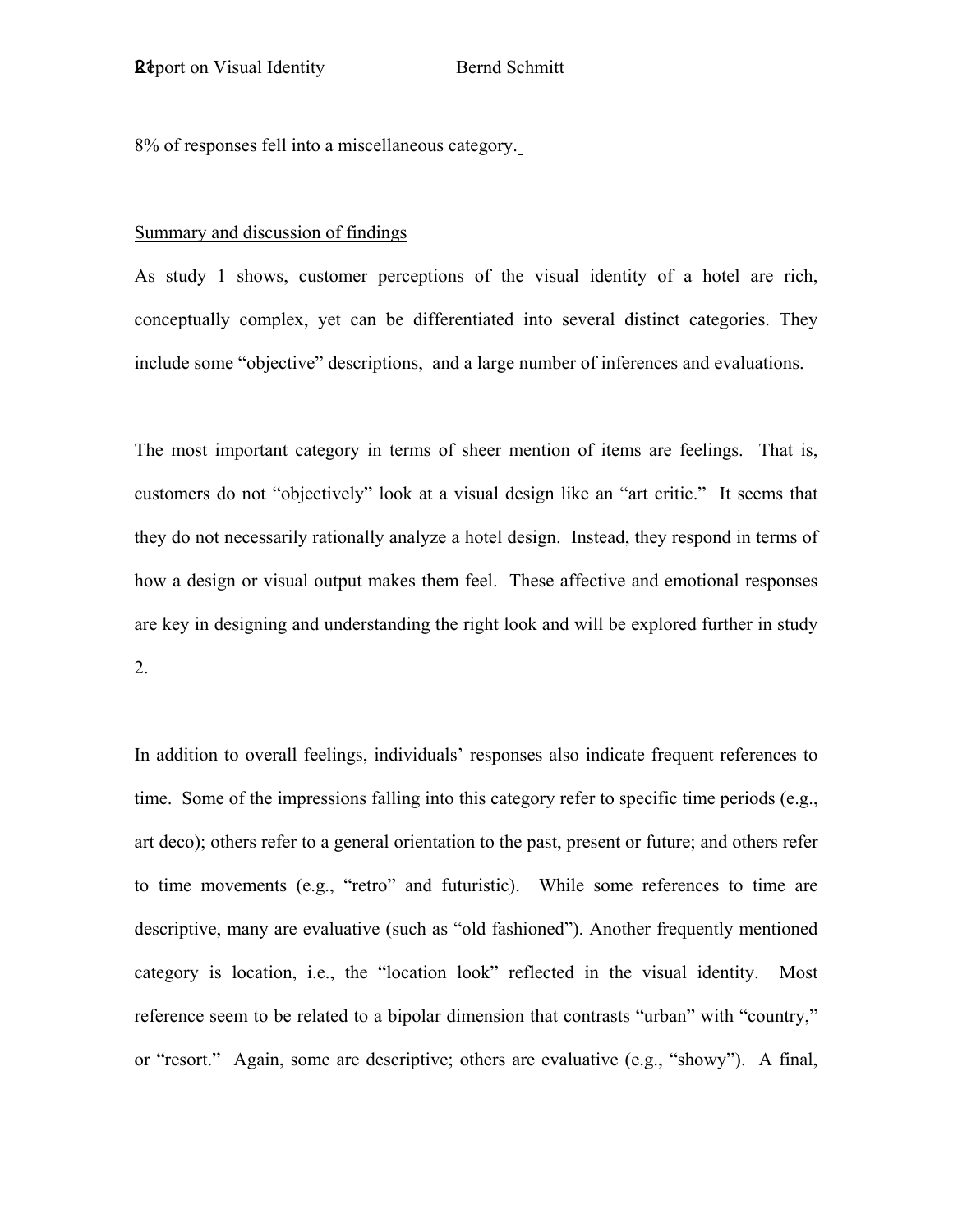frequently mentioned category refers to monetary value. However, interestingly, in perceptions of luxury hotels this dimension is intertwined with perceptions of "sophistication." As a result, it seems to be entirely possible to have an "expensive" visual display that nonetheless may be judged as "unsophisticated."

Finally, not all impressions seem to be "overall impressions"; some are linked to specific design elements such as color, light, space and sound. But even for these specific categories, the highly inferential nature of impressions is noteworthy, i.e., colors are seen as "feminine," lights as "warm," space as "personal," and sounds as "sedate," for example. In other words, from a management perspective it is important to assess the impact of design elements on feelings, inferences, overall perceptions.

### **STUDY 2**

#### **Overview**

Study 2 was a follow-up to study 1, with a specfic focus on further understanding and subdividing the large feeling category identified in study 1. That is, because the majority of descriptions in study 1 related to the categories of "feelings," it seemed necessary to get a better understanding in terms of which visual design aspects generated these feelings. In study 2 participants were specifically instructed to not only list their feelings but to describe what made them feel the way it did or why they perceived a picture the way they did.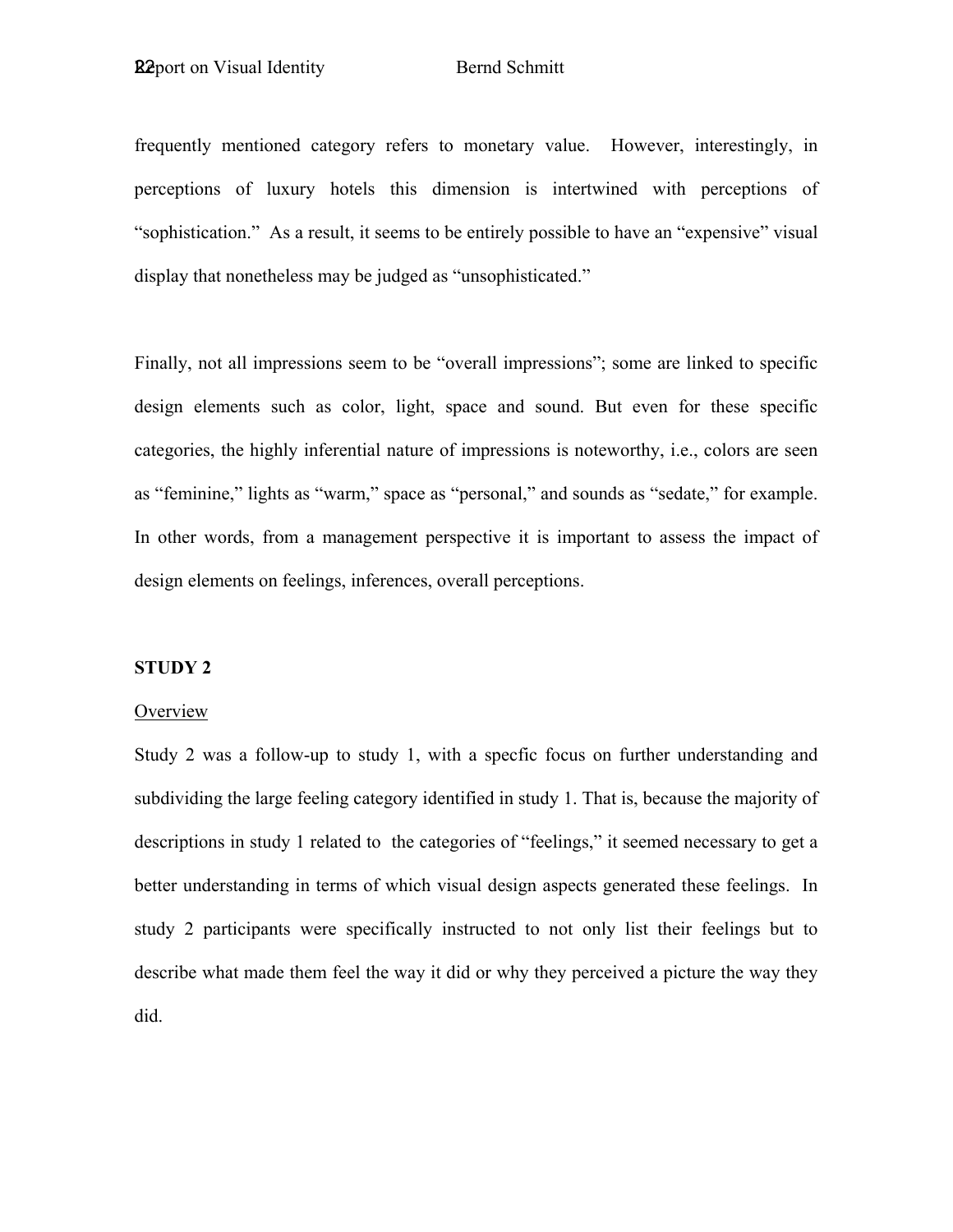The data were again coded and the following categories emerged. Note that some of these categories had also emerged in study 1, thus confirming that they are important dimensions in perceiving the visual appearance of hotels. Others are new, and they are all designrelated.

Categories also found in study 1 and thus replicated included:

- Time dimension (see above)
- Location dimension (see above)
- Overall sense of space (see above)
- Sophistication/price dimension (see above)
- Color/light-reference dimension (see above)
- Sound-environment dimension (see above)

New categories included the following:

- Complexity (26%). Descriptions of the simplicity or complexity of the design. Examples include: simple, minimal, overloaded, ornamental, complex
- Material or surface (8%). Explicit references to the material or its nature, texture etc. Descriptions included: marble, nice wood, hard, rough, smooth, would feel tender, like rock or granite
- Shape  $(5\%)$ . References to the shape of objects (e.g., a bed in a guest room) or of a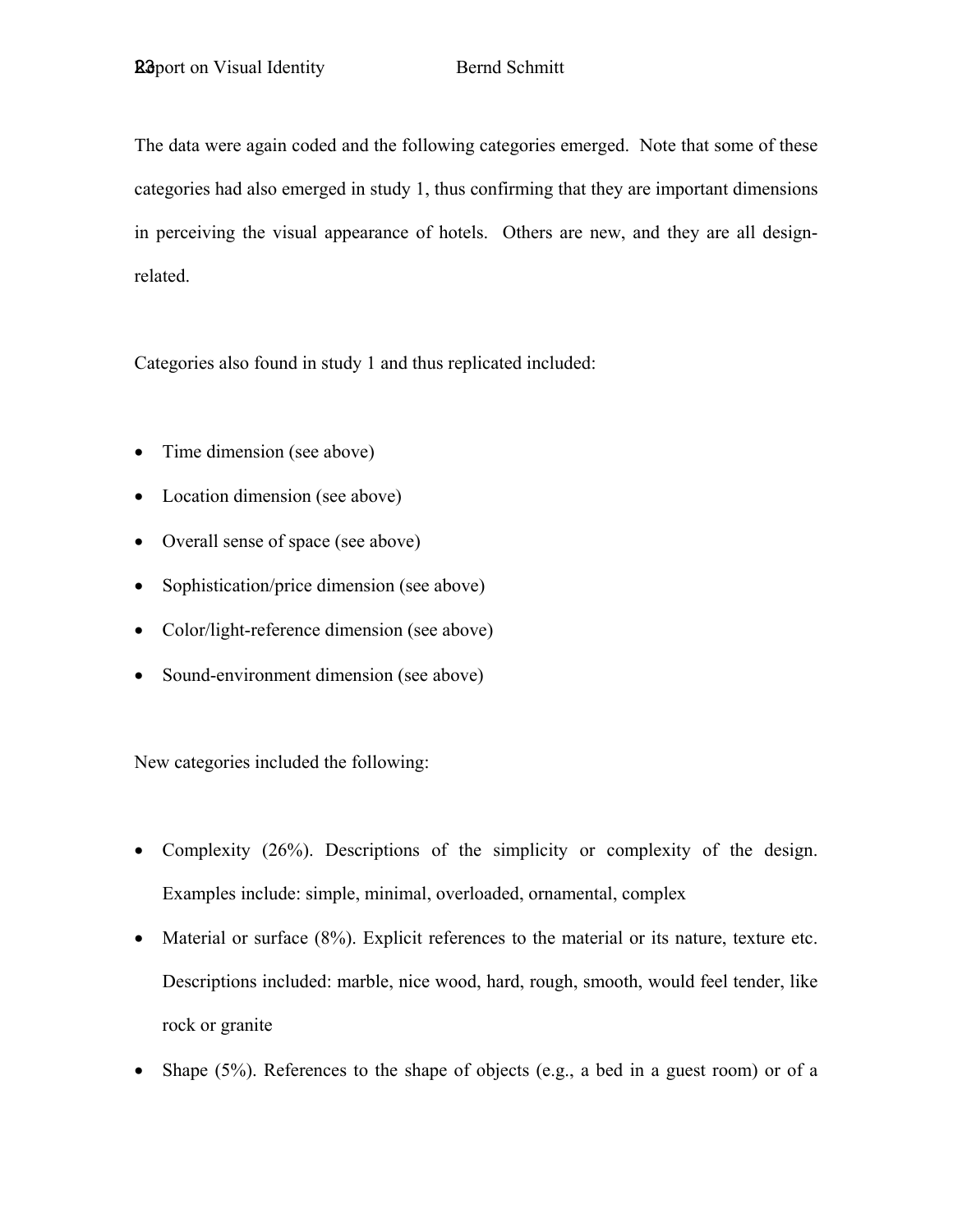room or space such as round, square, oval etc.

5% of responses fell into a miscellaneous category.

### Summary and discussion of findings

Major representational impression dimension of study 1 were replicated in study 2 and thus give us confidence that they are important customer impressions. They included: Time, location, overall sense of space, color and light, and the sound environment. Most importantly, when customers experience visual elements of a hotel, they can be related to certain design factors such as complexity, material/surface and shape, and it seems that by manipulating these design elements, managers and designers can critically influence people's feelings.

In sum, in studies 1 and 2, key categories underlying impressions and experiences were successfully identified. However, it is not clear from studies 1 and 2 to what degree they are related and what the key independent dimensions of customer impressions of luxury hotels are. That is, analogously to a process from (isolated) attributes to (interrelated) benefits to general independent customer value dimensions that we may distinguish for physical product aspects, one may distinguish a hierarchy of generality for experiences ranging from (small-scale) design elements to (interrelated) customer impressions categories to overall impression dimensions. Study 1 has focused on the level of customer impressions, linked those impressions to some degree to design elements. The next study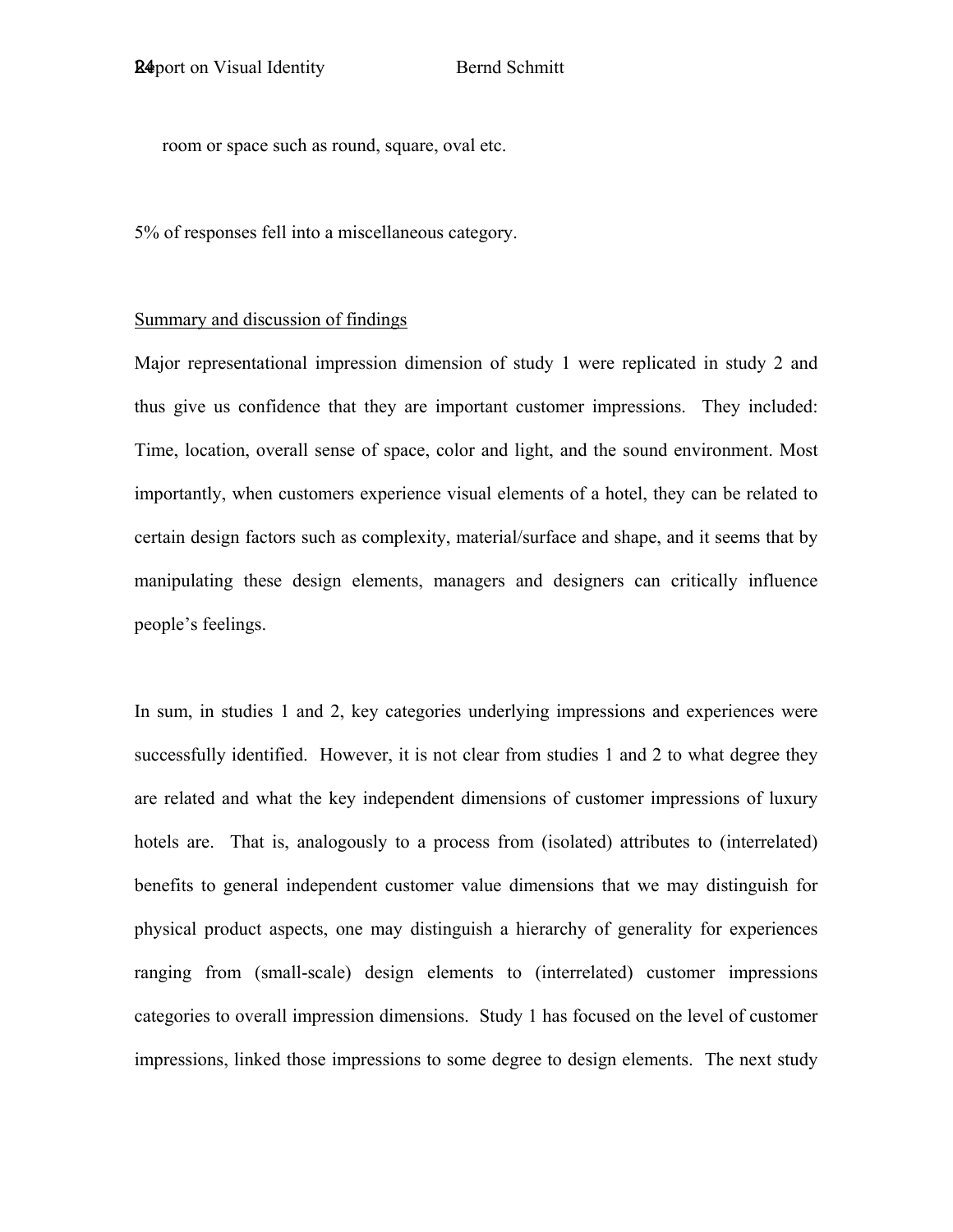focuses on the interrelations of impressions (through correlational analyses) and on identifying independent dimensions (via factor analyses).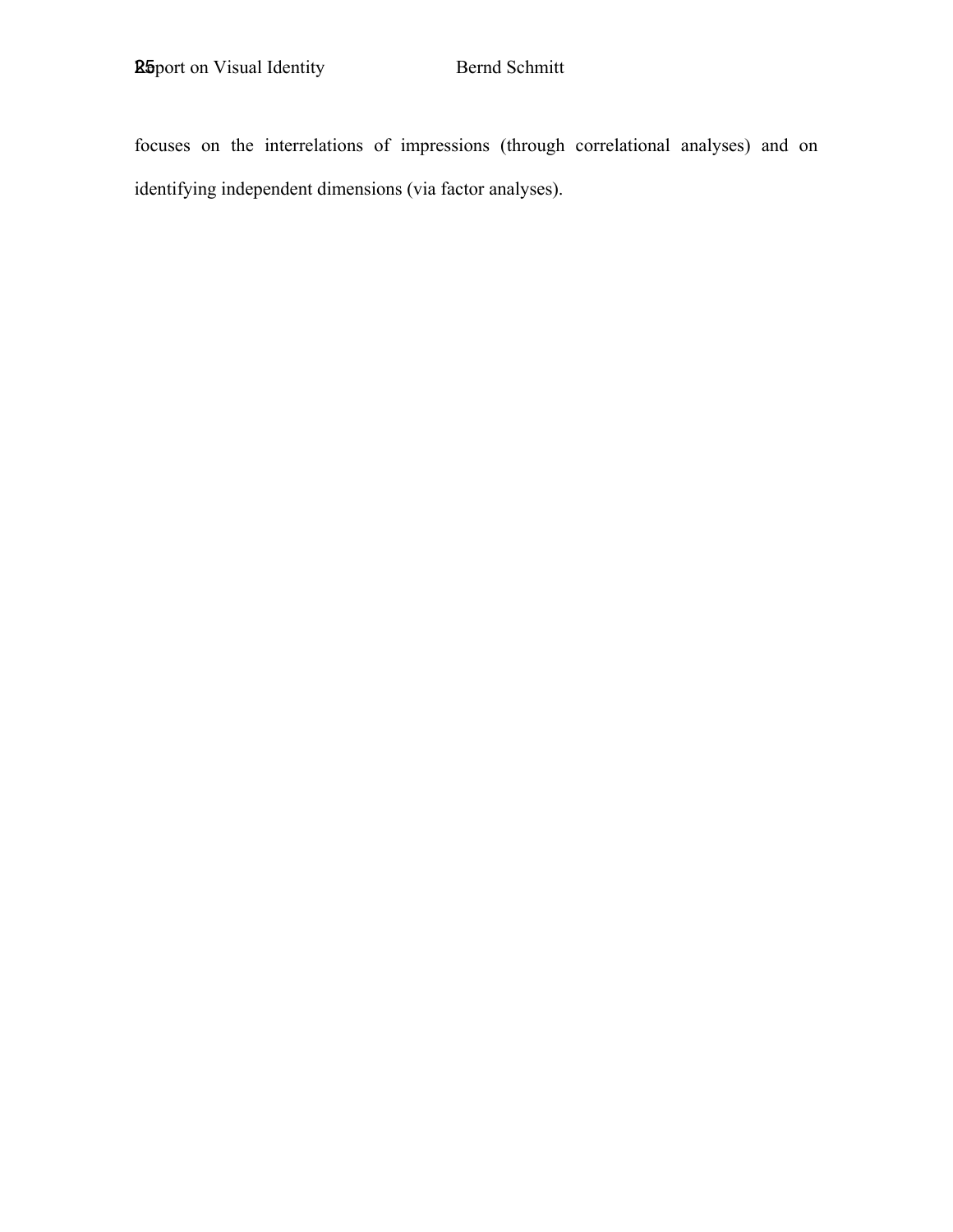### **STUDY 3**

### **Overview**

In study 3, interrelations among impressions and the overall dimensional structure underlying the impressions was determined. In addition, I addressed the question whether impression dimensions predict attitudes toward the hotels and likelihood of staying in the hotel.

The study was conducted in the summer of 1997 in New York. Respondents were shown color slides of the exteriors, lobbies and guest rooms of six international luxury hotels. They were asked to give their impression of each stimulus on 10 impressions scales and their attitudes on four attitude scales. Different orders of presentation were used but participants first saw all the stimuli in one group (exterior, lobby or guest rooms) before pictures of the next group were shown. There were no matching exteriors, lobbies and guest rooms from the same property. That is, from one given hotel property only one element (exterior, lobby or guest room) would be included. Respondents provided ratings on nine-point bipolar, semantic differential scales and on nine-point standard Likert scales for the attitudes. The impression scales were selected such that the categories that emerged in studies 1 and 2 were all represented by one scale. Impression scales and attitude scales are shown in Table 3.

#### Correlation analysis

Table 4 shows the Pearson inter-correlations among the ten impression scales across all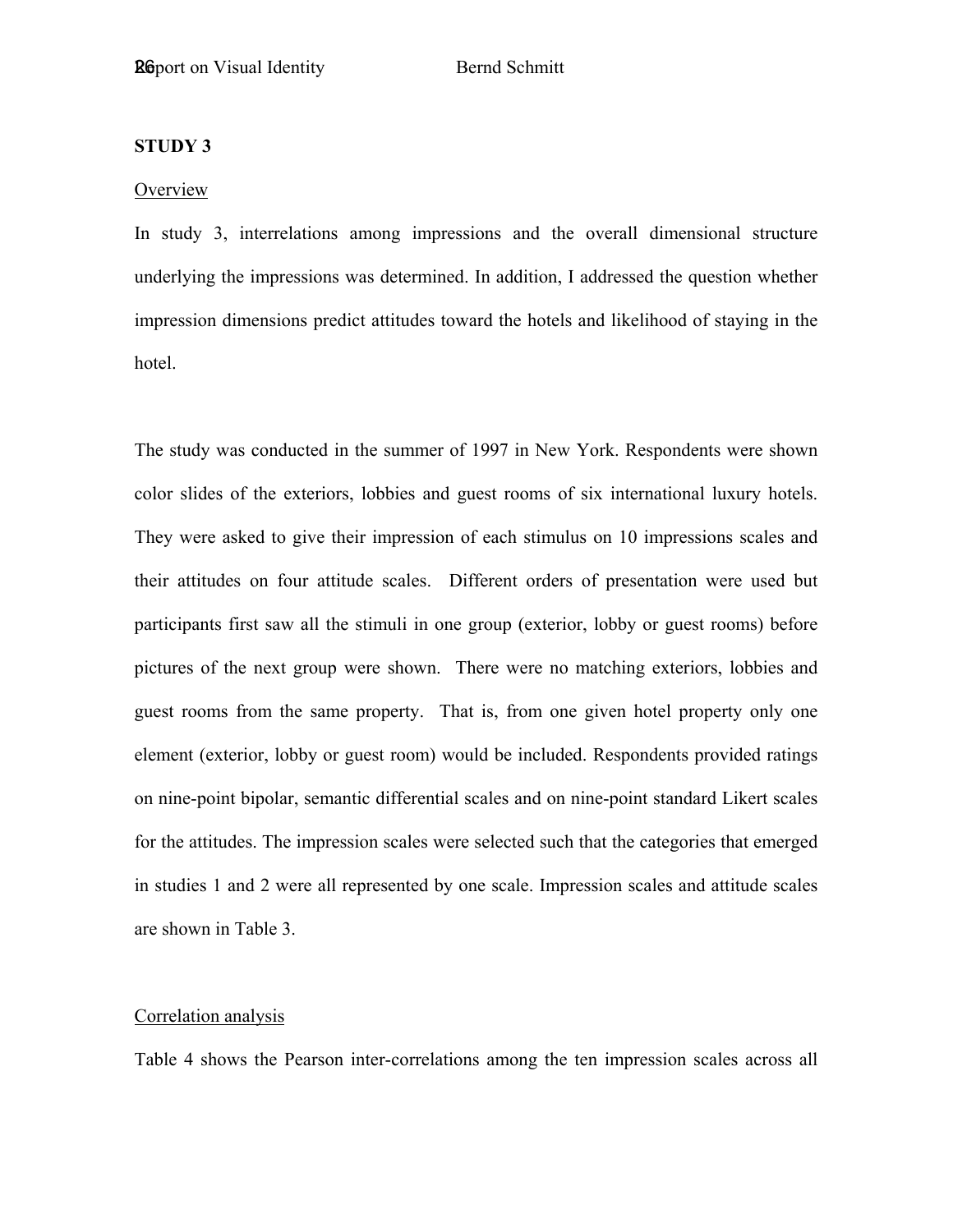hotels and stimuli. 8 correlations were above  $r > .3$ , suggesting meaningful interrelations between the variables.

Next, the inter-correlations among the ten impression scales across all hotels, separately for the exteriors, lobbies, and guest rooms were calculated. Interestingly enough, there are more relatively high correlations for exterior and guest rooms than for lobbies. If we use  $r > 0.3$  as a criterion, there are 7 for exteriors, 10 for guest rooms but only 3 for lobbies (see Table 5).

#### Factor analysis

Factor analyses were performed using varimax rotations which results in orthogonal (i.e., independent) dimensions. Following standard procedures, the number of factors was determined by three criteria: (1) variance explained via the eigenvalue criterion; (2) a screen plot relating variance explained to number of factors for the sake of parsimony; and (3) interpretability after varimax rotation.

The analysis across all hotels and across exteriors, lobbies and guest rooms resulted in three factors. Analyses across hotels for exteriors and guest rooms resulted in easily interpretable, distinct 3 factors solutions; based on all three criteria, the analysis for lobbies revealed three factors as well. Table 6 shows the variables that loaded on factors with factor loadings > .4 (a commonly used criterion for determining variable/factor relations) for the overall analysis and for the separate analyses by exterior, lobby and guest room. It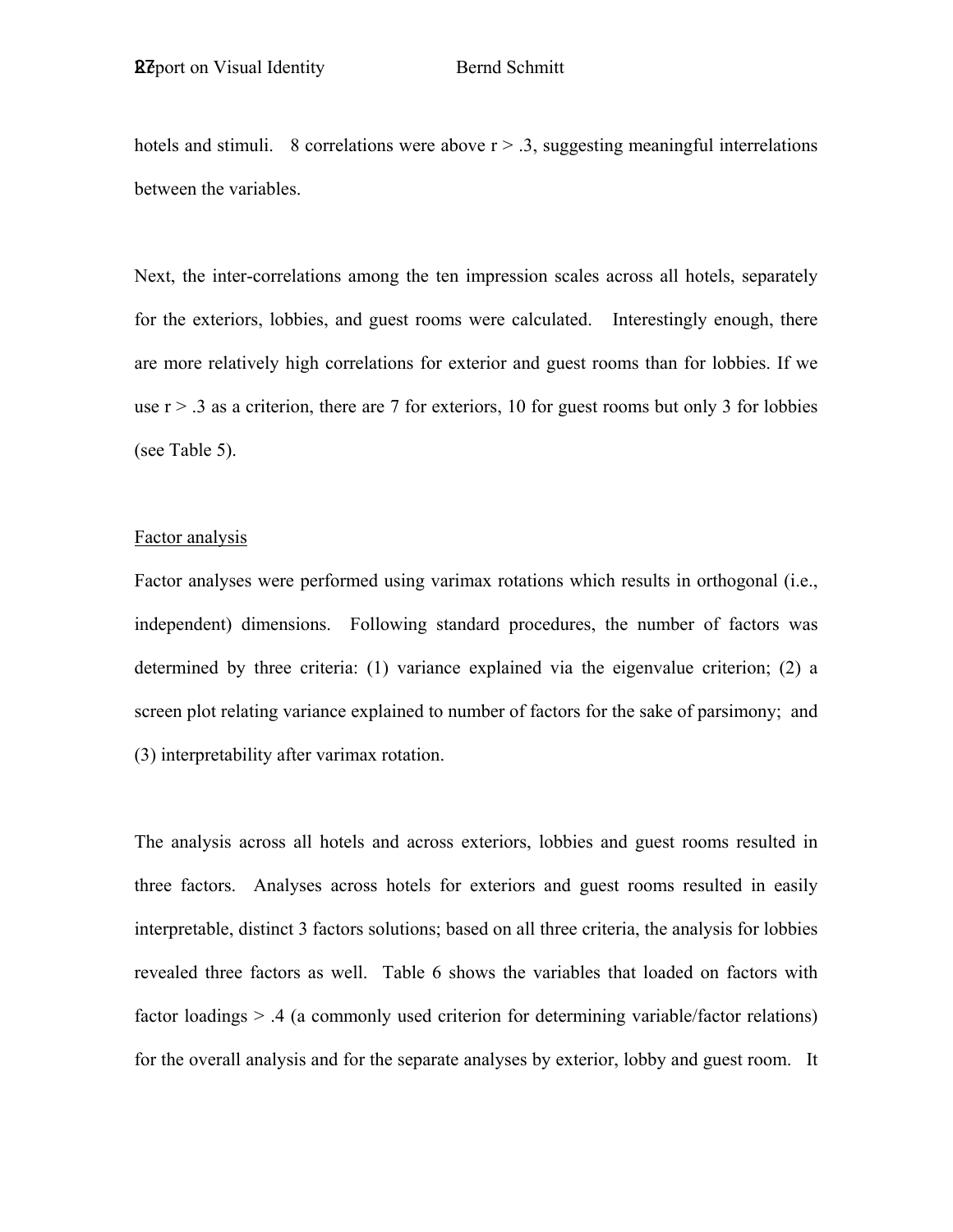also provides relevant statistics regarding goodness of fit.

After inspecting the loadings on each factor, the factors can be interpreted as follows:

- Design
- Space
- "Location look"

As Table 6 shows, examining the factor loadings that define the factor, there are many similarities in the factors across the three types of hotel design elements but there are also some nuances to the factors for exteriors, lobbies and guest rooms.

### Regression analyses

To examine whether overall independent dimensions predict attitudes and purchase (i.e., likelihood of staying) intentions, regression analyses were performed.

The factor scores on each factor were estimated and then used to predict the attitudes toward the hotels, separately for each hotel and for exterior, lobby and guest rooms (Hotel 6 was excluded because due to an error in distributing questionnaires; because of the error there were not enough respondents.)

The analyses resulted in 15 regression analyses (5 hotels x 3 types of visual-identity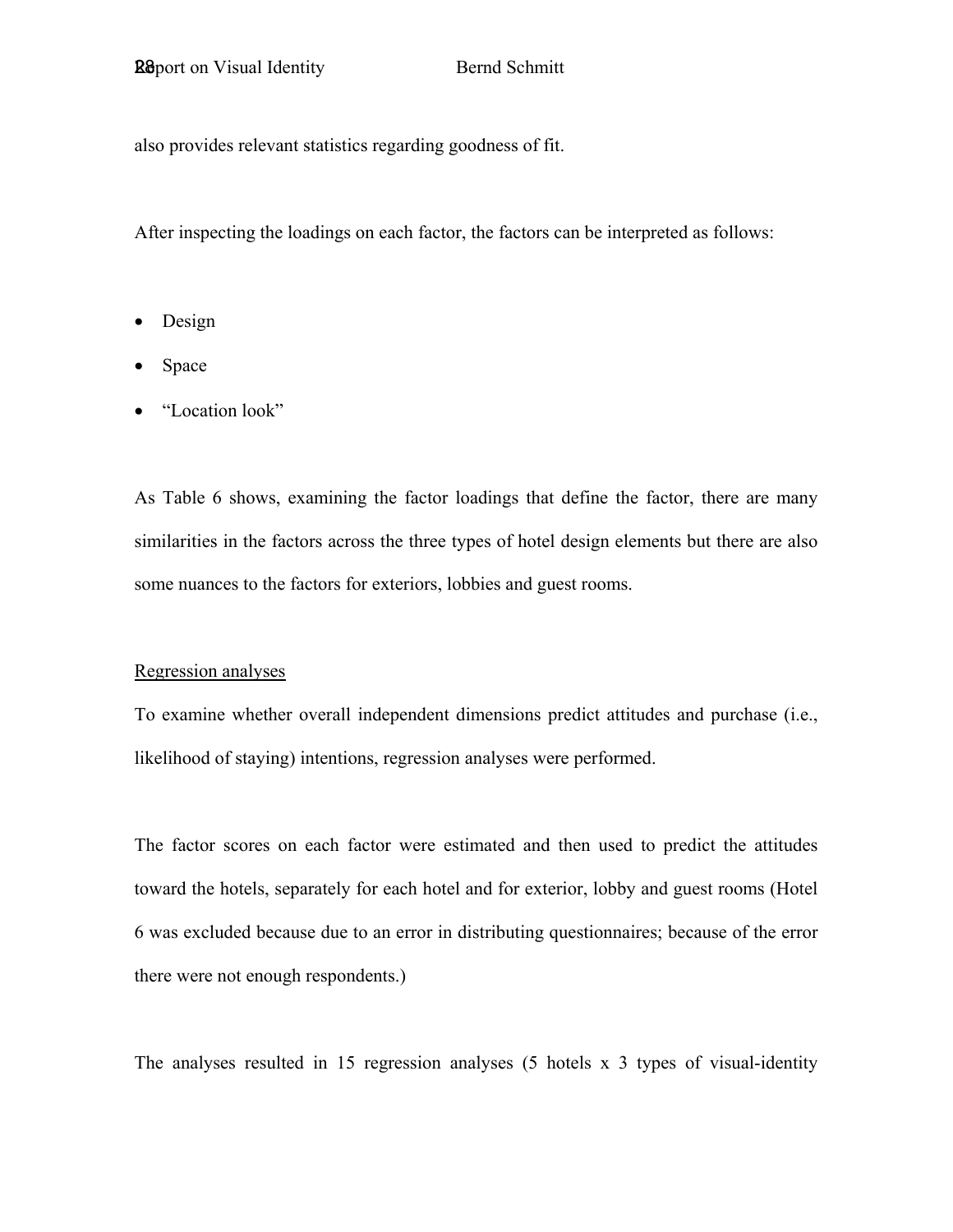categories) in total. The key information of these analyses is shown in Table 7 in the form of significant regression coefficients for each analysis. In more than half of the cases--a total of 26/45--regression coefficients were significant. This suggests that the overall perceptual dimensions are indeed an important influence on behavioral intentions.

### Summary of findings

For U.S. executive travelers, the three key perceptual dimensions in judging a hotel are: design, a sense of space and location look. And these dimensions are significantly related to their intentions to stay in a hotel. Therefore managers should manage design so that desirable impressions are created along these three dimensions. Moreover, in general U.S. executive travelers prefer the following visual identity in a hotel property: ornamental and complex (rather than simple) , round curved designs with dark lighting and an urban (rather than rural) look.

#### **STUDY 4**

### **Overview**

The key objective of study 4 was to determine the similarities and differences between U.S. and Chinese respondents in impression interrelations, as well as to determine the dimensional structure and relation between impressions and attitudes/likelihood to stay. That is, the same type of analyses as for U.S. executive travelers were now conducted for a sample of Chinese travelers.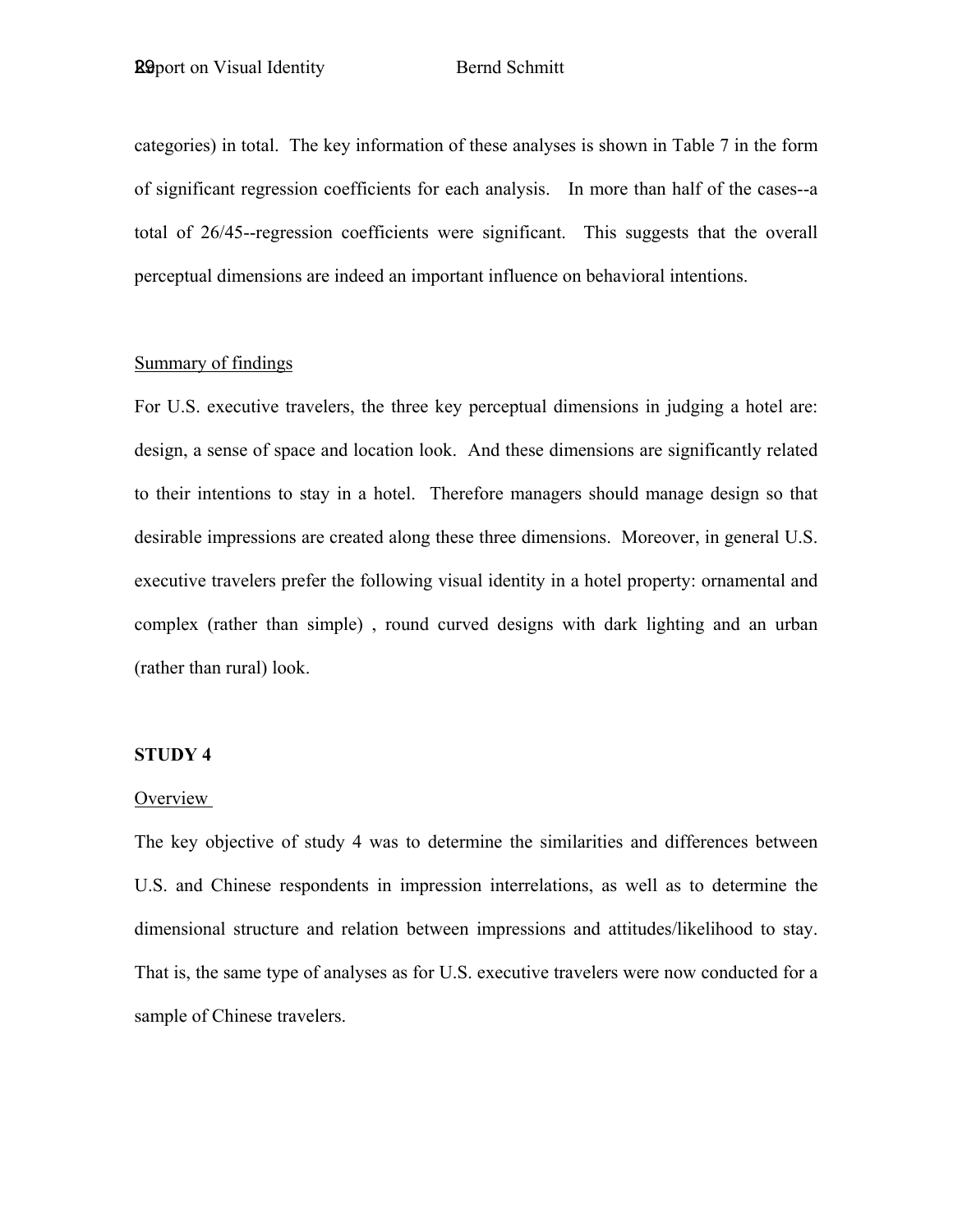The study was conducted with executive MBA students in Shanghai in January 1997. The hotel pictures and procedures were identical to Study 3. Study 4 was an empirical replication of the design of study 3. As mentioned earlier, The Chinese sample's profile was very comparable to the U.S. sample. Managers were somewhat less experienced in travel (in particular, international) than the U.S. sample, and traveled primarily in Asia.

#### Correlation analysis

Table 8 shows the inter-correlations among the ten impression scales across all hotels and stimuli. Only 2 correlations were above  $r > 0.3$ , suggesting interesting interrelations between the variables.

Next, the Pearson inter-correlations among the ten impression scales across all hotels, separately for the exteriors, lobbies, and guest rooms were calculated. If we use  $r > .3$  as a criterion, there are a total of 12 meaningful correlations. They are fairly equally distributed across exteriors, lobbies and guest rooms (see Table 9)

#### Factor analysis

The number of factors was determined again by the following three criteria:

(1) variance explained; (2) a screen plot; and (3) interpretability.

The analysis across all hotels and across exteriors, lobbies and guest rooms resulted in four factors overall and for each of the three types of pictures: exteriors, lobbies and guest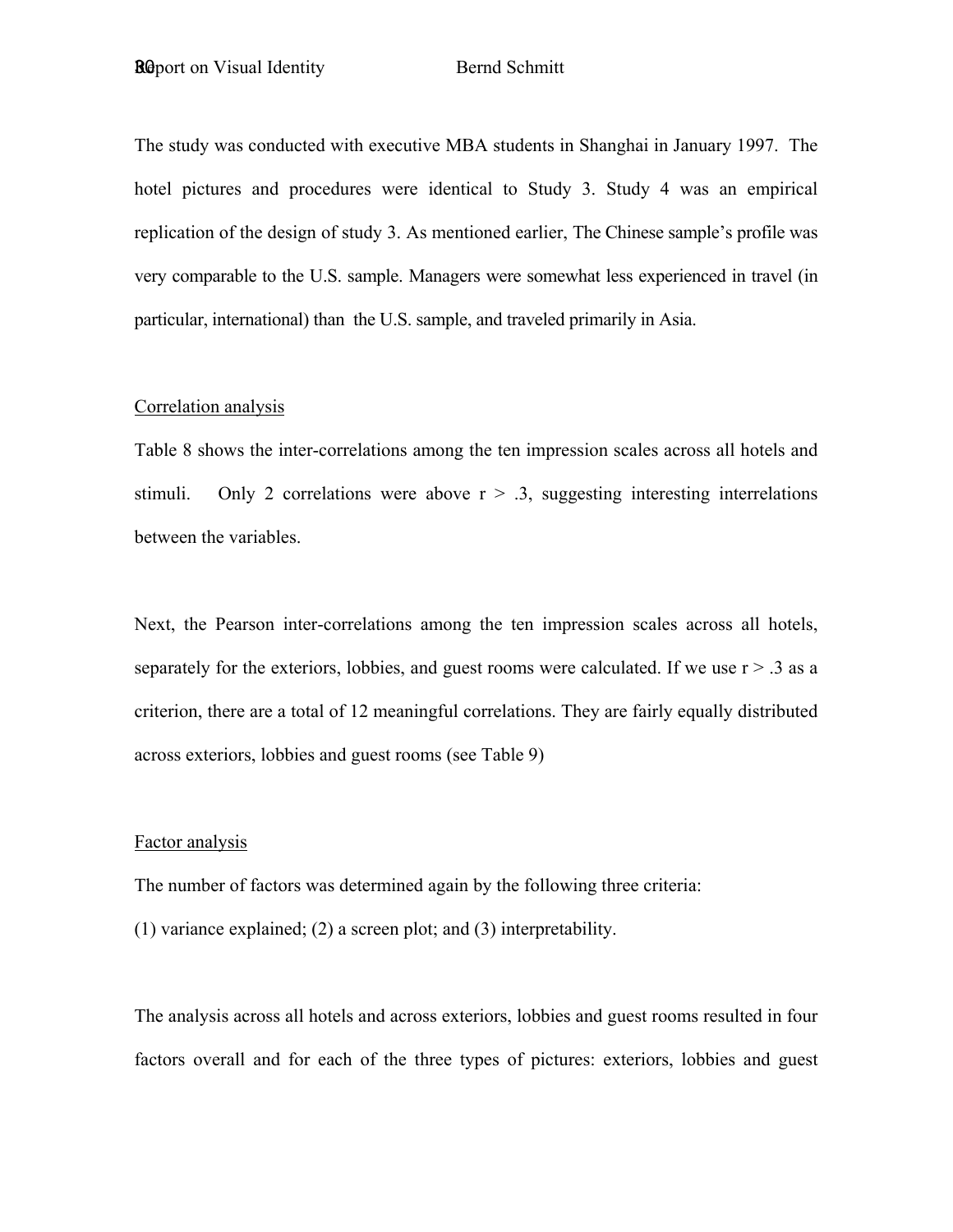rooms. Table 10 shows the variables that loaded on factors with loadings > .4 for the overall analysis and for the separate analyses.

The factors can be interpreted as follows (the order is based on the overall analysis)

- Location look
- Space/Time
- Linearity
- **Complexity**

As in the U.S. sample, these factors emerge in every analysis but with additional nuances (see Table 10).

### Regression analyses

The factor scores were again used to predict the attitudes toward the hotels, separately for each hotel and for exterior, lobby and guest rooms. Table 11 shows the significant regression coefficients. In more than half of the cases--a total of 38 out of 72-- regression coefficients were significant. Interestingly enough, the "linearity" factor that did not even emerge as a factor in the U.S. sample was a significant predictor of attitudes in every single analysis.

### Summary and discussion of findings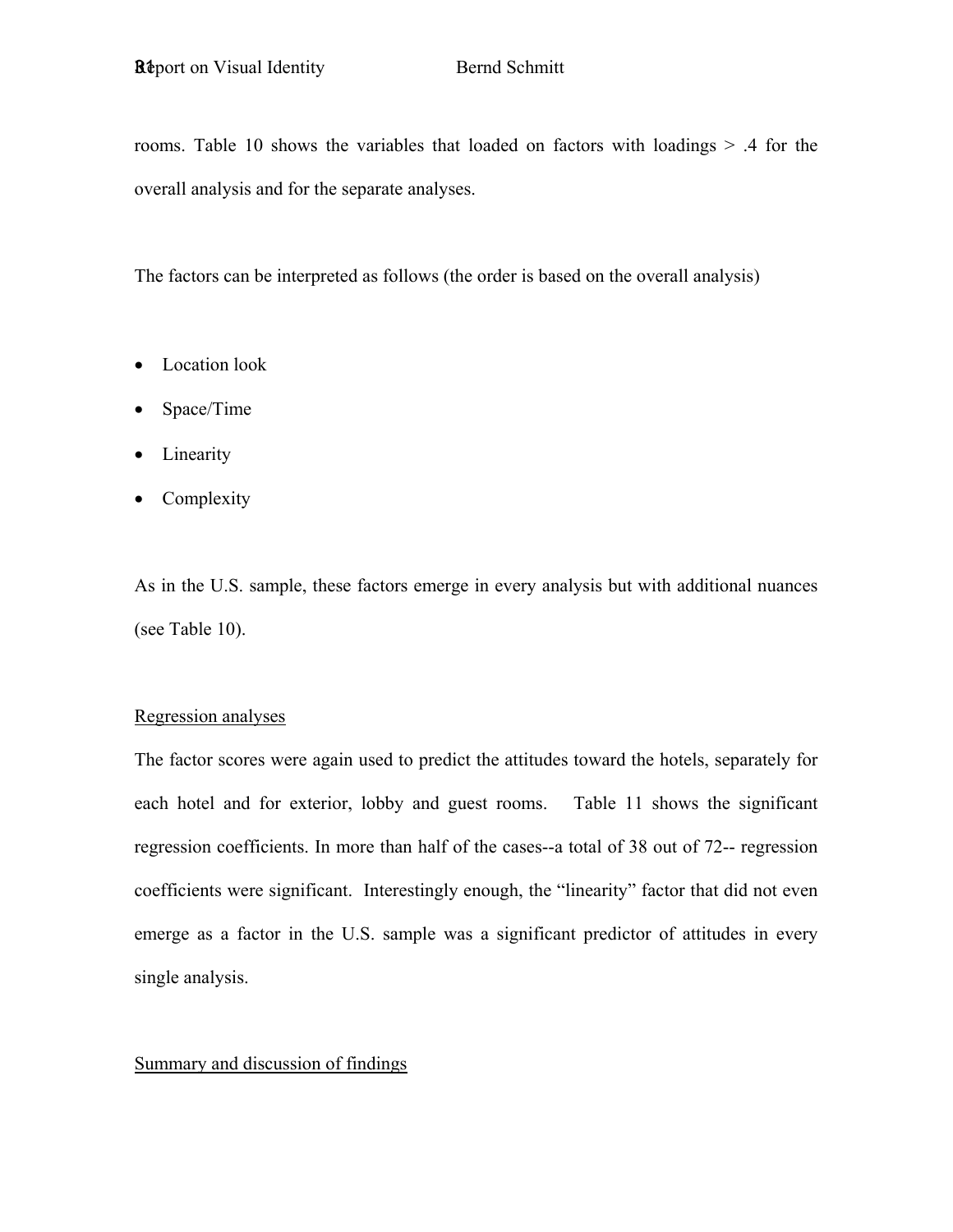The key perceptual dimensions of Chinese executive travelers include: "location look," "space/time," as well as the two design dimensions of linearity and complexity. These dimensions for Chinese executive travelers are more differentiated than for U.S. travelers. As in the U.S. sample, these dimensions are significantly related to attitudes and likelihood of staying in a hotel. Interestingly, the most predictive dimension overall is linearity, perhaps related to the "feng shui" and other cultural beliefs relevant for architecture and interior design in China. Finally, in contrast to U.S. executive travelers, Chinese prefer the following look: modern, specially striking design with an urban look, and the overall identity should be ornamentalist complex. The overall look should be soft, not harsh.

These findings are consistent with other findings. In the identity literature, the preference of Chinese and East Asians (except Japanese) for complex ornamentation as well as naturalism, balance and softness has been identified in several investigation. The more differentiated cognitive structure and attention to detail has also been found in another context--the project on service encounters led by Laurette Dubé, on which I have participated as a collaborator.

### **Study 5**

#### **Overview**

Study 5 had three objectives: (1) to assess the effects of consistency in design, image, look and color scheme on attitudes and likelihood to stay across three parts of a hotel; (2) to examine relations between overall impressions of a hotel (not specific ones for exteriors,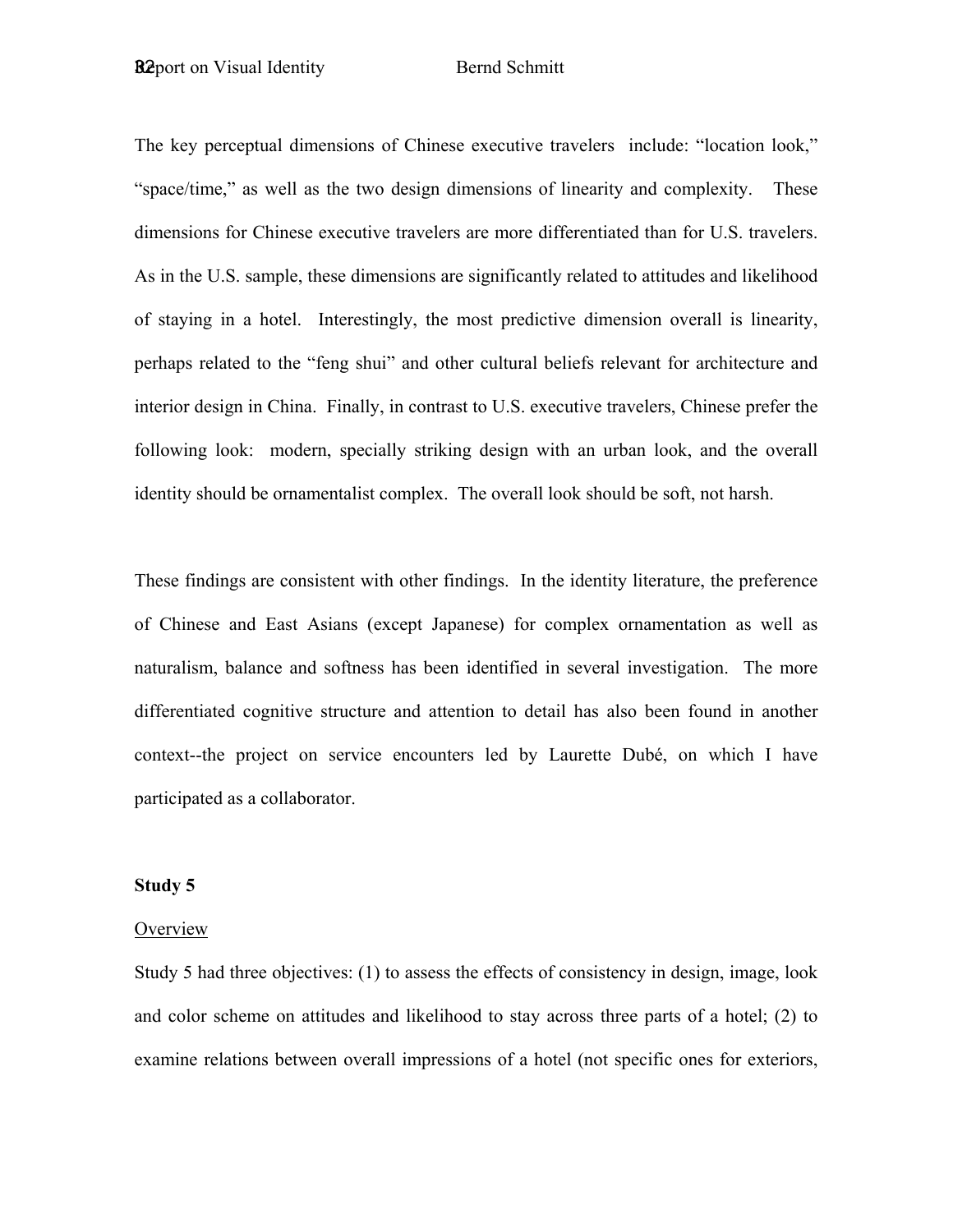lobbies and guest rooms) and attitudes/likelihood to stay; and (3) to examine again crosscultural similarities and differences between U.S. respondents and Chinese.

In study 5, participants were shown three pictures each of five hotel properties, i.e., they saw first the exterior, then the lobby, then the guest room of a given hotel property and then the next hotel property was shown. Picture presentation matched the natural experience of entering a new hotel, i.e., one first sees the building, then walks into the lobby, and then sees the guest room. After seeing all three pictures, participants provided ratings in terms of consistency, overall impressions and attitudes.

#### Analyses

The correlation of the aggregate consistency scale and the aggregate attitude scale was mildly negative  $(r = -0.22)$  and significant. This suggests that U.S. respondents prefer slight variety in look and design rather than consistency. It was  $r = 0.01$  and not statistically significant for the Chinese sample, i.e., degree of consistency as such did not predict attitudes. Overall, the result is interesting. Consistency as such does not predict attitudes very well. In a regression analysis with the impressions dimensions (conducted in addition to the ones reported in the next paragraph) consistency was neither a significant predictor in the U.S. nor Chinese sample.

Regression analyses (without the consistency variable) revealed three significant regression weights for the U.S. sample, namely: open/spacious; urban/city; expensive/rich,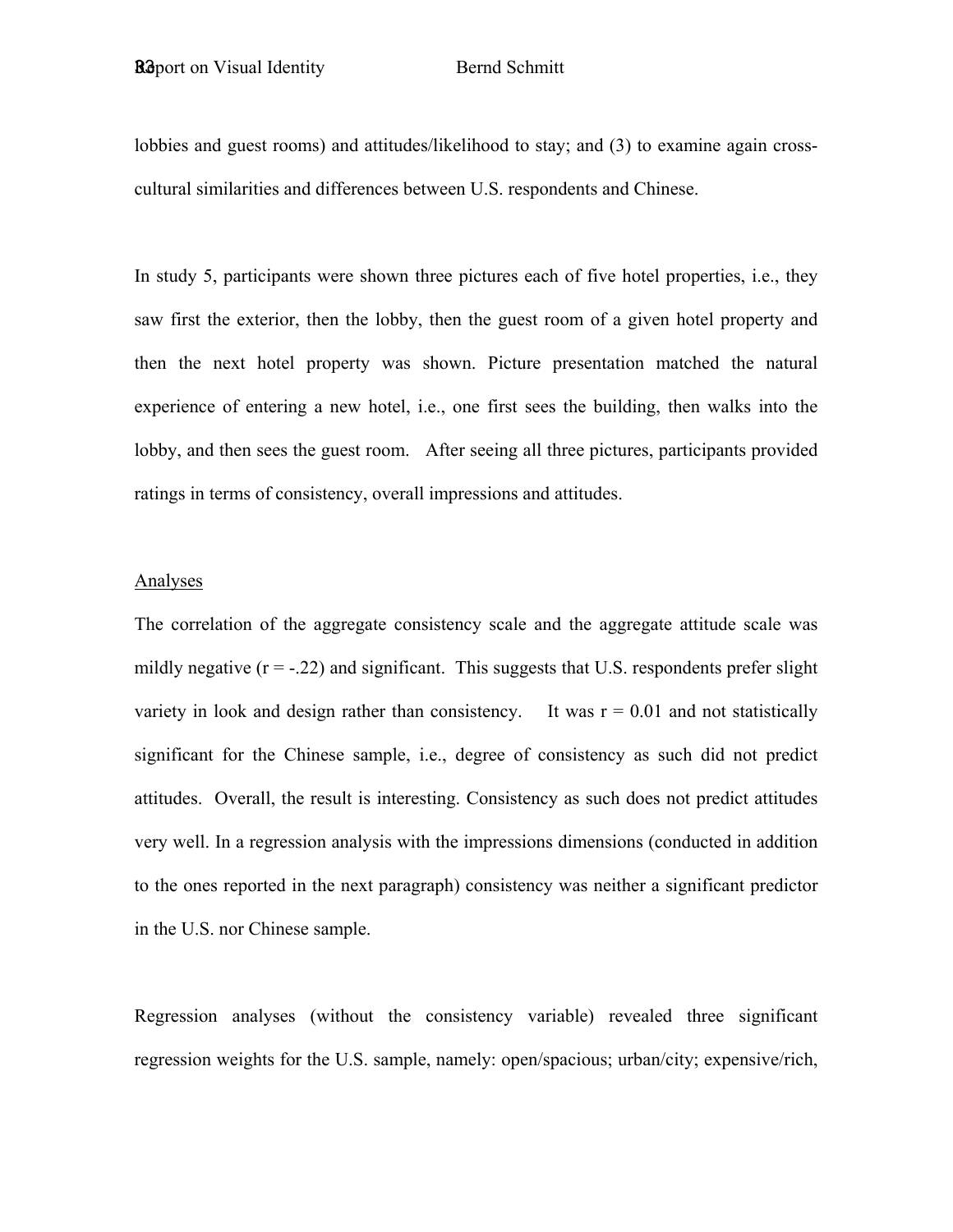suggesting that these three overall impressions determine liking and likelihood to stay in a hotel. In contrast, in the Chinese sample five out of six regression coefficients were significant. In addition to the ones mentioned for the U.S. sample, two design dimensions were significant: complexity of design and color scheme as well as the time dimension ("old/traditional vs. new/modern").

### Summary of findings

One of the key findings of this study is that consistency did not matter as much as expected. That is, consistency as such is not a significant predictor of attitudes. Actual aspects of a design seem to be more important than consistency. Therefore, managers may create a variety of looks as long as they are liked by customers even for a given property. Note that this recommendation is, however, based on the lack of presence of real "clash" in the pictures that we presented. Moreover, again it was observed that Chinese have a more differentiated view (and perhaps pay more attention to visual look) than U.S. respondents.

### **MANAGERIAL RECOMMENDATION**

To gain competitive advantage in terms of visual identity, it is critical to understand how hotel guests perceive and respond to corporate visual output. The research identified, both for U.S. and Chinese executive travelers, the key visual impression dimensions that emerge when customers of international luxury chains judge pictures of the hotels'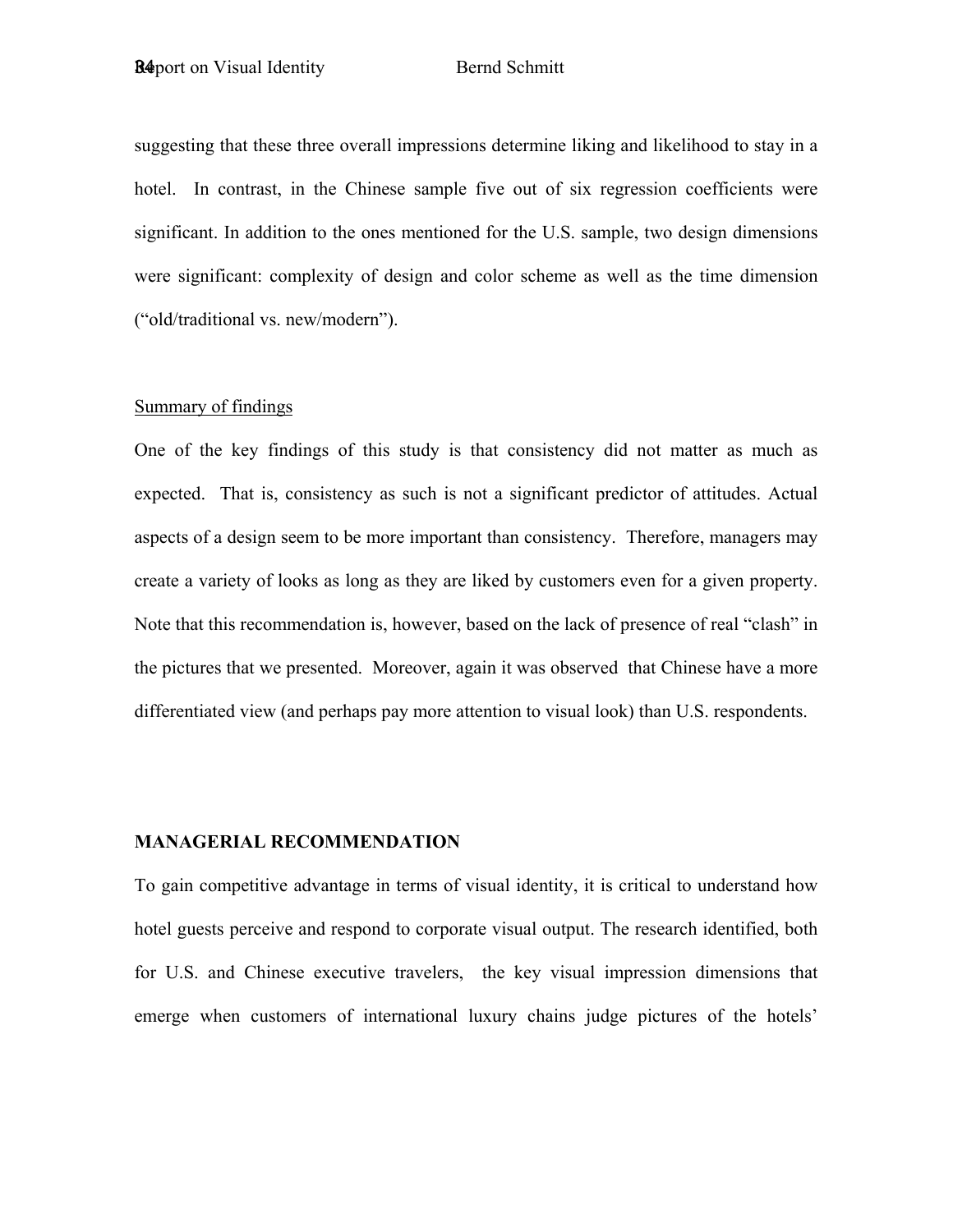exteriors, lobbies and guest rooms. Moreover, the research shows that these dimensions predict attitudes and likelihood to stay in a hotel both for both U.S. and Chinese customers.

Managerial recommendations are presented with respect to overall visual identity positioning and the consistency issue examined in this research.

#### Visual identity positioning

Perceptual maps are one of the major tools of marketing for strategic positioning of product and services. Perceptual maps are typically based on perceived benefits on the basis of physical product attributes; out of these perceived benefits positioning dimensions are derived.

Similar to traditional positioning maps, hotel managers of luxury hotels may base their positioning decisions on "experiential maps" that use the dimensions identified in the present research as major dimensions. In other words, it is suggested that managers of a given chain, brand or property track customer perceptions of their chain, brand or property compared to competitors along the design, space and location dimensions identified for the U.S. sample or the space/time, linearity, complexity and location factor found in the East Asian sample. Based on these maps, managers may make a number of positioning decisions: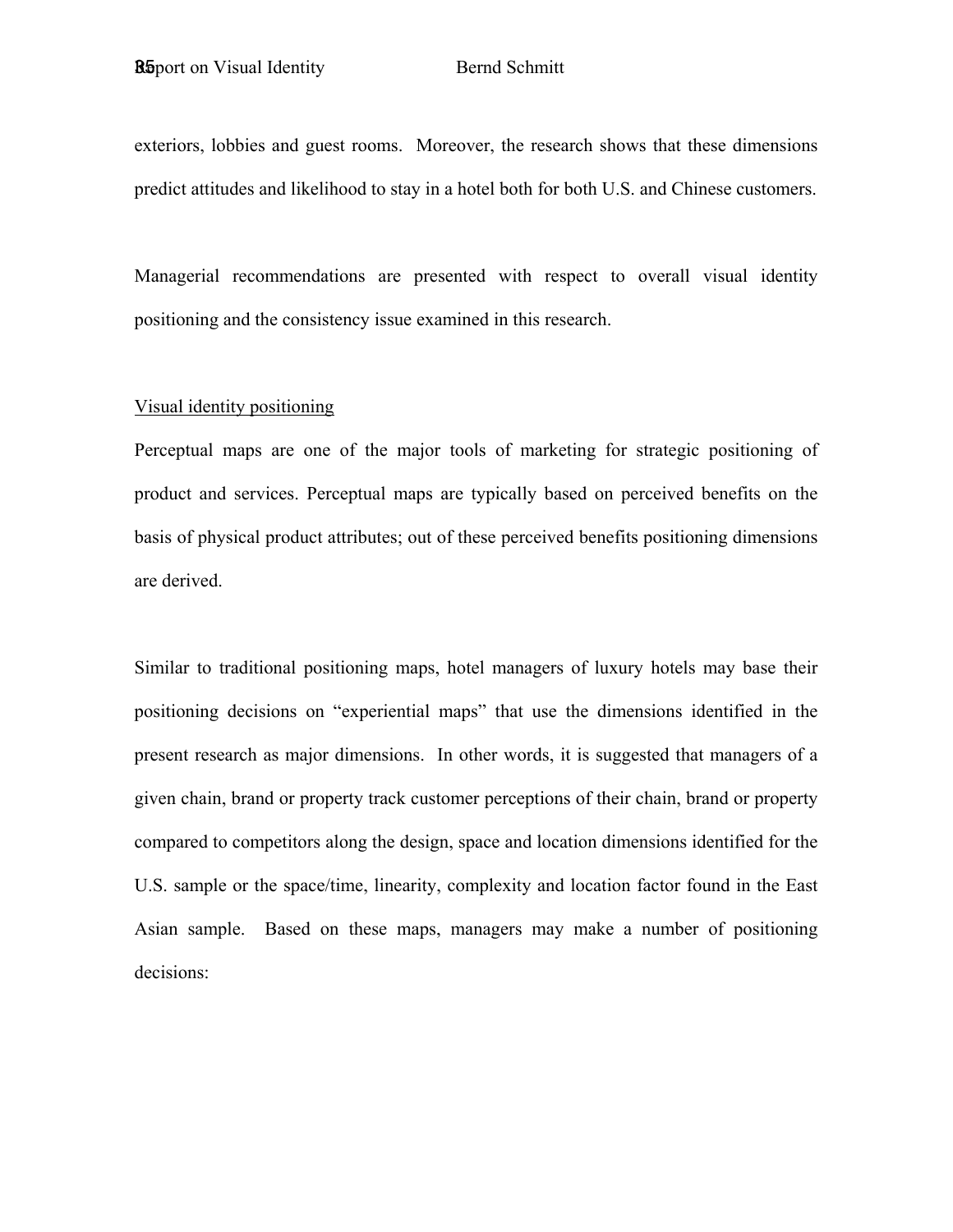1. Managers may identify gaps in the experiential perceptual space and capitalize on the opportunity that a certain type of visual identity may be missing (such as a modern hotel with a complex aesthetic that makes the guest feel welcomed and comfortable, which may appeal, for example, to the segment of East Asian business travelers).

2. Managers may notice that their brand is poorly differentiated in terms of visual identity relative to competition or not in line with certain customers' aesthetic preferences.

3. Managers may use the map to reposition the brand along a certain dimension. Repositioning may be accomplished by changing the experience of various hotel spaces such as the lobby and the guest room and by changing certain design elements in these spaces.

#### Managing consistency

Another major identity management issue concerns consistency. Consistency was investigated in the present research as consistency among elements within one property, and the finding is that consumers prefer some degree of variety. The managerial implication of this finding is that as long as there is no clear clash among components and as long as each hotel component is attractive in its own right the issue of consistency is secondary.

Some degree of variety seems to provide the optimal psychological conditions for curiosity and arousal, adventure and intrigue (Sanbonmatsu and Kardes 1988). It protects against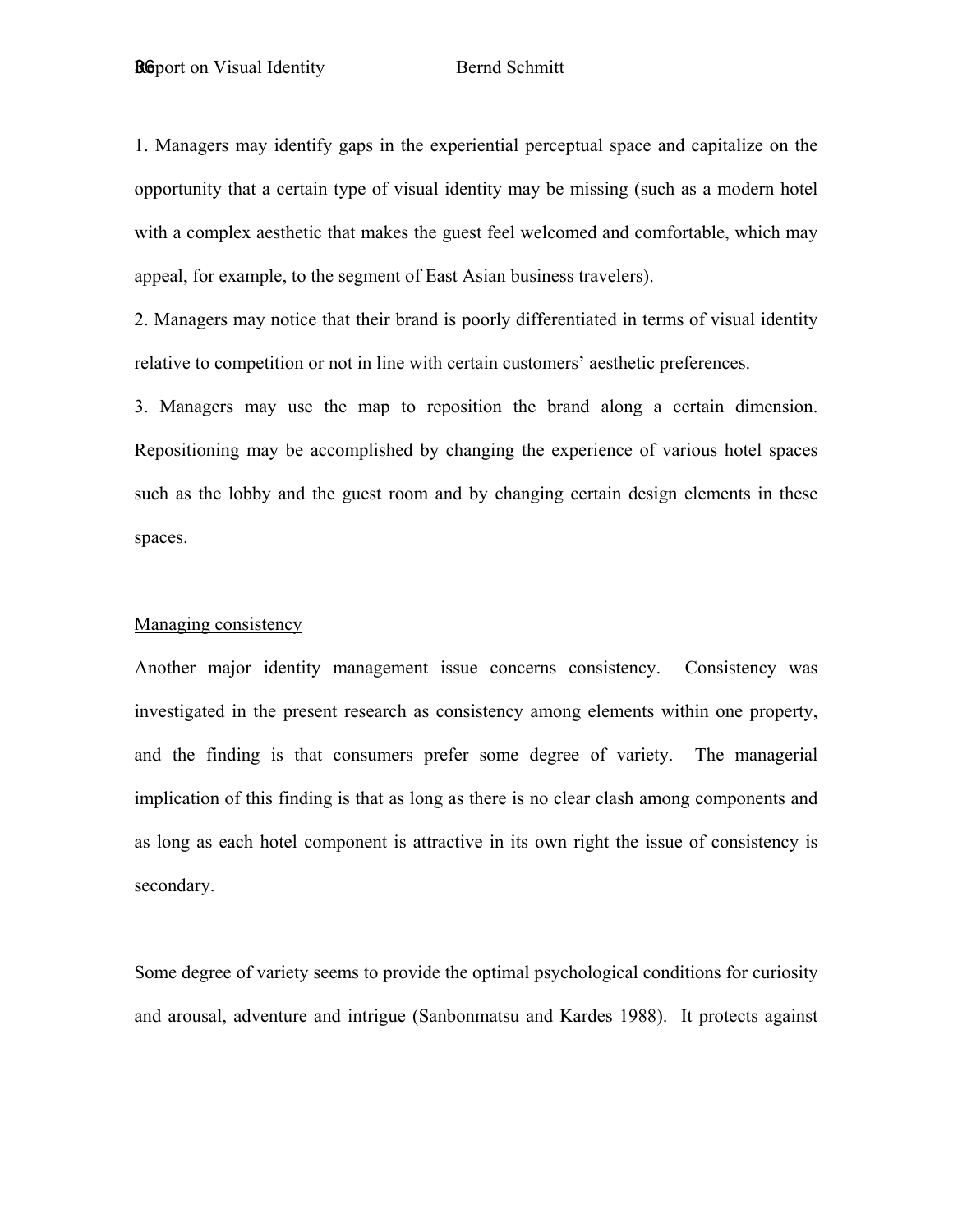boredom and saturation while providing a stable reference point and protection against the unexpected which may cause stress because it is too unfamiliar.

Going beyond the present research, from a broader image management perspective, there are several other consistency issues:

 1. Which design elements (e.g., logo, corporate and tactical advertising, websites, properties) should be used consistently and which ones can vary?

2. Is it possible for a company to use an umbrella brand when it has a wide range of properties that differ quite drastically in their visual identity?

3. Should a company that is interested in creating a new luxury chain pay close attention to consistency or consciously plan for variety.

Based on the research, I recommend a "sensory variety" approach that uses an underlying theme to provide cognitive consistency for the customer. That is, with respect to individual identity elements, certain ones like the logo and name should remain constant while others may vary within the same style. Moreover, different visual style executions should be verbally summarized and structured for the customer using a verbal theme that expresses the visual identity (e.g., "The Hyatt Touch"). This underlying theme should be reinforced in individual properties or property components, in web sites and advertisements, and other visual identity executions through subtle allusion.

#### **REFERENCES**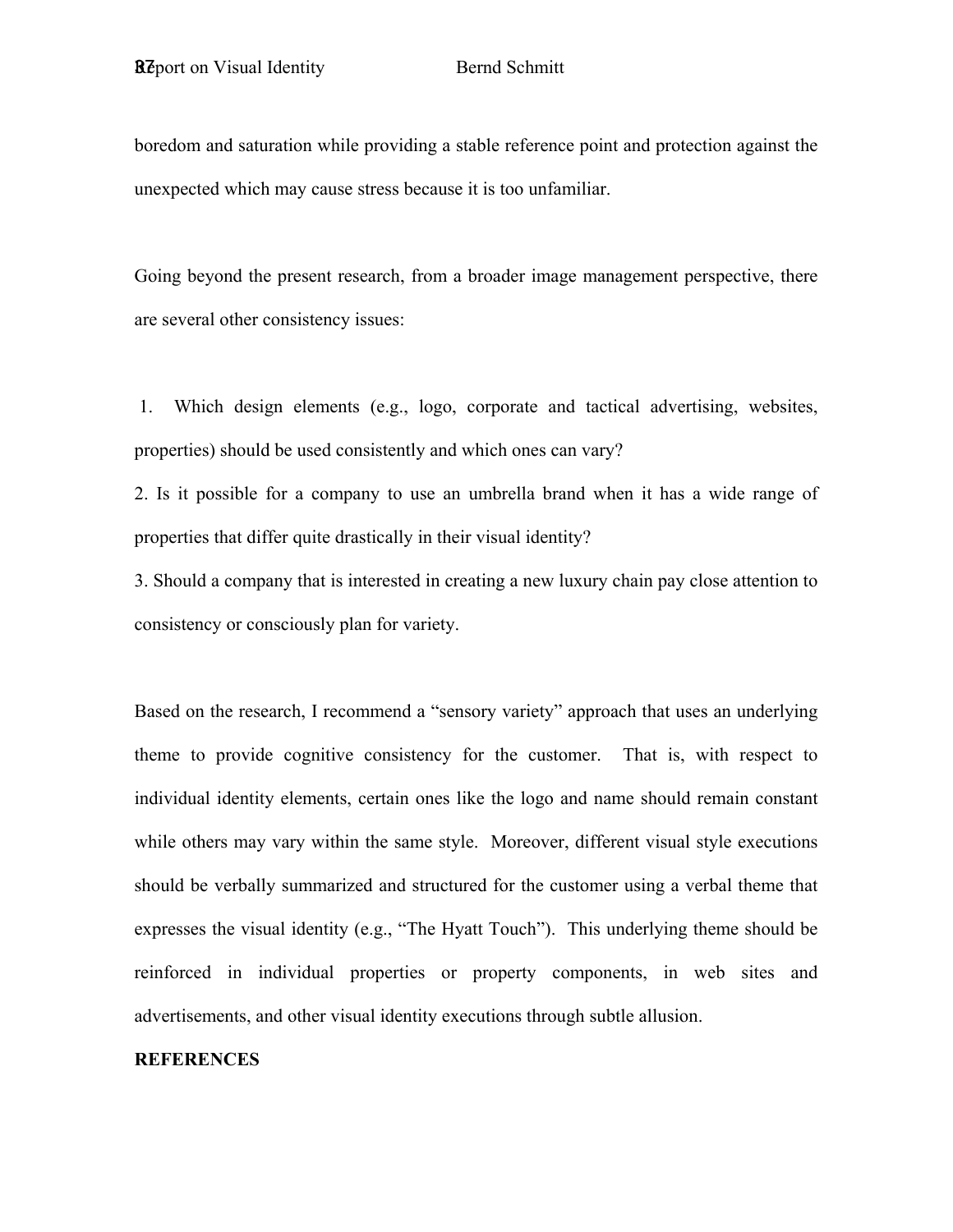Aaker, D. (1991). Managing brand equity: Capitalizing on the value of a brand name. New York: The Free Press.

Aaker, D. (1996). Building Strong Brands. New York: The Free Press.

- Anderson, J. R. and Bower, G. H. (1973). Human associative memory. Washington, DC: Winston.
- Andorka, F. H. (1996). Enticing exteriors. Hotel and Motel Management, 211 (14), 84-91.
- Arnheim, Rudolf (1966). Toward a Psychology of Art. Berkeley: University of California Press.
- Arnheim, R. (1969). Visual Thinking. Berkeley: University of California Press.
- Financial Times (1996). The co-owners of Hilton hotels are uniting to reposition the chain's identity. September 11, 1996. P. 12.
- Hales, L. (1997) Hotel Design: Makeover is a blend of Wacky and chic. The Washington Post, February 23, 1997. D11.
- Koffka, K. (1935). Principles of Gestalt Psychology. New York: Harcourt Brace.
- Kapferer, J. N. (1992). Strategic brand management. New York: The Free Press.
- Keller, K. L. (1997). Twebty-first century branding. The Journal of Brand Management, 4 (6), 368-370.
- Kotler, P. (1997). Marketing Management. Ninth Edition. Upper-Saddle River, NJ: Prentice-Hall.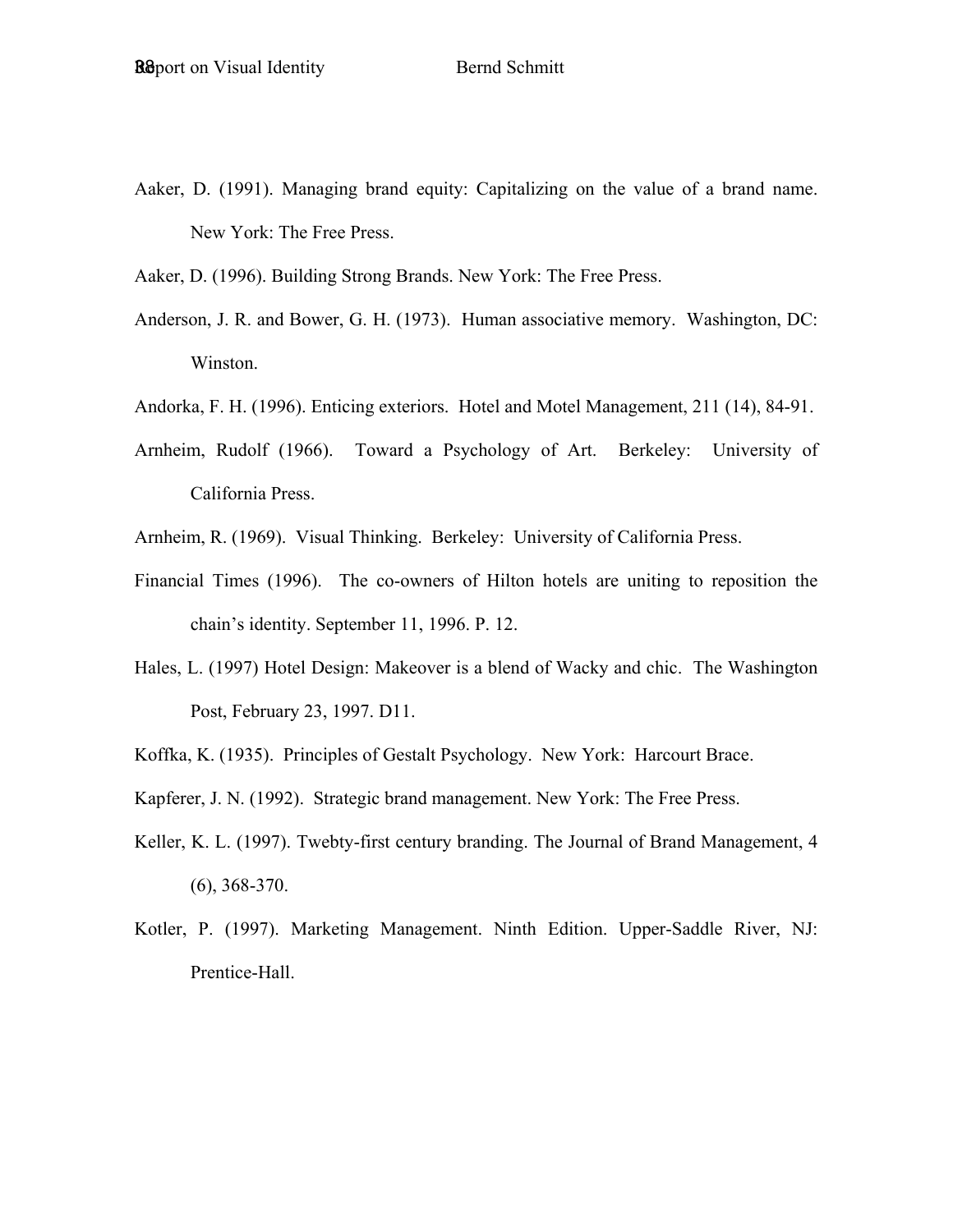- MacInnis, D. and Park, C. W. (1991). The differential of music on high and lowinvolvement consumer processing of ads. Journal of Consumer Research, 18, 161- 173.
- Meyers-Levy, J. and A. M. Tybout (1989). Schema Congruity as a Basis for Product Evaluations, Journal of Consumer Research, 16, 39-54.
- Murphy, J., Forrest, E. J., Wotring, C. E., and Brymer, R. (1996). Hotel management and marketing on the internet: an analysis of sites and features. Cornell Hotel and Restaurant Administration Quarterly, 37 (3), 70 -97.
- Napoles, V. (1988). Corporate Identity Design. New York: Van Nostrand Reinhold.
- Olins, W. (1990). Corporate Identity. Cambridge: Harvard Business School Press.
- Sanbonmatsu, D.M. and Kardes, F. The Effects of Physiological Arousal on Information Processing and Persuasion. Journal of Consumer Research, 15, 379-385.
- Schmitt, B. H. (1999). Experiential Marketing. New York: The Free Press.
- Schmitt, B. H. (2003). Customer Experience Management. New York: Wiley.
- Schmitt, B. H. and A. Simonson (1997). Marketing Aesthetics: The Strategic Management of Brands, Identity, and Image. The Free Press.
- Schmitt, B. H. and Y. Pan (1994). Managing Corporate and Brand Identities in the Asia-Pacific Region. California Management Review, 36, (Summer), 32-48.
- Schmitt, B. H., N. Tavassoli and R. T. Millard (1993). Memory for Print Ads: Understanding Relations among Brand Name, Copy and Picture. Journal of Consumer Psychology, 2, No. 1, 55-82.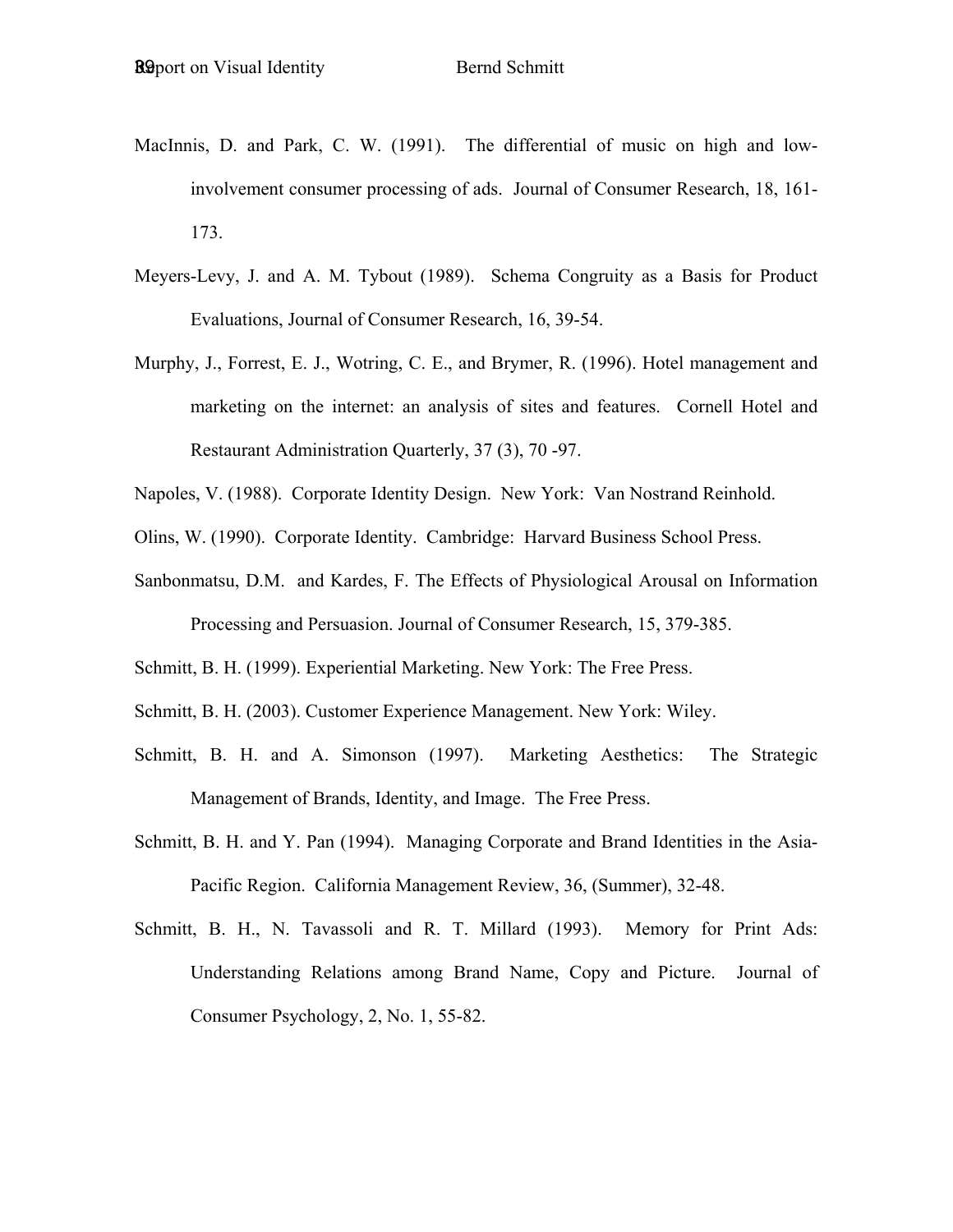- Shocker, A., Srivastava, R. and and Ruekert, B. (Eds). (1994). Special Issue on Brand Management. Journal of Marketing Research, Vol. 31.
- Urban, G. and Star, S. (1991). Advanced Marketing Strategy. Upper-Saddle River, NJ: Prentice-Hall.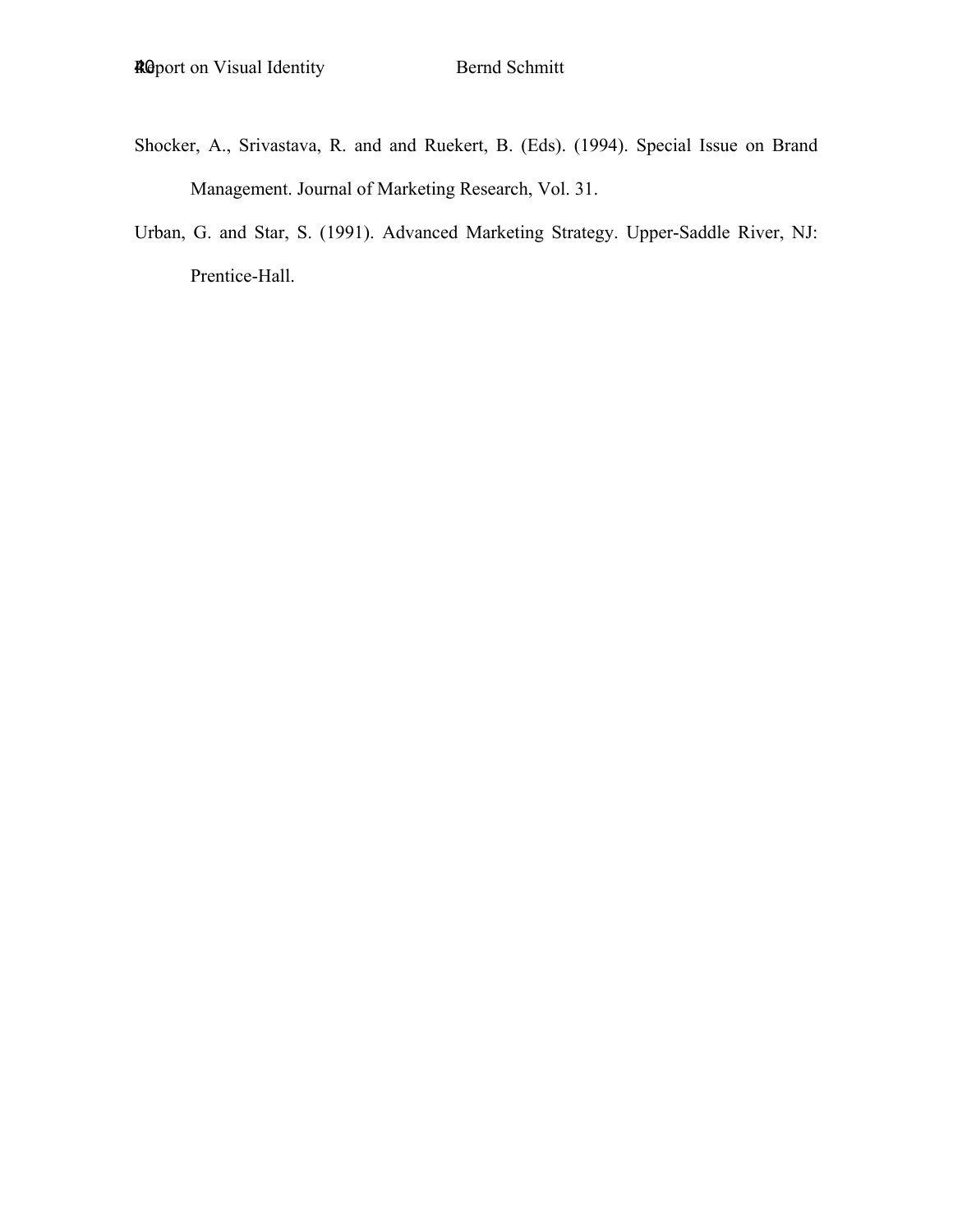# **APPENDIX A**

- **1. Demographic and Lifestyle Profile of U.S. Samples**
- **2. Examples of Impressions Generated by U.S. Sample**
- **3. Impression and Attitude Scales**
- **4. Correlations of Variables (U.S. Sample)**
- **5. Correlations by Type (U.S. Sample)**
- **6. Result of Factor Analyses (U.S. Sample)**
- **7. Regression Analysis (U.S. Sample)**
- **8. Correlations of Variables (Chinese Sample)**
- **9. Correlations by Type (Chinese Sample)**
- **10. Result of Factor Analysis (Chinese Sample)**
- **11. Regression Analysis (Chinese Sample)**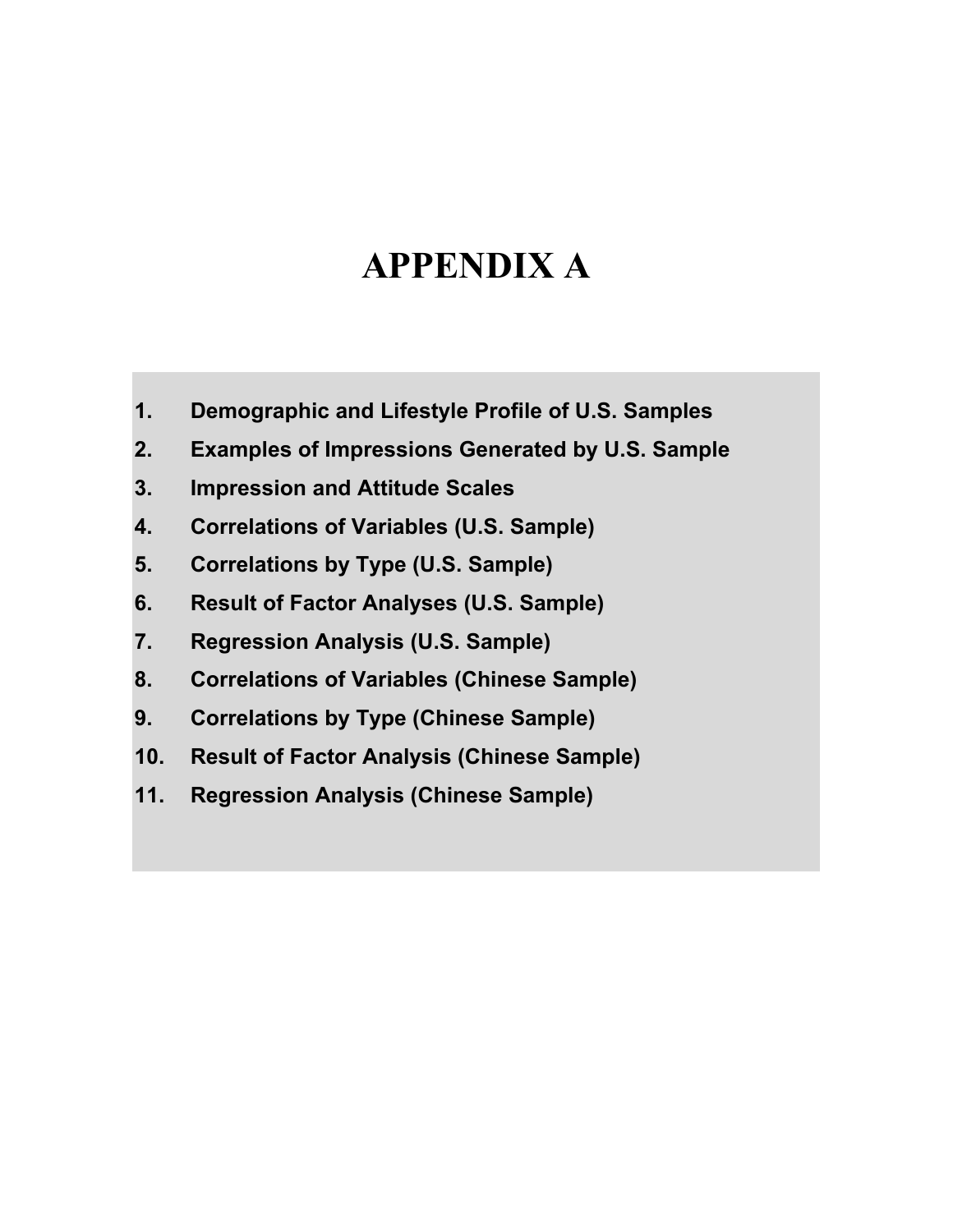### **Demographic and Lifestyle Profile of U.S. Samples**

- Participants had an average of 11 years of experience.
- The average age was 34, with a range from 26 to 52.
- 8% of the participants hold the title of president, CEO, General Manager or Chairman; 75% hold title of Vice President, Controller or CFO; 17% hold a senior staff position such as analyst, researcher, engineer or scientist; 3% are entrepreneurs. 25% were female. Average salary was \$125,000 with the range from \$65,000 to \$500,000.
- In terms of industry breakdown, 48% were in financial services or accounting; 15% in manufacturing, 15% in information technology, 10% in healthcare; the remainder was in other sectors.
- Participants had extensive travel experience from at least 2 weeks a year to a total of 8 months.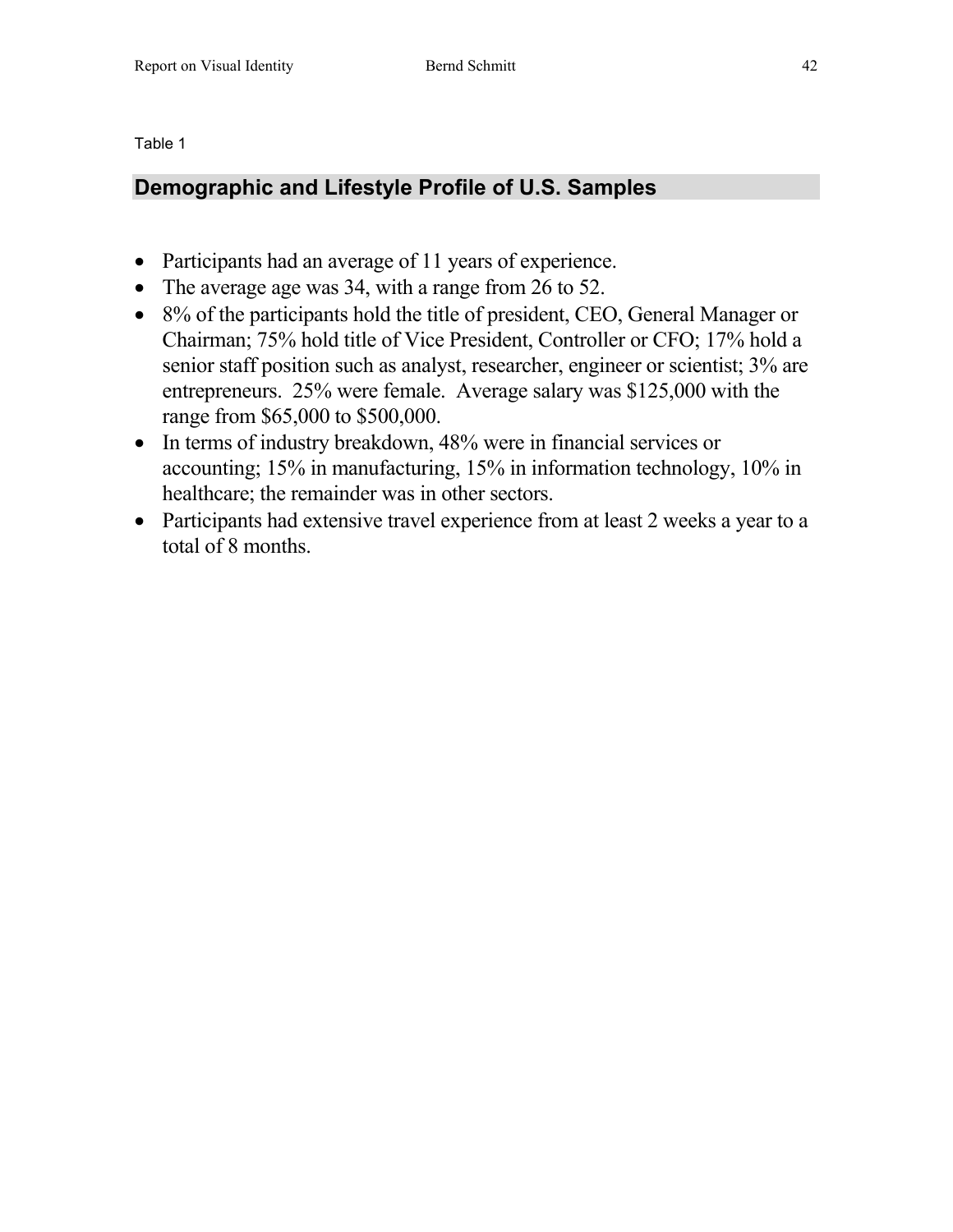### **Examples of Impressions Generated by U.S. Sample**

futuristic, techno classy, symmetric drub, musty colors commercial, business hotel rigid, traditional old, tradition, stuffy formal, comfortable regal, fancy museum, old fashion, old cave amusement park offbeat, different big, institutional, cold interesting, crowded traditional, executive commercial, impersonal modern, no identity, cold ugly, boring, utilitarian fool gray box in the sky gaudy, modern art lots of activity, bright cheap modern modest, practical, affordable generic hotel room, not warm conference center--too large too busy--nothing matches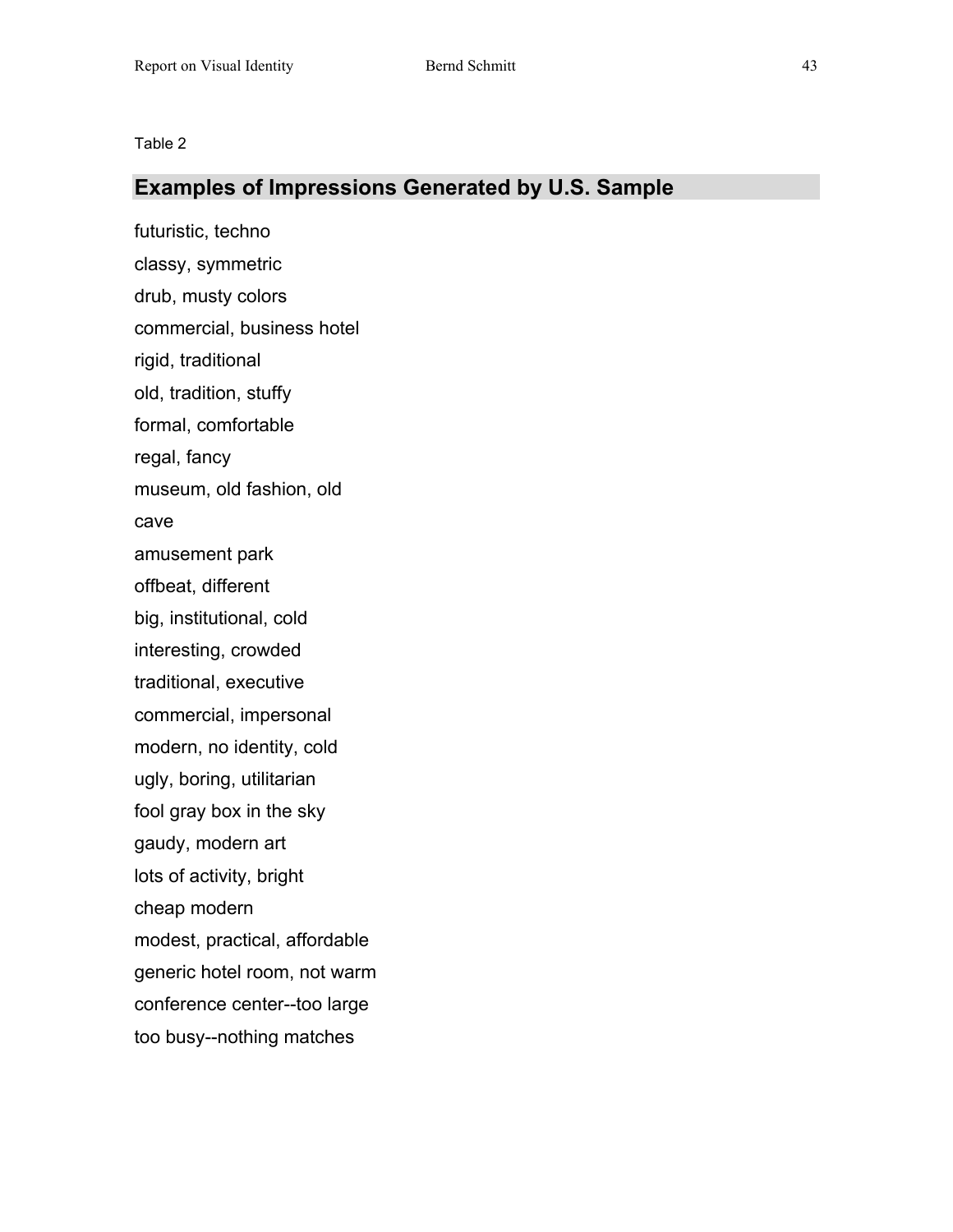Table 2 (cont'd) tacky plastic, fake young night-fun (provoking, curious) gross! beach, fun, vocation harbor side, boat, rides airport hotel/convention cement/gross sleek, black but generic cheesy coverlet space age/futuristic--revolving restaurant masculine/dark/heavy feminine, pine modern, flashy artistic, elegance, cathedral open, relaxed atmosphere, fresh air floral, vocation, comfortable apt building, dark, boring marble-cool-luxury clean, comfortable for overnight business stay don't really care about outside--room and reception matter more upright-…antebellum…southern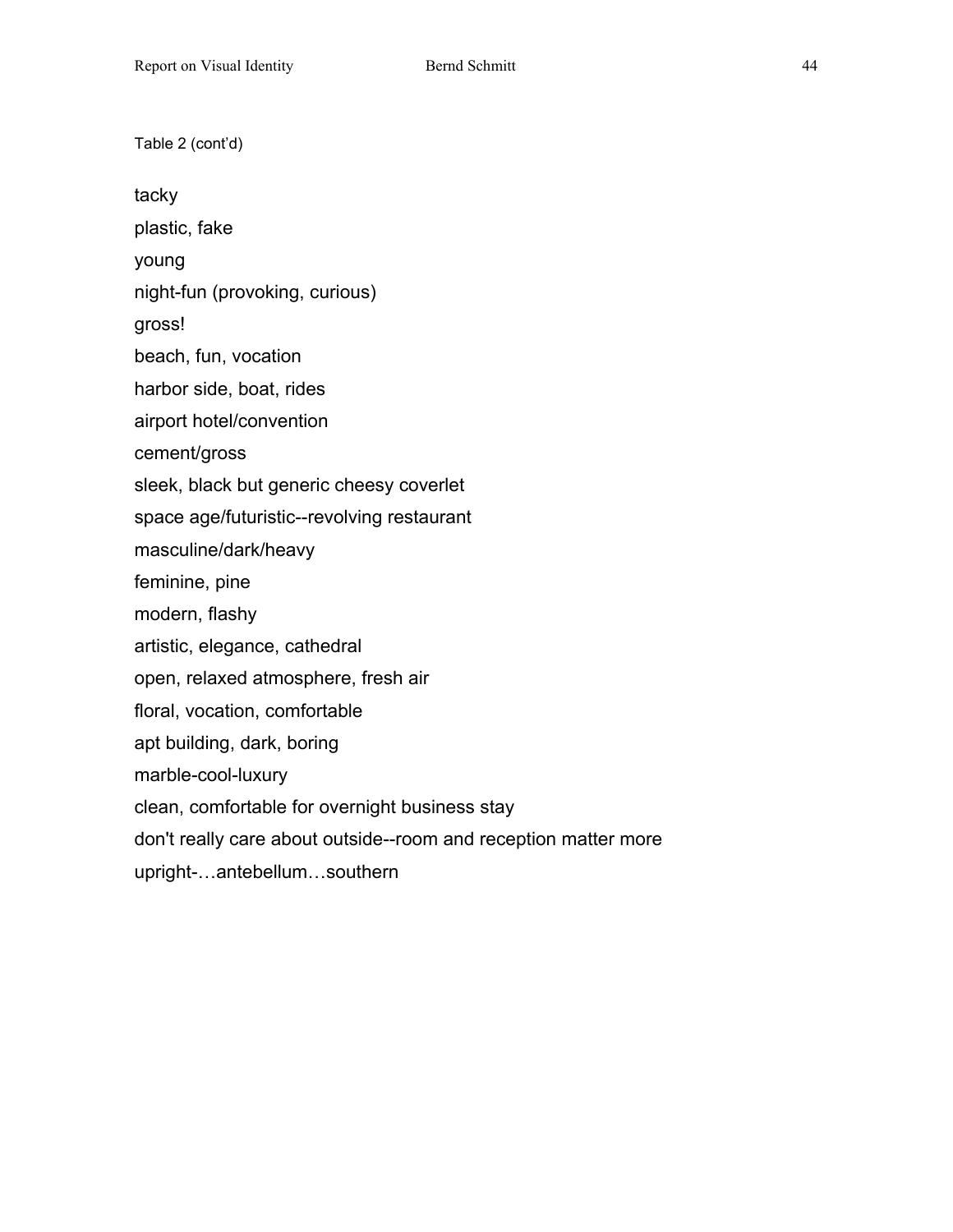### **Impression and Attitude Scales**

### Impression Scales **Category** Category

old/traditional---new/modern time square/straight---round/curved shape bright/full of light---dark/little light color reference hard/rough---soft/smooth material/surface complex color scheme---simple color scheme complexity simple design---complex design complexity open/spacious---closed/full open/spacious---closed/full overall sense of space urban/city---country/resort location loud/noisy---quiet/calm sound expensive/rich---inexpensive/value sophistication/price

### Attitude Scales

do not like at all---like very much not at all favorable---very favorable very positive---very negative would like to stay---would not like to stay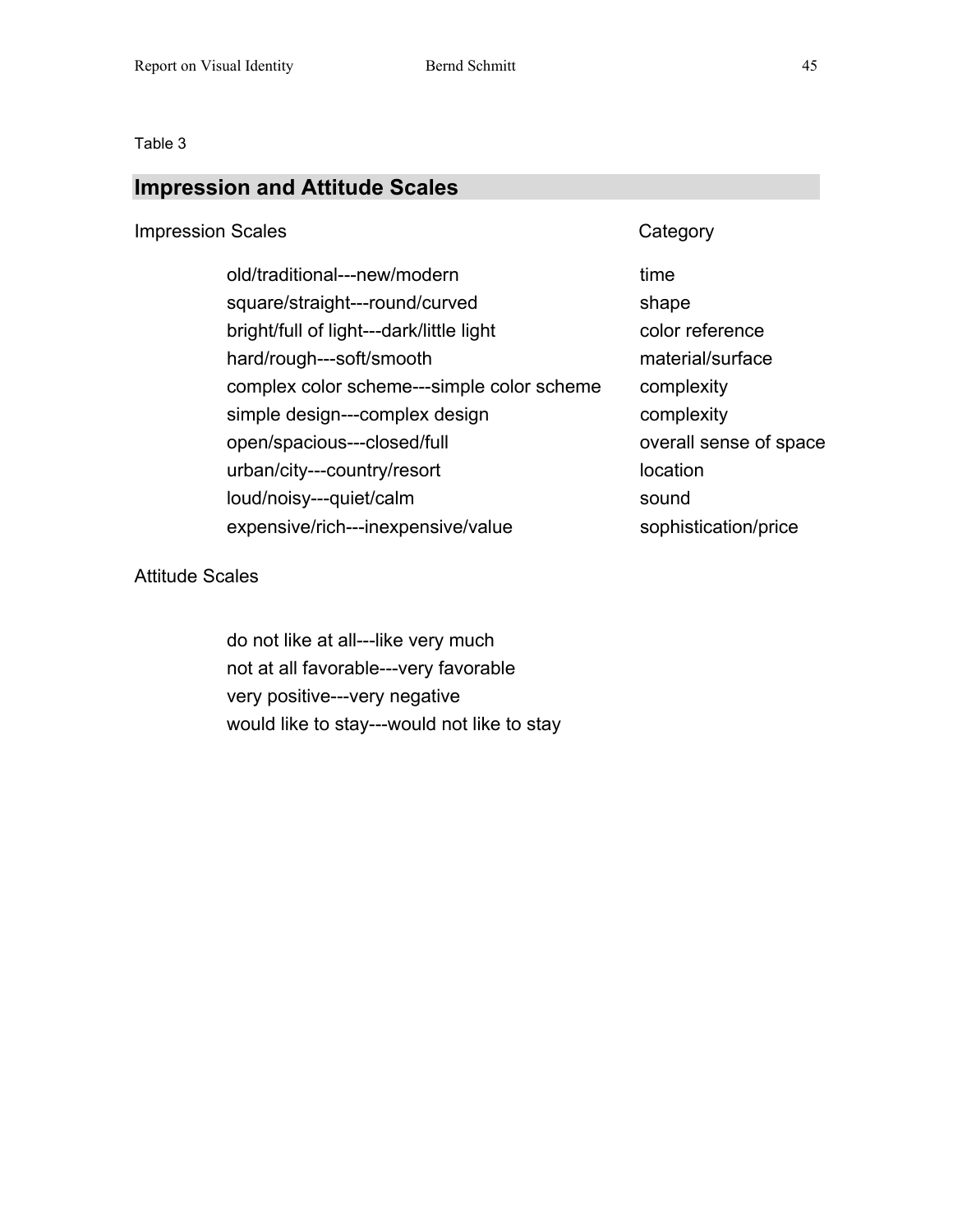## **Correlations of Variables (U.S. Sample)**

Correlations r > .3 are shown.

| Variable                                                                          | Correlation |
|-----------------------------------------------------------------------------------|-------------|
| square/straight---round/curved with<br>hard/rough---soft---smooth                 | 0.42        |
| square/straight---round/curved with<br>complex color scheme---simple color scheme | $-0.30$     |
| square/straight---round/curved with<br>simple design---complex design             | 0.32        |
| square/straight---round/curved with<br>expensive/rich---inexpensive/value         | $-0.31$     |
| complex color scheme---simple color scheme with<br>simple design---complex design | $-0.35$     |
| urban/city---country/resort with<br>loud/noisy---quiet/calm                       | 0.38        |
| simple design---complex design with<br>expensive/rich---inexpensive/value         | $-0.36$     |
| open/spacious---closed/full with<br>expensive/rich---inexpensive/value            | 0.38        |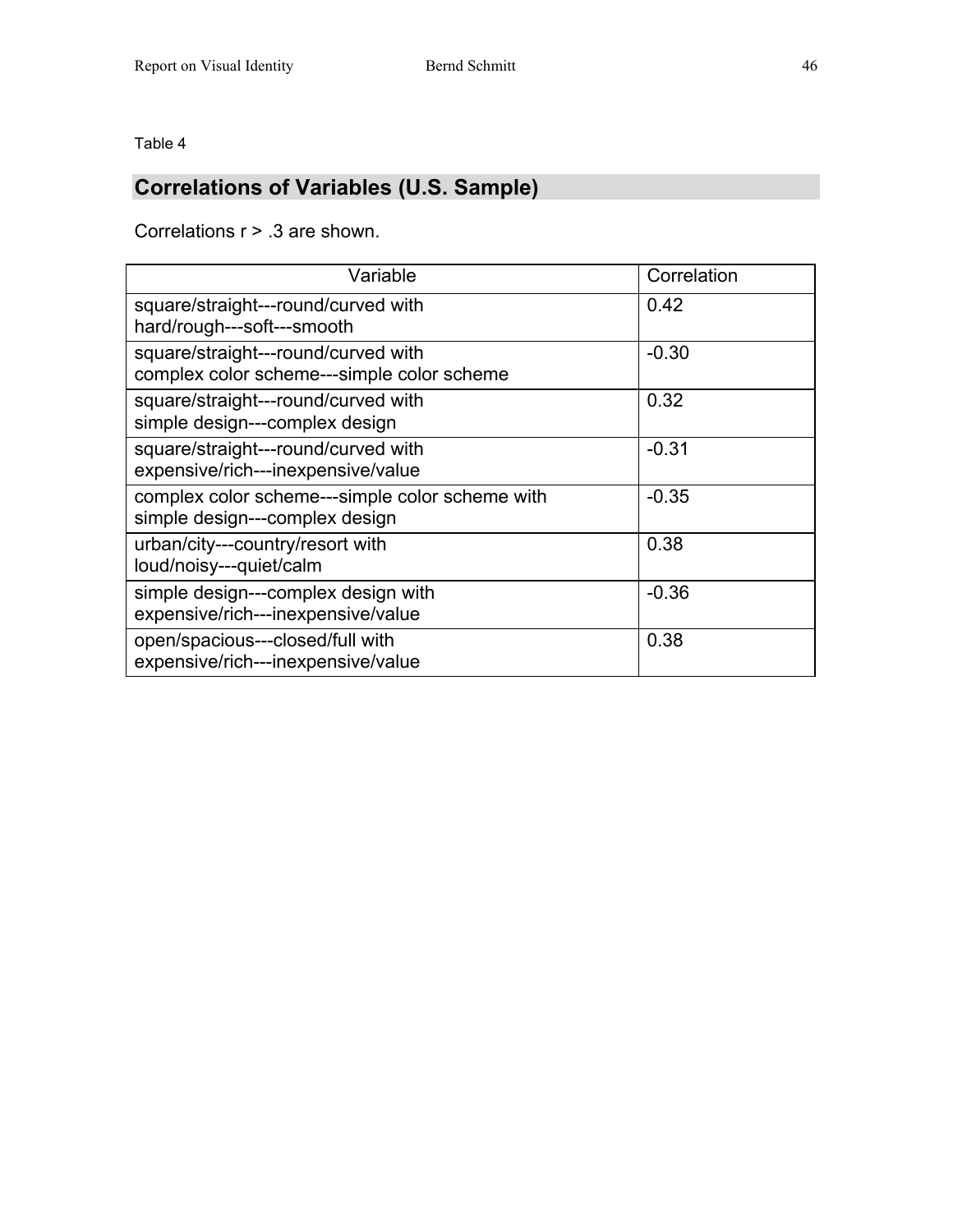## **Correlations by Type (U.S. Sample)**

Correlations r > .3 are shown

Exterior

| Variable                                                                          | Correlation |
|-----------------------------------------------------------------------------------|-------------|
| old/traditional---new modern with<br>bright/full of light---dark/little light     | $-0.37$     |
| old/traditional---new modern with<br>expensive/rich---inexpensive/value           | $-0.41$     |
| square/straight---round/curved with<br>hard/rough---soft/smooth                   | 0.46        |
| square/straight---round/curved with<br>complex color scheme---simple color scheme | $-0.33$     |
| complex color scheme---simple color scheme with<br>simple design---complex design | $-0.32$     |
| urban/city---country/resort with<br>loud/noisy---quiet/calm                       | 0.55        |
| open/spacious---closed/full with<br>expensive/rich---inexpensive/value            | 0.41        |

### Lobby

| Variable                                                                          | Correlation |
|-----------------------------------------------------------------------------------|-------------|
| complex color scheme---simple color scheme with<br>simple design---complex design | $-0.33$     |
| hard/rough---soft/smooth with<br>loud/noisy---quiet/calm                          | 0.35        |
| open/spacious---closed/full with<br>expensive/rich---inexpensive/value            | 0.35        |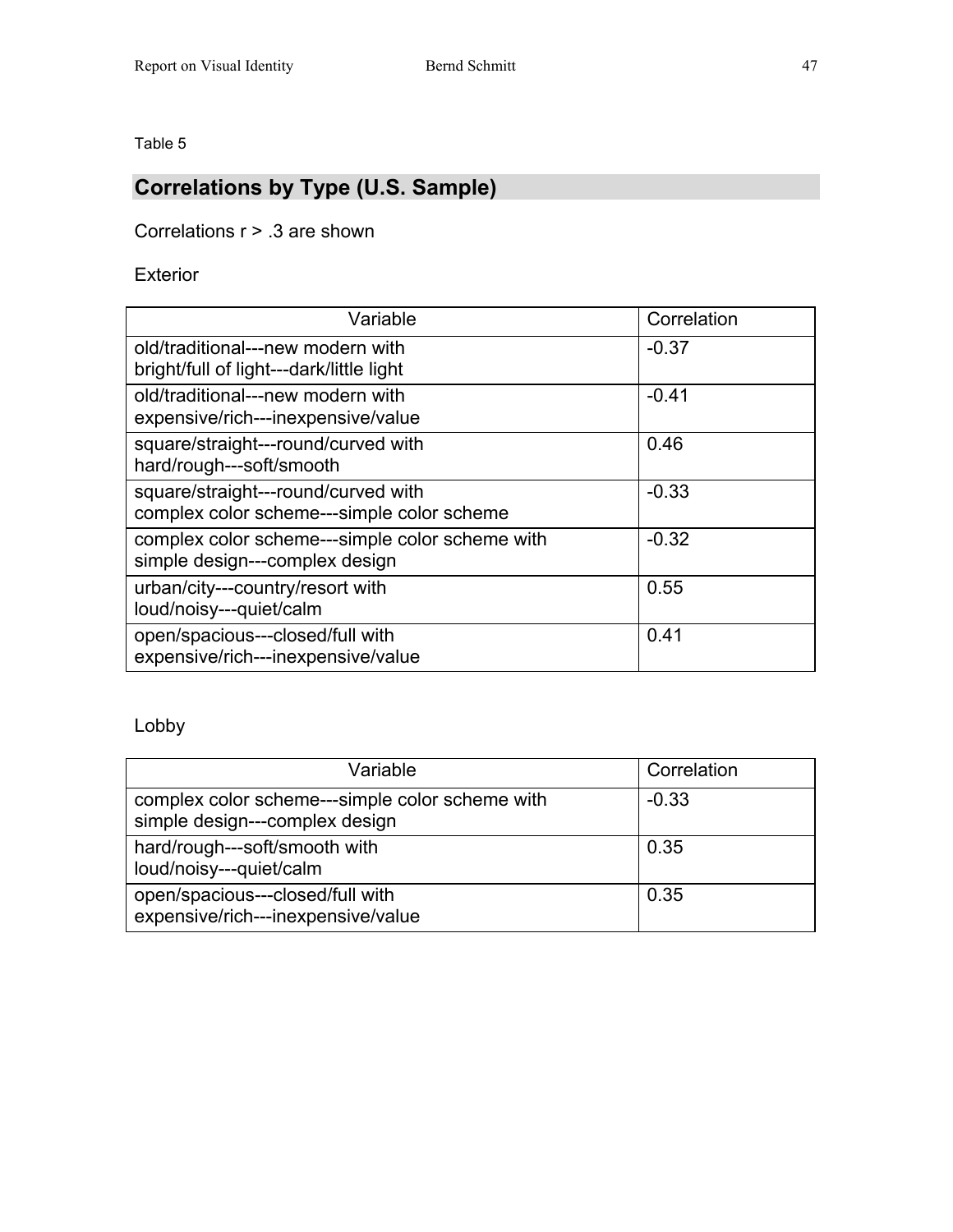### Guest Room

| Variable                                                                              | Correlation |
|---------------------------------------------------------------------------------------|-------------|
| square/straight---round/curved with<br>hard/rough---soft/smooth                       | 0.45        |
| square/straight---round/curved with<br>complex color scheme---simple color scheme     | $-0.30$     |
| square/straight---round/curved with<br>simple design---complex design                 | 0.39        |
| square/straight---round/curved with<br>expensive/rich---inexpensive/value             | $-0.38$     |
| hard/rough---soft/smooth with<br>simple design---complex design                       | 0.36        |
| hard/rough---soft/smooth with<br>loud/noisy---quiet/calm                              | 0.31        |
| hard/rough---soft/smooth with<br>expensive/rich---inexpensive/value                   | $-0.40$     |
| complex color scheme---simple color scheme with<br>simple design---complex design     | $-0.39$     |
| complex color scheme---simple color scheme with<br>expensive/rich---inexpensive/value | 0.31        |
| simple design---complex design with<br>expensive/rich---inexpensive/value             | $-0.39$     |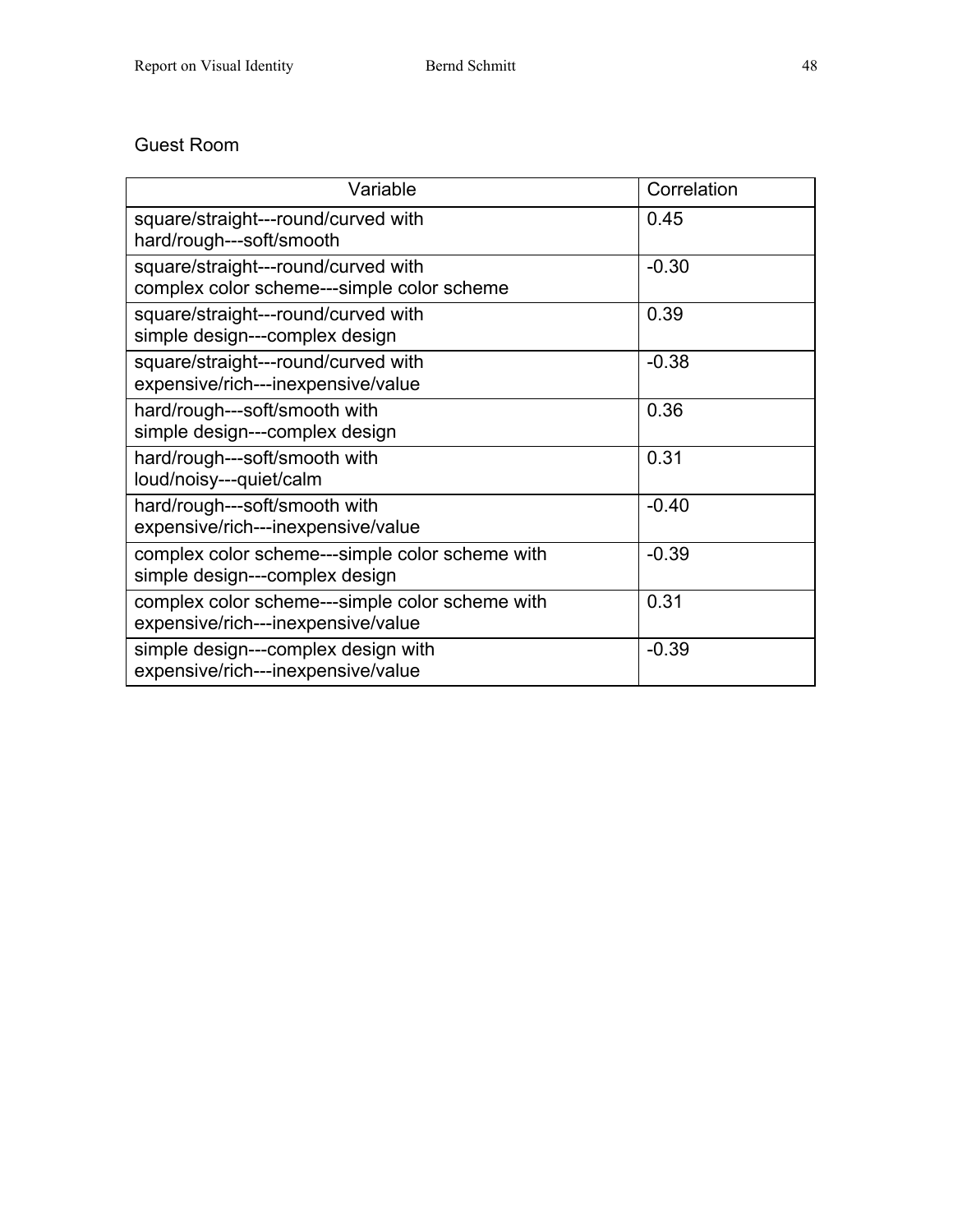### **Results of Factor Analyses (U.S. Sample)**

All factor analyses are based on a varimax rotation resulting in orthogonal factors. Eigenvalues and variance explained are different measures of degree of fit of the linear model with the original data.

Variables with loadings > .4 are listed.

\* means negative loading

### **Overall**

| Factor 1<br>"Design"<br>Eigenvalue: 1.9<br>Variance: 25%               | square/straight---round/curved (0.66)<br>complex color scheme---simple color scheme* (-0.72)<br>simple design---complex design (0.75)<br>expensive/rich---inexpensive/value* (-0.47) |
|------------------------------------------------------------------------|--------------------------------------------------------------------------------------------------------------------------------------------------------------------------------------|
| <b>Factor 2</b><br>"Space"<br>Eigenvalue: 1.5<br>Variance: 15%         | old/traditional---new/modern* (-0.60)<br>bright/full of light---dark/little light (0.72)<br>open/spacious---closed/full (0.69)                                                       |
| <b>Factor 3</b><br>"Location look"<br>Eigenvalue: 1.2<br>Variance: 13% | hard/rough---soft/smooth (0.60)<br>urban/city---country/resort (0.68)<br>loud/noisy---quiet/calm (0.80)                                                                              |

### **Exterior**

| Factor 1         | old/tradition---new/modern* (-0.62)                 |
|------------------|-----------------------------------------------------|
| "Space"          | bright/full of light---dark/little light (0.71)     |
| Eigenvalue: 2.97 | open/spacious---closed/full (0.63)                  |
| Variance: 29%    | expensive/rich---inexpensive/value (0.72)           |
| <b>Factor 2</b>  | square/straight---round/curved (0.82)               |
| "Design"         | hard/rough---soft/smooth (0.67)                     |
| Eigenvalue: 1.39 | complex color scheme---simple color scheme* (-0.58) |
| Variance: 14%    | simple design---complex design (0.41)               |
| <b>Factor 3</b>  | urban/city---country/resort (0.81)                  |
| "Location look"  | loud/noisy---quiet/calm (0.88)                      |
| Eigenvalue: 1.11 |                                                     |
| Variance: 11%    |                                                     |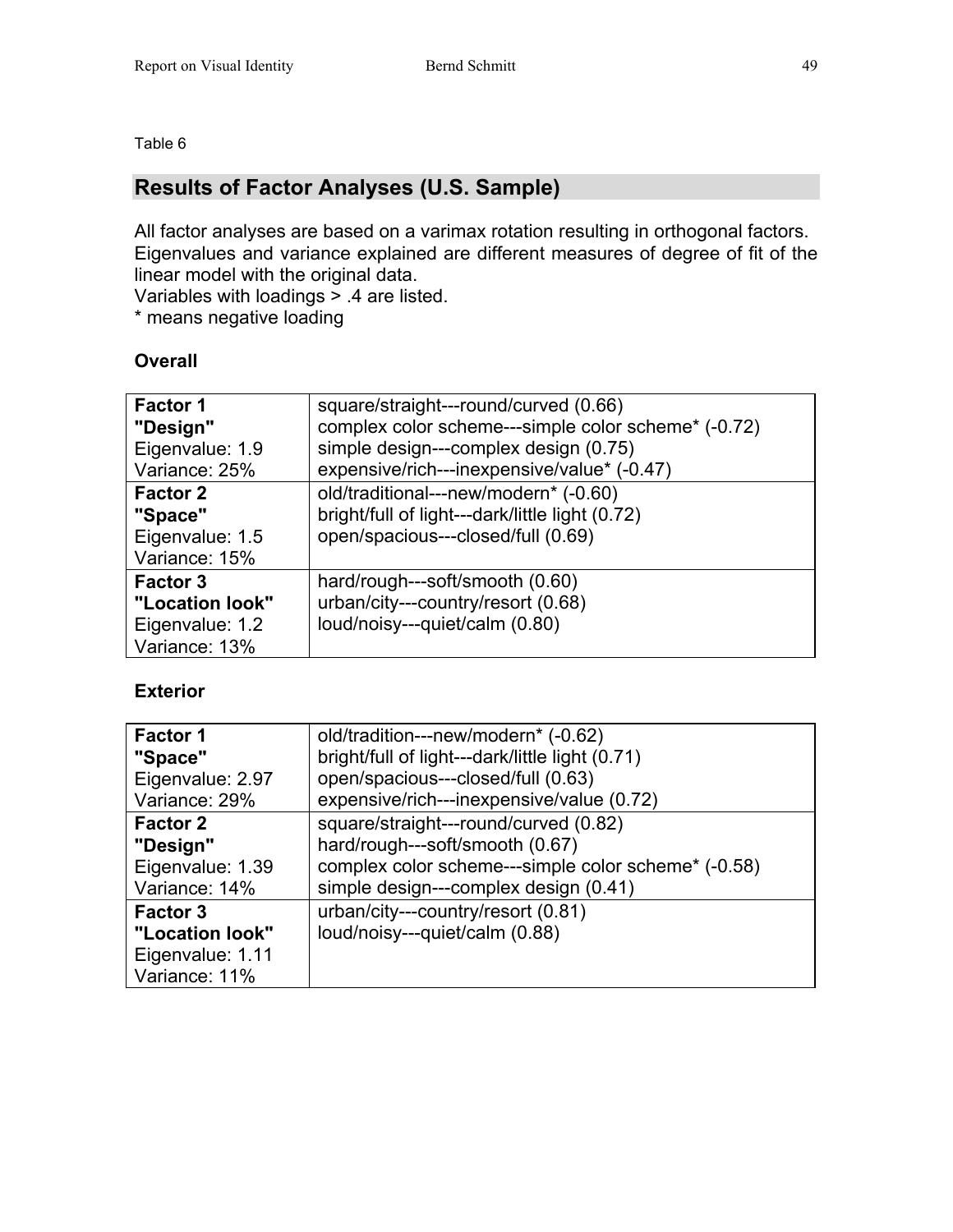### Table 6 (cont'd)

### **Lobby**

| <b>Factor 1</b>                                                  | square/straight---round/curved (0.44)                                                                                                       |
|------------------------------------------------------------------|---------------------------------------------------------------------------------------------------------------------------------------------|
| "Location look"                                                  | hard/rough---soft/smooth (0.74)                                                                                                             |
| Eigenvalue: 1.88                                                 | urban/city---country/resort (0.48)                                                                                                          |
| Variance: 19%                                                    | loud/noisy---quiet/calm (0.73)                                                                                                              |
| <b>Factor 2</b>                                                  | old/tradition---new/modern* (-0.57)                                                                                                         |
| "Space"                                                          | bright/full of light---dark/little light (0.63)                                                                                             |
| Eigenvalue: 1.80                                                 | open/spacious---closed/full (0.71)                                                                                                          |
| Variance: 18%                                                    | expensive/rich---inexpensive/value (0.48)                                                                                                   |
| <b>Factor 3</b><br>"Design"<br>Eigenvalue: 1.43<br>Variance: 14% | complex color scheme---simple color scheme* (-0.69)<br>simple design---complex design (0.75)<br>expensive/rich---inexpensive/value* (-0.46) |

### **Guest Room**

| Factor 1<br>"Design"<br>Eigenvalue: 2.68<br>Variance: 26%               | square/straight---round/curved (0.69)<br>hard/rough---soft/smooth (0.60)<br>complex color scheme---simple color scheme* (-0.71)<br>simple design---complex design (0.76)<br>expensive/rich---inexpensive/value* (-0.60) |
|-------------------------------------------------------------------------|-------------------------------------------------------------------------------------------------------------------------------------------------------------------------------------------------------------------------|
| <b>Factor 2</b><br>"Space"<br>Eigenvalue: 1.57<br>Variance: 15%         | old/tradition---new/modern* (-0.49)<br>hard/rough---soft/smooth (0.69)<br>open/spacious---closed/full (0.73)                                                                                                            |
| <b>Factor 3</b><br>"Location look"<br>Eigenvalue: 1.26<br>Variance: 12% | old/tradition---new/modern* (-0.41)<br>hard/rough---soft/smooth (0.41)<br>urban/city---country/resort (0.63)<br>loud/noisy---quiet/calm (0.79)                                                                          |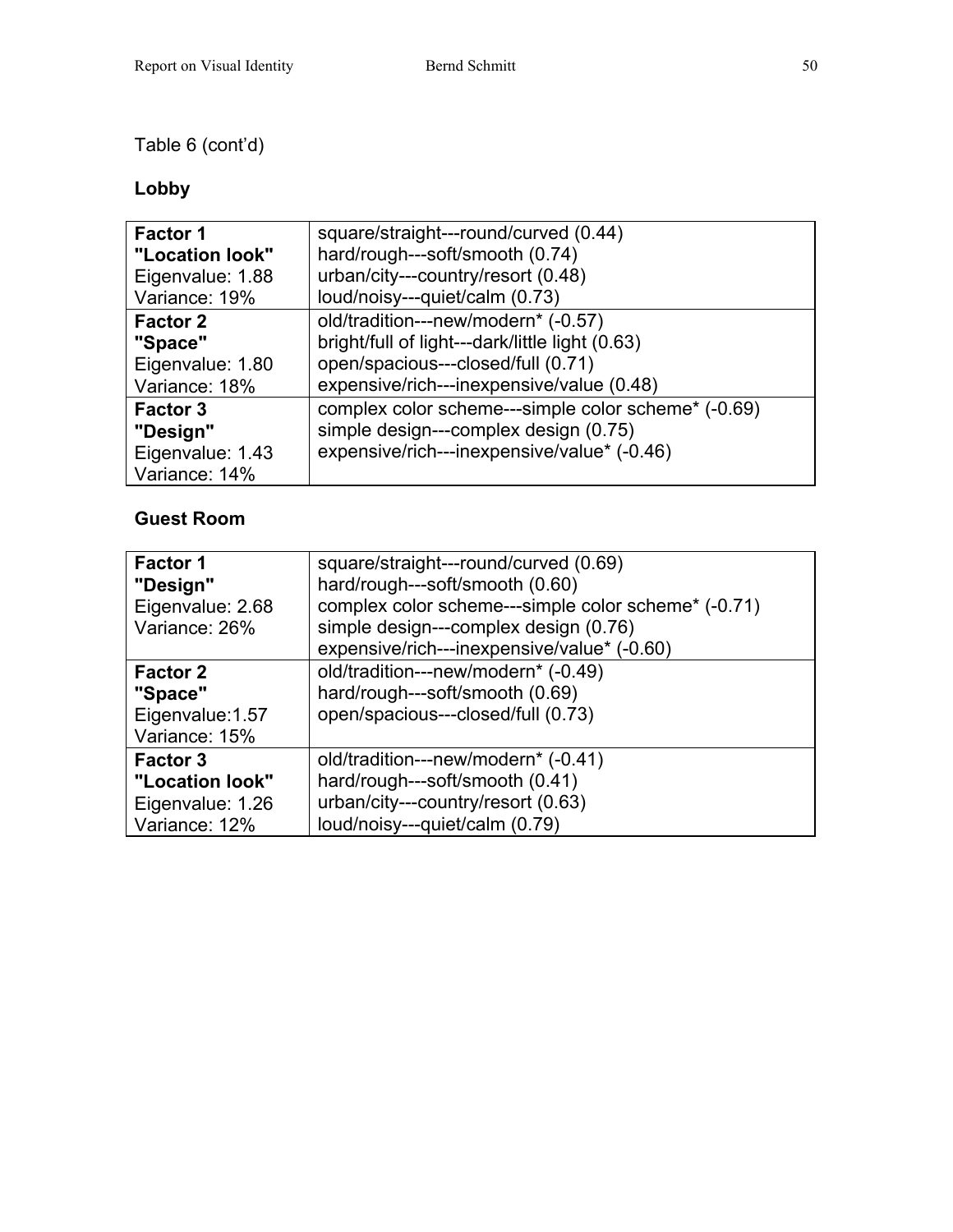## **Regression Analysis (U.S. Sample)**

Significant regression coefficients at p < .05 are shown.

|               |                | <b>Exterior</b> |                |                | Lobby          |                |                | <b>Guest Room</b> |                |
|---------------|----------------|-----------------|----------------|----------------|----------------|----------------|----------------|-------------------|----------------|
| Hotel         | F <sub>1</sub> | F <sub>2</sub>  | F <sub>3</sub> | F <sub>1</sub> | F <sub>2</sub> | F <sub>3</sub> | F <sub>1</sub> | F <sub>2</sub>    | F <sub>3</sub> |
|               | X              | X               | X              | X              | X              | X              | X              |                   | X              |
| $\mathcal{P}$ |                |                 |                | X              |                | X              |                | X                 | X              |
| 3             |                | X               | X              | X              |                | X              |                |                   | X              |
|               |                |                 |                |                |                | X              |                | X                 | X              |
| 5             | X              | X               | X              | X              |                | X              |                |                   | X              |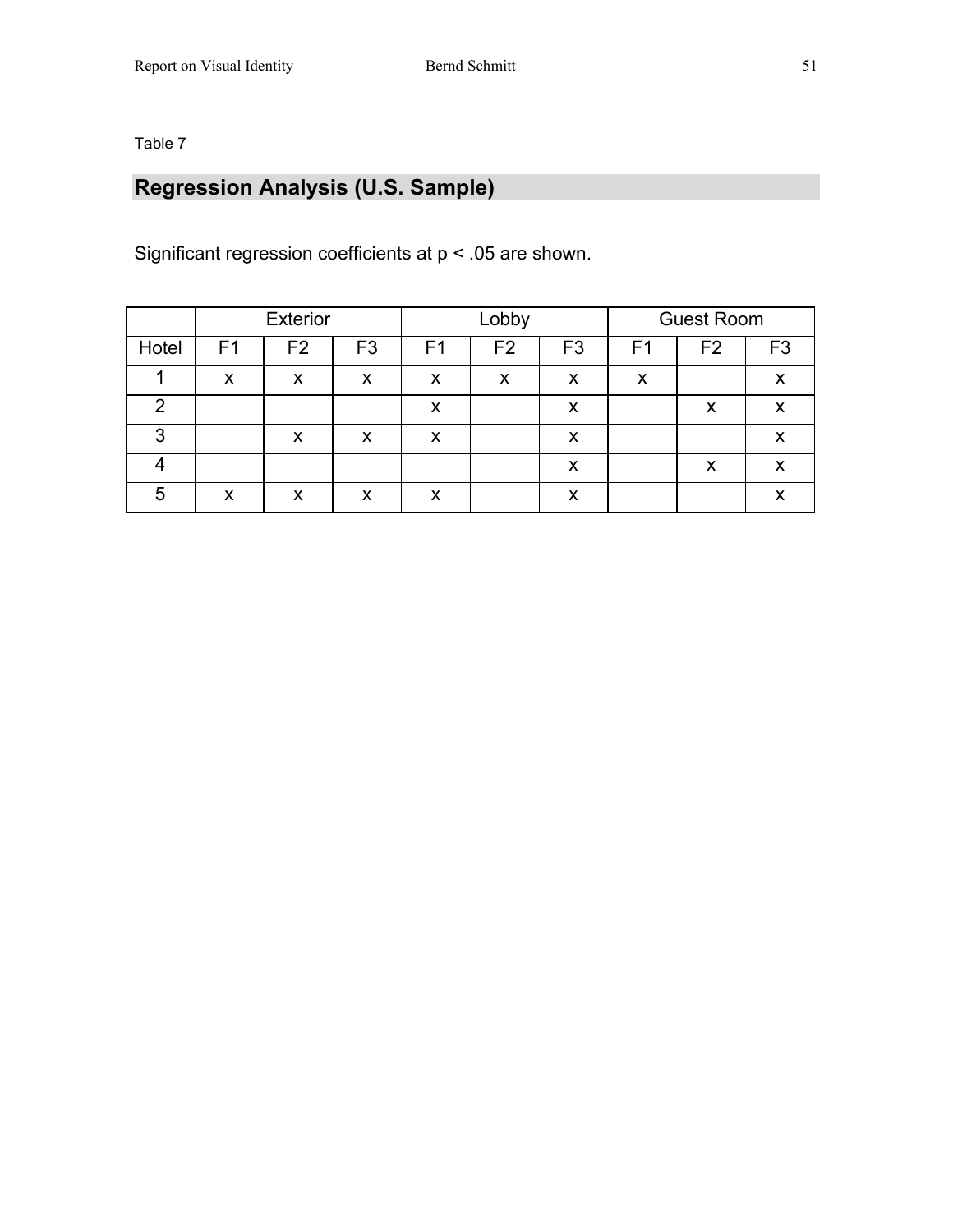### **Correlations of Variables (Chinese Sample)**

Correlations r > .3 are shown

| Variable                                                                          | Correlation |
|-----------------------------------------------------------------------------------|-------------|
| square/straight---round/curved with<br>hard/rough---soft/smooth                   | 0.40        |
| complex color scheme---simple color scheme with<br>simple design---complex design | $-0.32$     |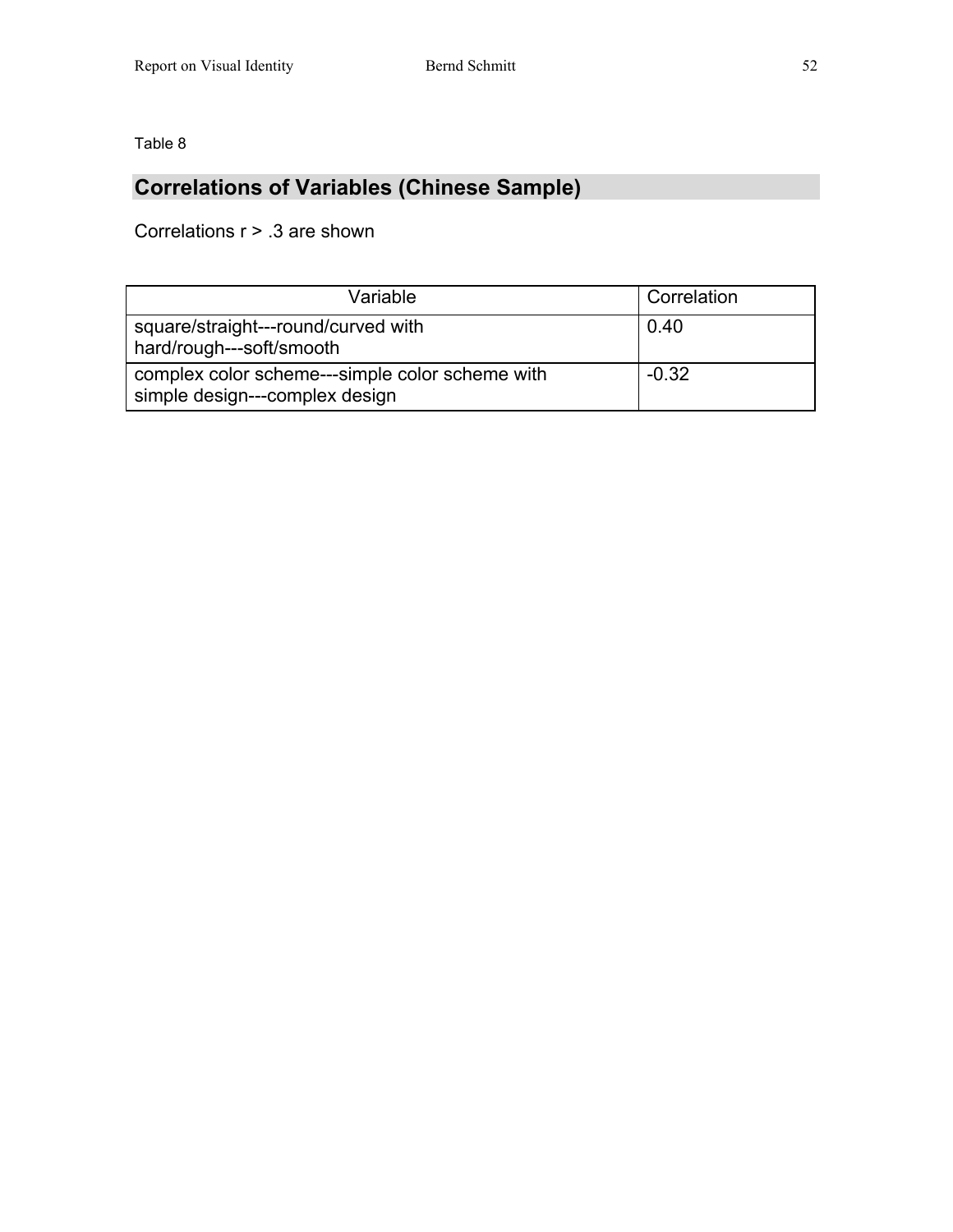## **Correlations by Type (Chinese Sample)**

Correlations r > .3 are shown.

### Exterior

| Variable                                                              | Correlation |
|-----------------------------------------------------------------------|-------------|
| old/tradition---new/modern with<br>square/straight---round/curved     | 0.42        |
| old/tradition---new/modern with<br>expensive/rich---inexpensive/value | $-0.38$     |
| square/straight---round/curved with<br>hard/rough---soft/smooth       | 0.45        |
| urban/city---country/resort with<br>loud/noisy---quiet/calm           | 0.58        |

Lobby

| Variable                                                                              | Correlation |
|---------------------------------------------------------------------------------------|-------------|
| complex color scheme---simple color scheme with<br>simple design---complex design     | $-0.49$     |
| complex color scheme---simple color scheme with<br>expensive/rich---inexpensive/value | 0.33        |
| simple design---complex design with<br>expensive/rich---inexpensive/value             | $-0.44$     |
| hard/rough---soft/smooth with<br>loud/noisy---quiet/calm                              | 0.36        |
| urban/city---country/resort with<br>loud/noisy---quiet/calm                           | 0.42        |

### Guest Room

| Variable                                                                     | Correlation |
|------------------------------------------------------------------------------|-------------|
| old/tradition---new/modern with<br>bright/full of light---dark/little light  | $-0.43$     |
| bright/full of light---dark/little light with<br>open/spacious---closed/full | $-0.31$     |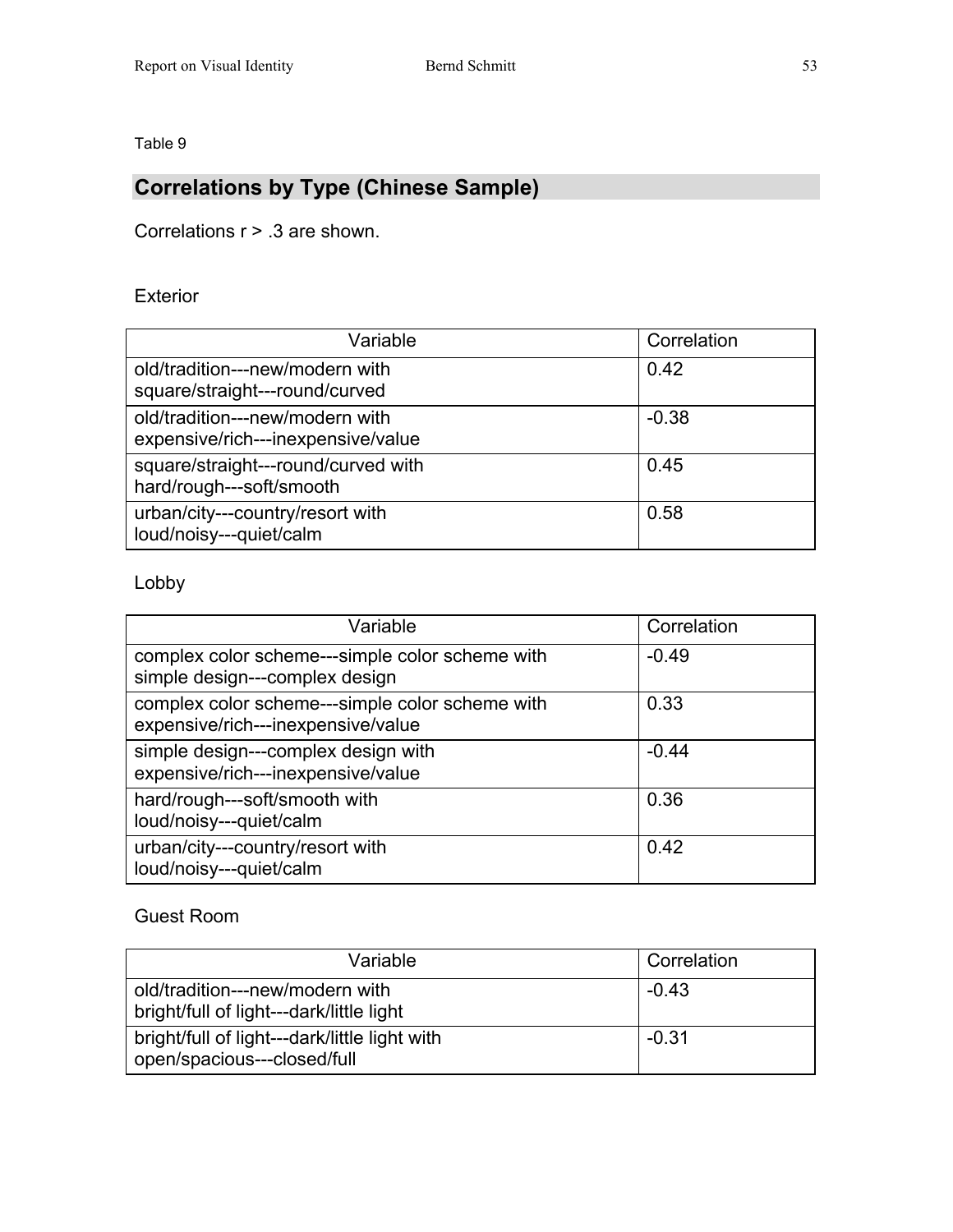| hard/rough---soft/smooth with | 0.31 |
|-------------------------------|------|
| loud/noisy---quiet/calm       |      |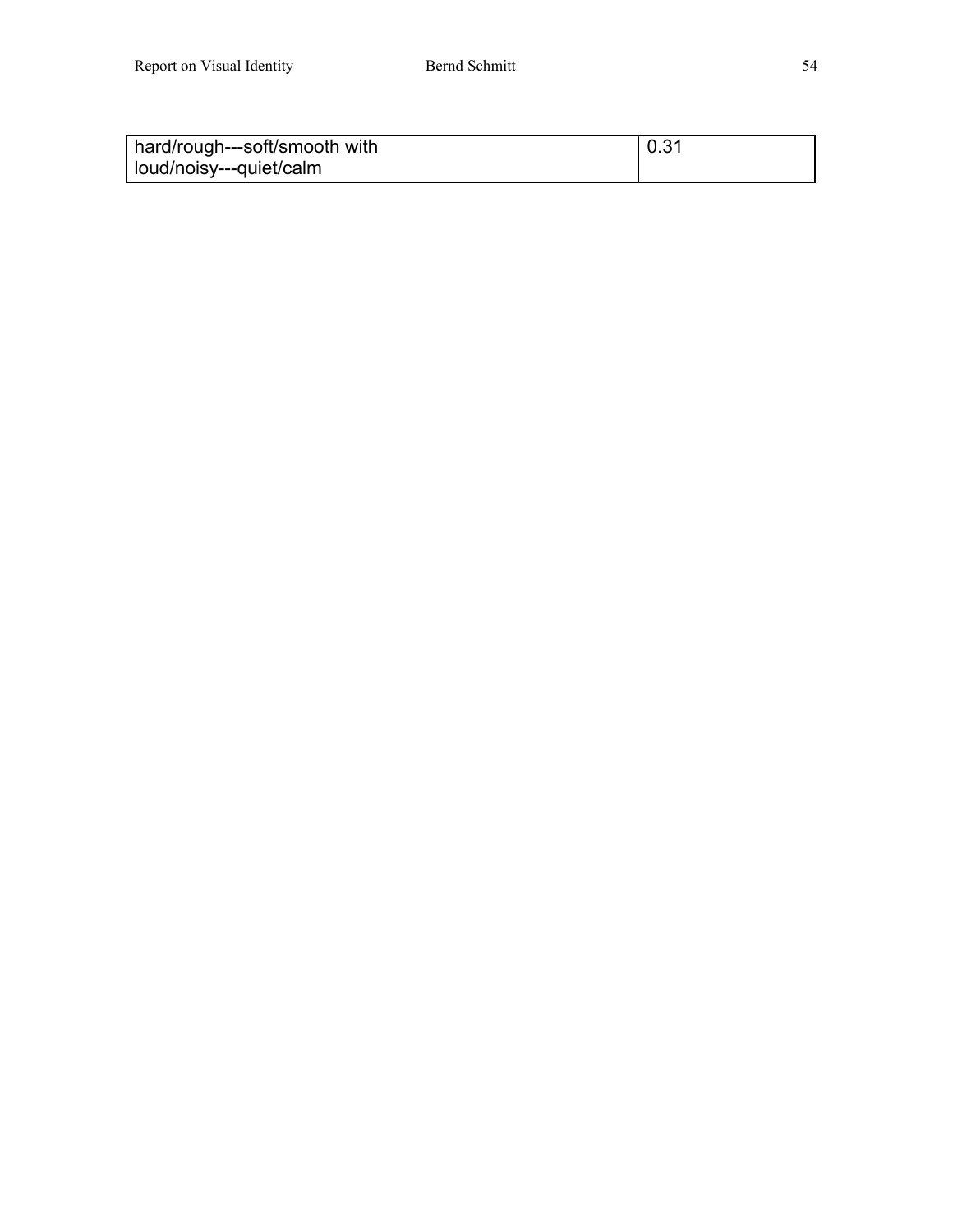### **Results of Factor Analysis (Chinese Sample)**

All factor analyses are based on a varimax rotation resulting in orthogonal factors. Eigenvalues and variance explained are different measures of degree of fit of the linear model with the original data.

Variables with loadings > .4 are listed.

\* means negative loading

### **Overall**

| <b>Factor 1</b><br>"Location look"<br>Eigenvalue: 1.99<br>Variance: 20% | urban/city---country/resort (0.79)<br>loud/noisy---quiet/calm (0.84)                                                                                                        |
|-------------------------------------------------------------------------|-----------------------------------------------------------------------------------------------------------------------------------------------------------------------------|
| <b>Factor 2</b><br>"Space/Time"<br>Eigenvalue: 1.87<br>Variance: 19%    | old/tradition---new/modern* (-0.59)<br>bright/full of light---dark/little light (0.70)<br>open/spacious---closed/full* (-0.65)<br>expensive/rich---inexpensive/value (0.56) |
| <b>Factor 3</b><br>"Linearity"<br>Eigenvalue: 1.45<br>Variance: 14%     | square/straight---round/curved (0.80)<br>hard/rough---soft/smooth (0.79)                                                                                                    |
| <b>Factor 4</b><br>"Complexity"<br>Eigenvalue: 1.00<br>Variance: 10%    | complex color scheme---simple color scheme* (0.76)<br>simple design---complex design (0.76)                                                                                 |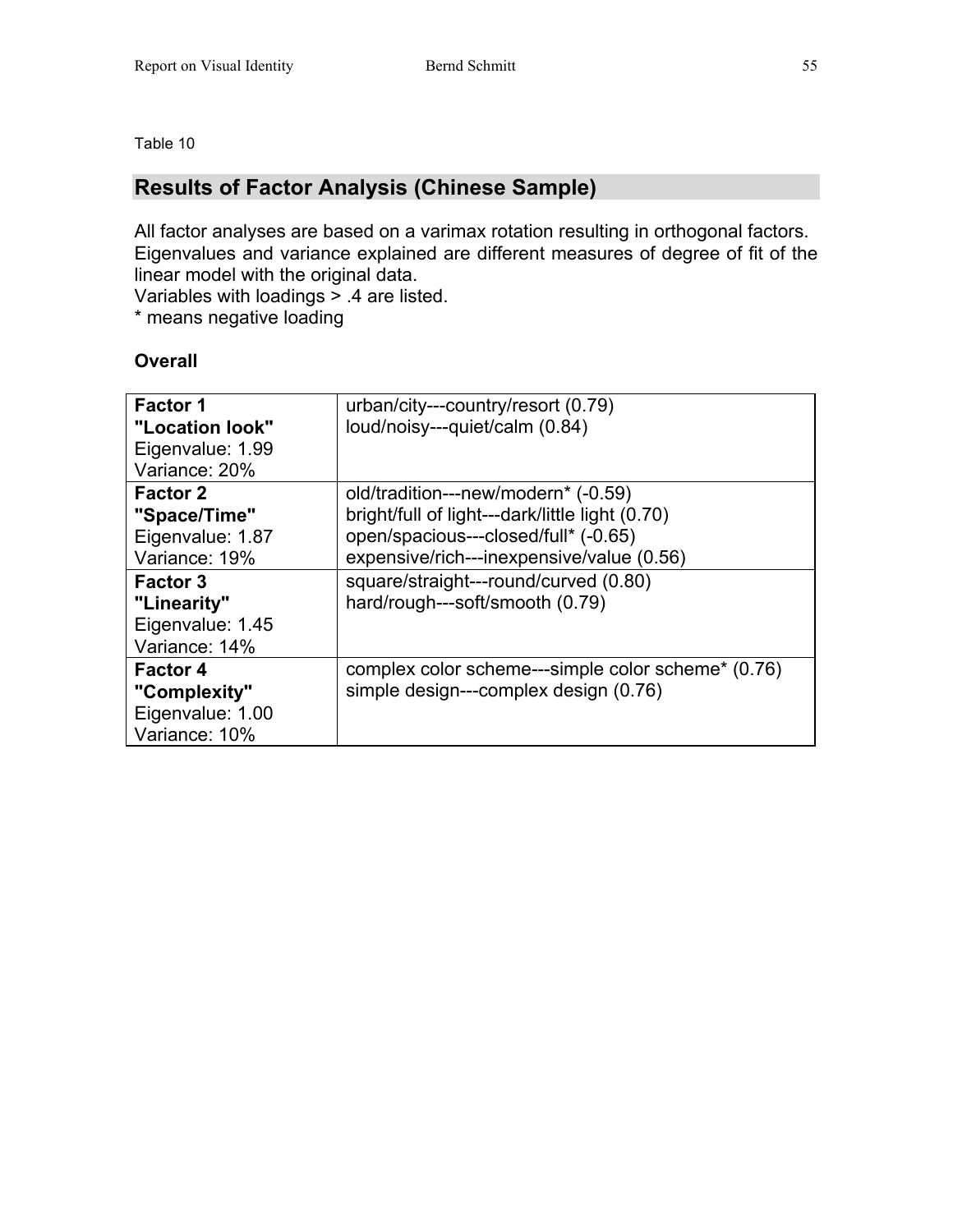### Table 10 (cont'd)

### **Exterior**

| <b>Factor 1</b><br>"Linearity"<br>Eigenvalue: 2.27<br>Variance: 23%     | old/tradition---new/modern (0.53)<br>square/straight---round/curved (0.77)<br>bright/full of light---dark/little light (0.76) |
|-------------------------------------------------------------------------|-------------------------------------------------------------------------------------------------------------------------------|
| <b>Factor 2</b><br>"Location look"<br>Eigenvalue: 1.90<br>Variance: 19% | urban/city---country/resort (0.86)<br>loud/noisy---quiet/calm (0.89)                                                          |
| <b>Factor 3</b><br>"Space/Time"<br>Eigenvalue: 1.34<br>Variance: 13%    | old/tradition---new/modern* (-0.49)<br>open/spacious---closed/full (-0.77)<br>expensive/rich---inexpensive/value (0.50)       |
| <b>Factor 4</b><br>"Complexity"<br>Eigenvalue: 1.06<br>Variance: 10%    | complex color scheme---simple color scheme (0.88)<br>simple design---complex design (0.48)                                    |

### **Lobby**

| <b>Factor 1</b><br>"Complexity"<br>Eigenvalue: 2.14<br>Variance: 21%    | complex color scheme---simple color scheme (0.80)<br>simple design---complex design (0.80)                                   |
|-------------------------------------------------------------------------|------------------------------------------------------------------------------------------------------------------------------|
| <b>Factor 2</b><br>"Location look"<br>Eigenvalue: 1.96<br>Variance: 19% | urban/city---country/resort (0.75)<br>loud/noisy---quiet/calm (0.82)                                                         |
| <b>Factor 3</b><br>"Linearity"<br>Eigenvalue: 1.31<br>Variance: 13%     | square/straight---round/curved (0.81<br>hard/rough---soft/smooth (0.83)                                                      |
| <b>Factor 4</b><br>"Space/Time"<br>Eigenvalue: 1.18<br>Variance: 11%    | old/tradition---new/modern* (-0.40)<br>bright/full of light---dark/little light (0.84)<br>open/spacious---closed/full (0.64) |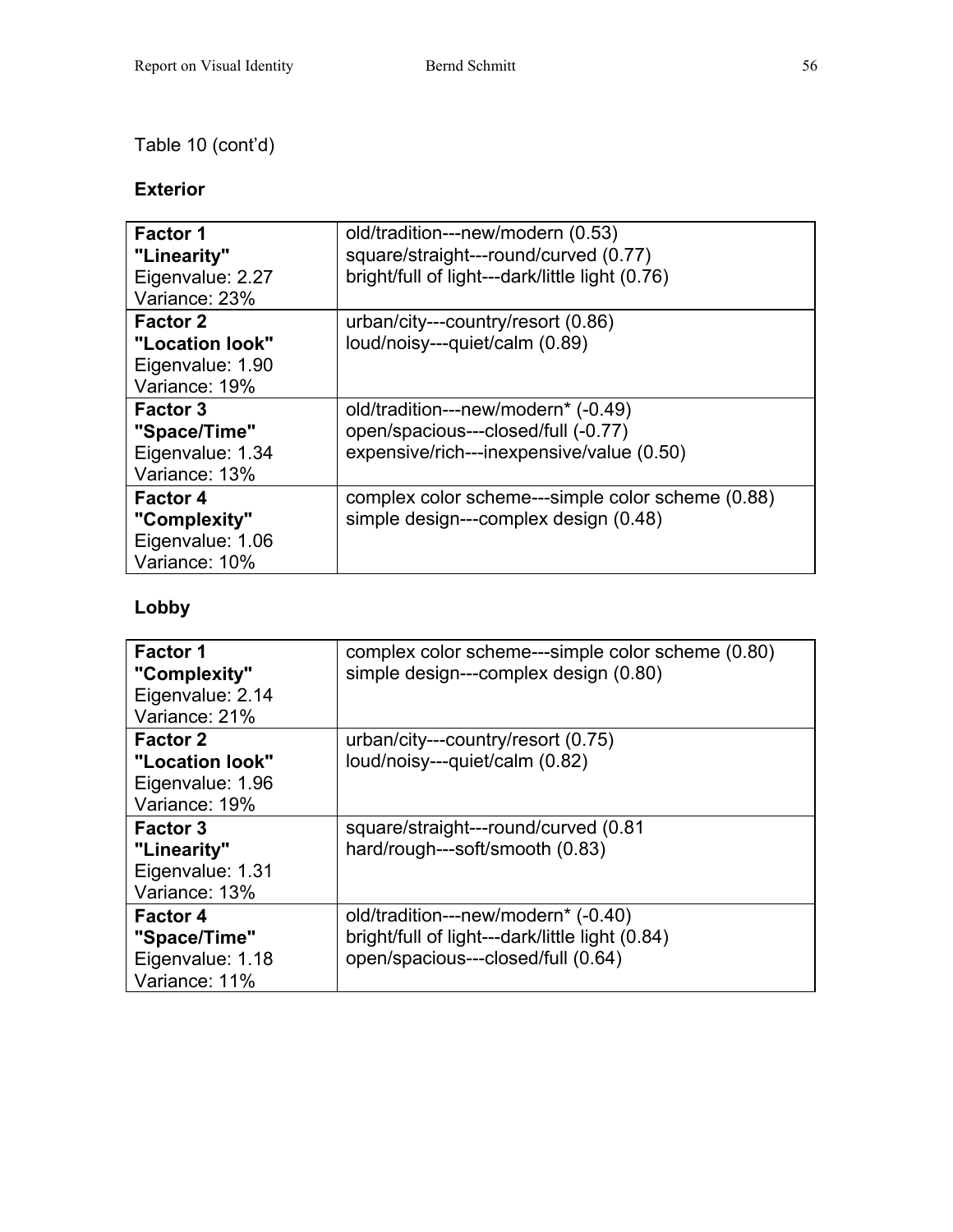### Table 10 (cont'd)

### **Guest Room**

| <b>Factor 1</b><br>"Space/Time"<br>Eigenvalue: 2.47                     | old/tradition---new/modern* (-0.64)<br>bright/full of light---dark/little light (0.54)<br>open/spacious---closed/full* (-0.72) |
|-------------------------------------------------------------------------|--------------------------------------------------------------------------------------------------------------------------------|
| Variance: 24%                                                           | expensive/rich---inexpensive/value (0.71)                                                                                      |
| <b>Factor 2</b><br>"Linearity"<br>Eigenvalue: 1.40<br>Variance: 14%     | square/straight---round/curved (0.68)<br>hard/rough---soft/smooth (0.81)<br>loud/noisy---quiet/calm 0.41)                      |
| <b>Factor 3</b><br>"Complexity"<br>Eigenvalue: 1.31<br>Variance: 13%    | complex color scheme---simple color scheme (0.53)<br>loud/noisy---quiet/calm*(-0.52)                                           |
| <b>Factor 4</b><br>"Location look"<br>Eigenvalue: 1.03<br>Variance: 10% | urban/city---country/resort (0.87)                                                                                             |